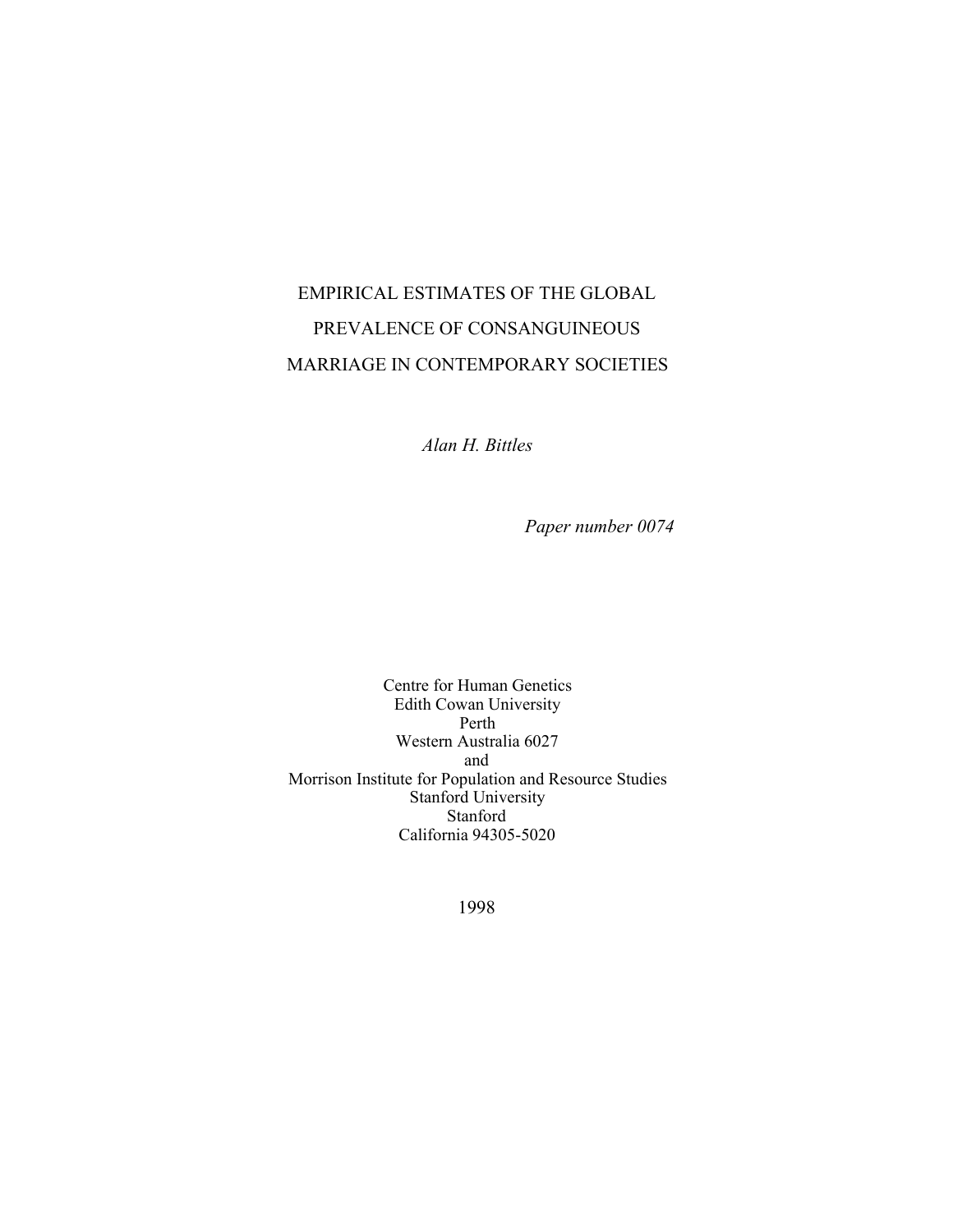#### **Background to the report**

Although marriages between close biological kin are preferential in many parts of the world, there still is a remarkable lack of knowledge of this central feature of human kinship structure, in particular how consanguinity might influence reproductive behavior, and consanguinity-associated morbidity and mortality. The principal aim of this report is to provide a detailed and comprehensive review of the current global prevalence of consanguineous marriages. The review is based almost exclusively on data collated from refereed journal articles, supplemented where appropriate by information from edited book chapters, papers submitted for publication and personal communications. All of the results cited refer either to the current parental generation or to the two immediate past parental generations.

The original data were collected in a number of ways. In the majority of cases either structured or random household interviews were used. Additional information sources included school and workplace surveys, child health surveys, women recruited as obstetric and gynecology inpatients, obstetric outpatients, medical students, hospital visitors, blood donors, civil marriage registration records, parish records, diocesan records pertaining to Roman Catholic couples seeking dispensation to marry a biological relative, and pedigree analysis. The 381 surveys that were accessed contained information on the prevalence of consanguinity in some 6.55 million marriages. A majority ( $n = 235$ ) of the surveys had been conducted in various regions of Asia. However, almost 70% of the total data entries were derived from records collected in Europe and northern America where the prevalence of consanguinity is generally low.

The data on consanguineous marriage have been partitioned into two main categories. Information on major populations is presented in Tables 1-5, ordered first by continent and then sequentially by region and country, and at state, province or district levels. In all cases the data refer either to indigenous populations or to long-term settled migrants who now represent the national majority. By comparison, the data in Table 6

3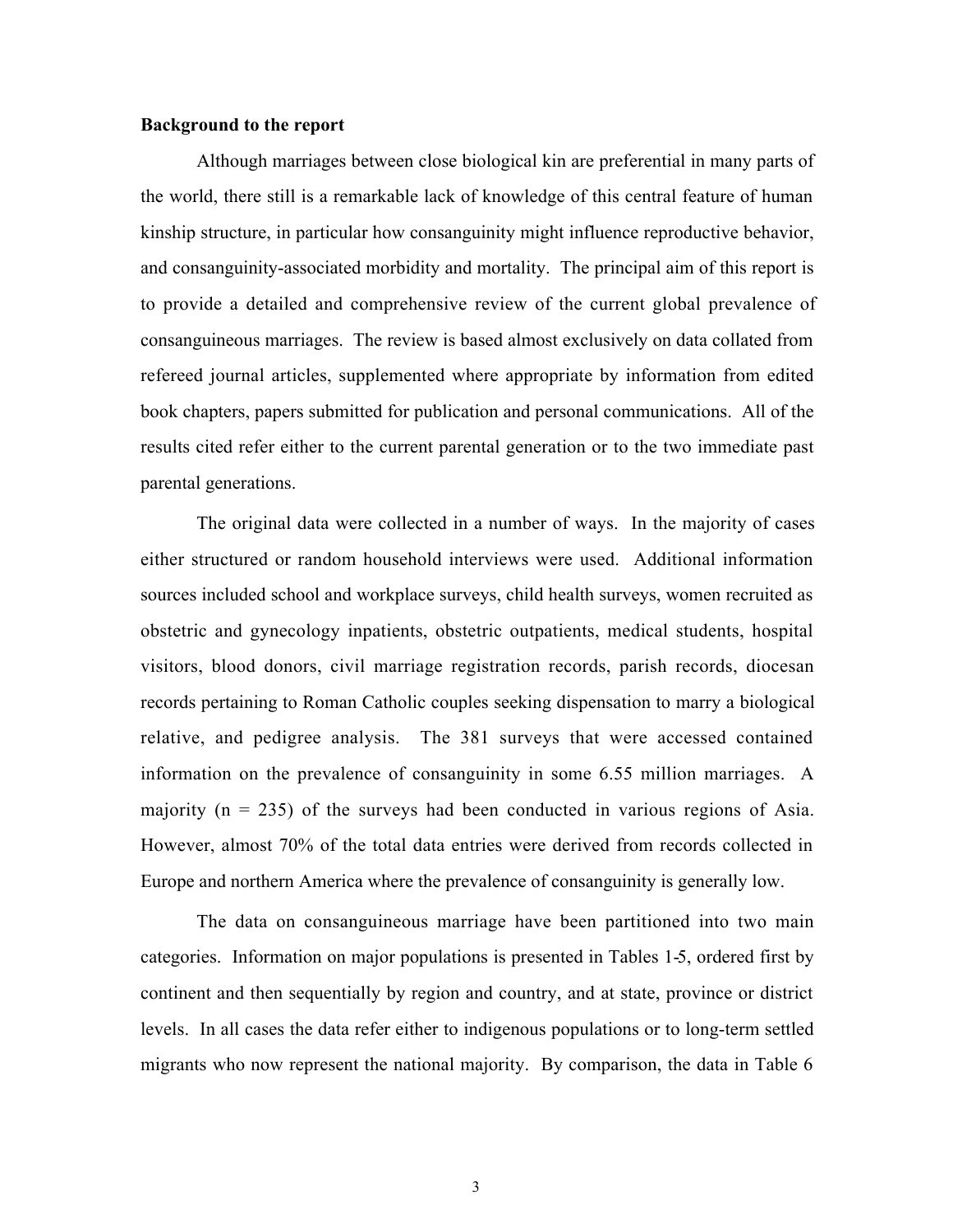are based on the rates of consanguineous marriage recorded in geographical, religious or social minorities, and in some cases the sample sizes are equivalently small.

Brief introductory summaries on associated subjects have been included to complement the statistical information presented. The topics include the religious and legal backgrounds to consanguineous marriage in different societies, sociodemographic aspects of marriages between close biological kin, fertility in consanguineous unions, and the effects of consanguinity on rates and patterns of morbidity and mortality. Unfortunately, in many of the more populous countries representative information on consanguineous marriage and its outcomes is sparse or unavailable. In others, legislation introduced within the present generation may be exerting a marked effect on traditional patterns of marriage preference, an example being the 1981 Marriage Law of the People's Republic of China which seeks to prohibit marriage between couples related as first cousins or closer. Thus it is envisaged that the present report can serve both as a spur to continuing data collection on consanguinity, and as a baseline against which future changes in marriage practices can be assessed.

#### **Current prevalence of consanguineous unions**

As a working definition, unions contracted between persons biologically related as second cousins ( $F \ge 0.0156$ ) are categorized as consanguineous. This arbitrary limit has been chosen because the genetic influence in marriages between couples related to a lesser degree would usually be expected to differ only slightly from that observed in the general population. Globally, the most common form of consanguineous union contracted is between first cousins, in which the spouses share 1/8 of their genes inherited from a common ancestor, and so their progeny are homozygous (or more correctly autozygous) at 1/16 of all loci. Conventionally this is expressed as the coefficient of inbreeding  $(F)$  and for first cousin offspring,  $F = 0.0625$ . That is, the progeny are predicted to have inherited identical gene copies from each parent at 6.25% of all gene loci, over and above the baseline level of homozygosity in the general population. In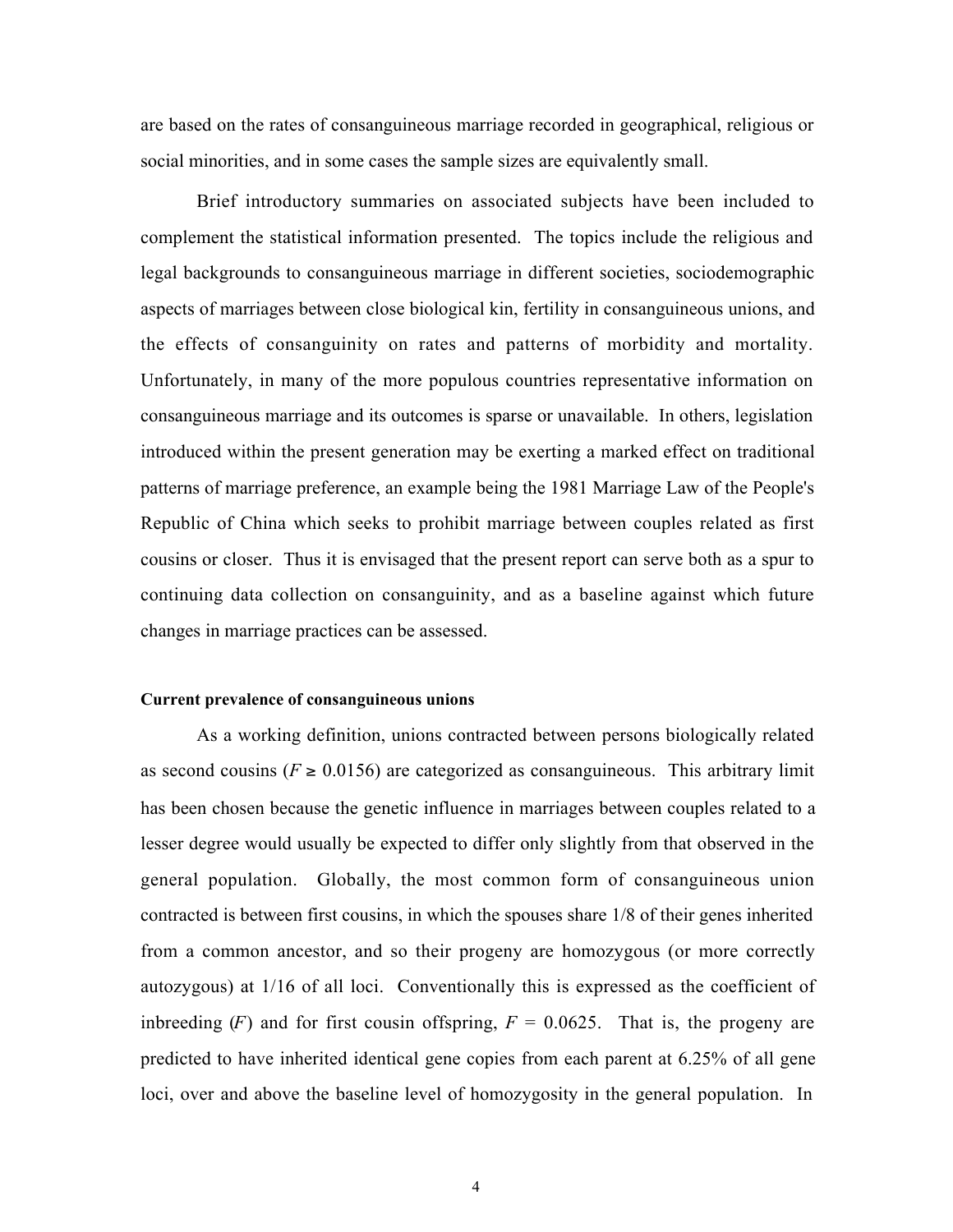some large human populations genetically closer marriages also are favored, in particular uncle-niece and double first cousin unions where the level of homozygosity in the progeny is equivalent to  $F = 0.125$ .

An estimate of the current global prevalence of consanguineous unions can be derived from national population projections (PRB 1998), and the reports listed in Tables 1 to 5 on the prevalence of consanguineous marriage in major populations at national, regional and local levels. Human populations can be approximately subdivided into four main categories: populations where consanguineous unions account for less than 1% of marriages, 1% to 10%, and 20% to over 50%, and those in which the level of consanguinity is unknown, either because it has not been reported or the data are of insufficient reliability and depth to make a prediction with any degree of confidence. Applying these definitions, the present numbers in each category are: less than 1% consanguinity, 1,061 million; 1% to 10% consanguinity, 2,811 million; 20% to 50+% consanguinity, 991 million; and unknown, 1,064 million (Bittles *et al.* 1999).

It should be noted that a deliberately conservative approach was adopted when compiling the data in Tables 1-5, and so the numbers recorded can reasonably be regarded as lower-bound estimates. With the exception of a country such as Japan, which has undergone rapid industrialization and urbanization since World War II, past predictions of a rapid decline in the overall prevalence of consanguineous unions have proved to be largely incorrect. In fact, the recorded numbers of consanguineous unions appear to have grown at least in step with increasing national and regional populations, and in some economically less developed countries the proportion of marriages contracted between close biological kin has expanded. The simplest explanation for this observation is that as greater numbers of children survive to marriageable age, the traditional social preference for consanguineous unions can be more readily accommodated.

Migrant communities now permanently resident in Western countries may represent a special case, especially where they practise a religion not followed by the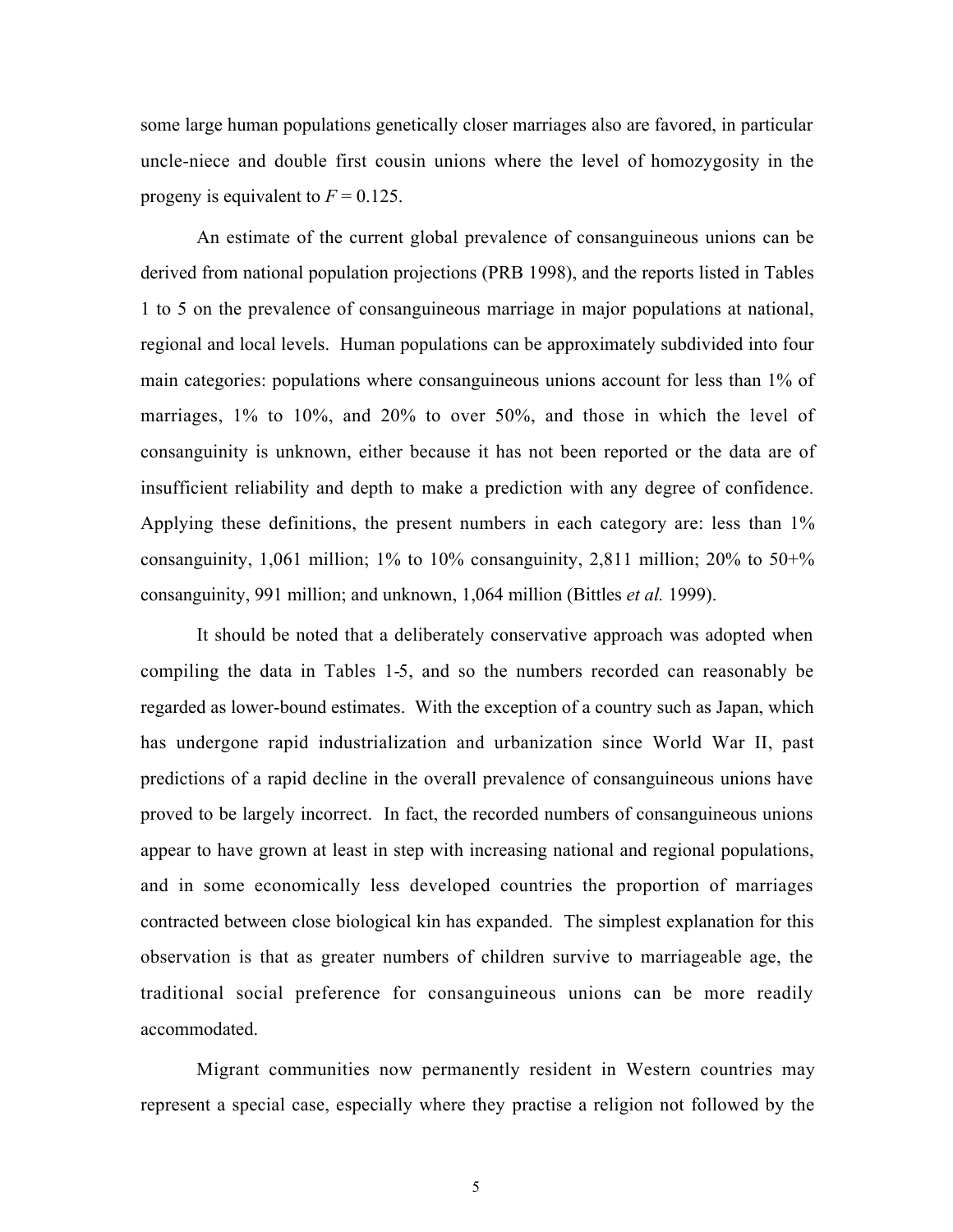majority indigenous population. In such communities, the available evidence from Western Europe, North America and Australasia suggests that the prevalence of consanguineous unions is increasing, in many cases from an already high level (for example, de Costa 1988; Modell 1991; Hoodfar and Teebi 1996; Reniers 1998). Various reasons can be advanced for this finding, including the desire to find a marital partner from within the community, which itself may be numerically small and composed of a restricted number of kindreds, and the wish to maintain community traditions in a new and unfamiliar environment. However, explanations of this type underestimate the strong belief that marriage within the family, as opposed solely to community endogamy, is the most desirable and reliable marital option (Bittles *et al.* 1991; Hussain and Bittles 1998a). As previously noted, the current increase in the numbers of persons of marriageable age within these communities effectively facilitates the fulfillment of this belief.

#### **Religious and legal regulation of consanguineous marriage**

#### *Religious proscription*

There appears to be no particular rationale for the subdivision of human populations into opposing forms of marriage preference, and even within the major religions there are quite marked differences in attitude to close kin marriage (Bittles *et al*. 1999). Thus in Christianity, the Orthodox churches prohibit consanguineous marriage, the Roman Catholic church currently requires Diocesan permission for marriages between first cousins, and the Protestant denominations sanction marriages up to and including first cousin unions.

A similar degree of non-uniformity exists in Hinduism. The Aryan Hindus of northern India prohibit marriage between biological kin for approximately seven generations on the male side and five generations on the female side (Kapadia 1958). By comparison, Dravidian Hindus of South India strongly favor marriage between first cousins of the type mother's brother's daughter (MBD) and, particularly in the states of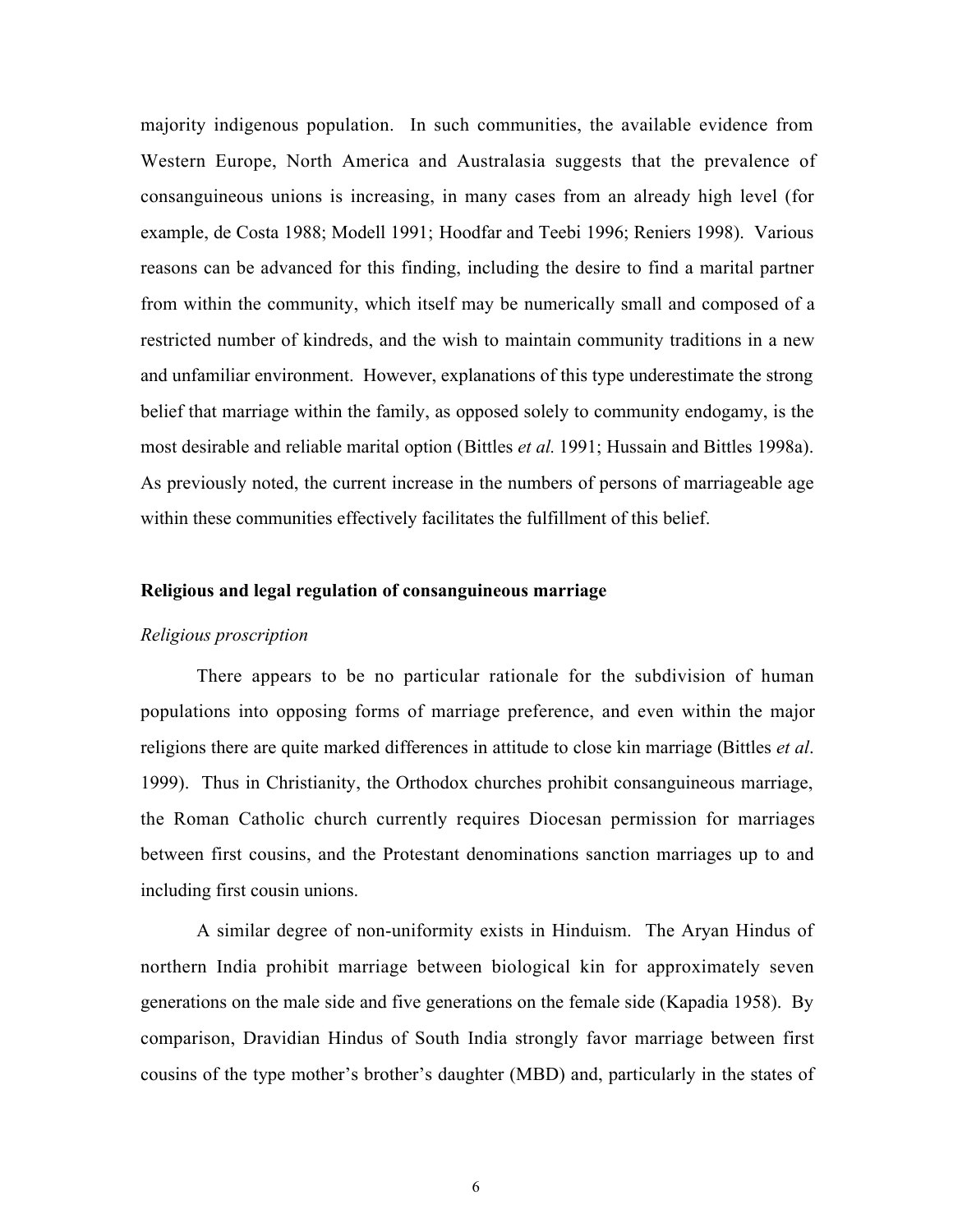Andhra Pradesh, Karnataka and Tamil Nadu, uncle-niece marriages also are widely contracted.

In general, Muslim regulations on marriage parallel the Judaic pattern detailed in Leviticus 18: 7-18. However, uncle-niece unions are permitted in Judaism. Yet they are forbidden by the *Koran*, even though double first cousin marriages, which have the same coefficient of inbreeding  $(F = 0.125)$ , are recognized within Islam. In southern Asia, Buddhism sanctions marriage between first cousins, whereas the Sikh religion forbids consanguineous marriage, although some minority Sikh groups appear to exercise flexibility in the observance of this proscription.

#### *Legislation*

A similar lack of coherence exists in legislation enacted in different countries to govern permitted types of consanguineous relationships in marriage. For example, first cousin marriages are legal in countries such as the U.K. and Australia, but they are criminal offenses in eight of the states of the U.S.A. and illegal in a further 31 states (Ottenheimer 1990). Yet exceptions can be incorporated into state laws, for example, to permit uncle-niece marriage within the Jewish community of Rhode Island (Bratt 1984). Legislation approved and adopted at the national level may also prove to be inoperable in practice, as exemplified by the Hindu Marriage Act of 1955 which includes a ban on uncle-niece marriage (Kapadia 1958). Yet in a study conducted between 1980 and 1989 in Bangalore and Mysore, the two major cities of the state of Karnataka in southern India, 21.3% of Hindu marriages were uncle-niece unions (Bittles *et al.* 1992).

#### **Sociodemographic aspects of consanguinity**

The specific types of consanguineous marriage that are favored can vary quite widely between and within different countries, with religious, ethnic, and tribal traditions playing a major role at local and national levels. The reasons most commonly given for the popularity of consanguineous marriage can be summarized as: a strong family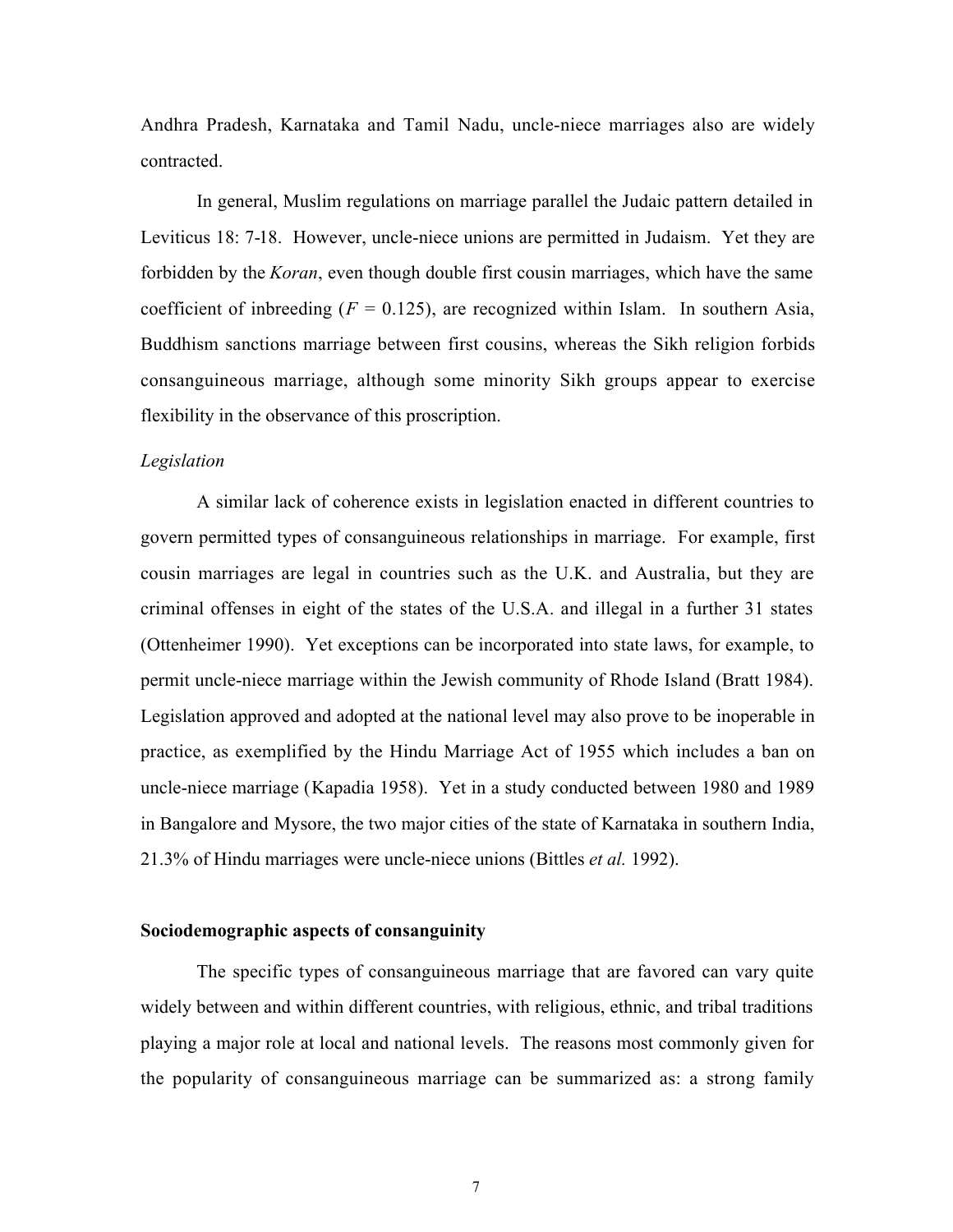tradition of consanguineous unions; the maintenance of family structure and property, and the strengthening of family ties; financial advantages relating to dowry or bridewealth payments; the ease of marital arrangements and a closer relationship between the wife and her in-laws; and greater marriage stability and durability (Bittles 1994). The degree of social compatibility, and the close involvement of the entire family in consanguineous unions, may explain both the greater stability that has been claimed for consanguineous unions, which have lower divorce rates, and enhanced female autonomy.

Among the major populations so far studied, the highest rates of consanguineous marriage have been associated with low socioeconomic status, illiteracy, and rural residence. In some populations a high prevalence of marital unions between close relatives has however been reported among land-owning families, and in traditional ruling groups and the highest socioeconomic strata (Bittles 1994, 1995a). Interactions between consanguinity and social variables can potentially complicate assessment of the genetic effects of human inbreeding, and failure to account for social variables when estimating the possible effects of inbreeding on mortality predictably would lead to biased results, with overestimation of the adverse biological effects ascribed to consanguinity. Conversely, where consanguinity has not been included as an explanatory variable, the influence of other more widely investigated demographic determinants, such as maternal age, maternal education, birth interval, and birth order, may require significant downward revision.

#### **Consanguinity and reproductive behavior**

It has been proposed that fertility may be lower in consanguineous couples due to a failure to initiate pregnancy when the couple share specific HLA haplotypes (Ober *et al.* 1992), or because of the expression of deleterious genes acting during early embryonic or fetal development that result in spontaneous abortion or miscarriage. Conversely, it could be argued that the greater genetic compatibility between the mother and developing fetus in a consanguineous pregnancy would lead to reduced rates of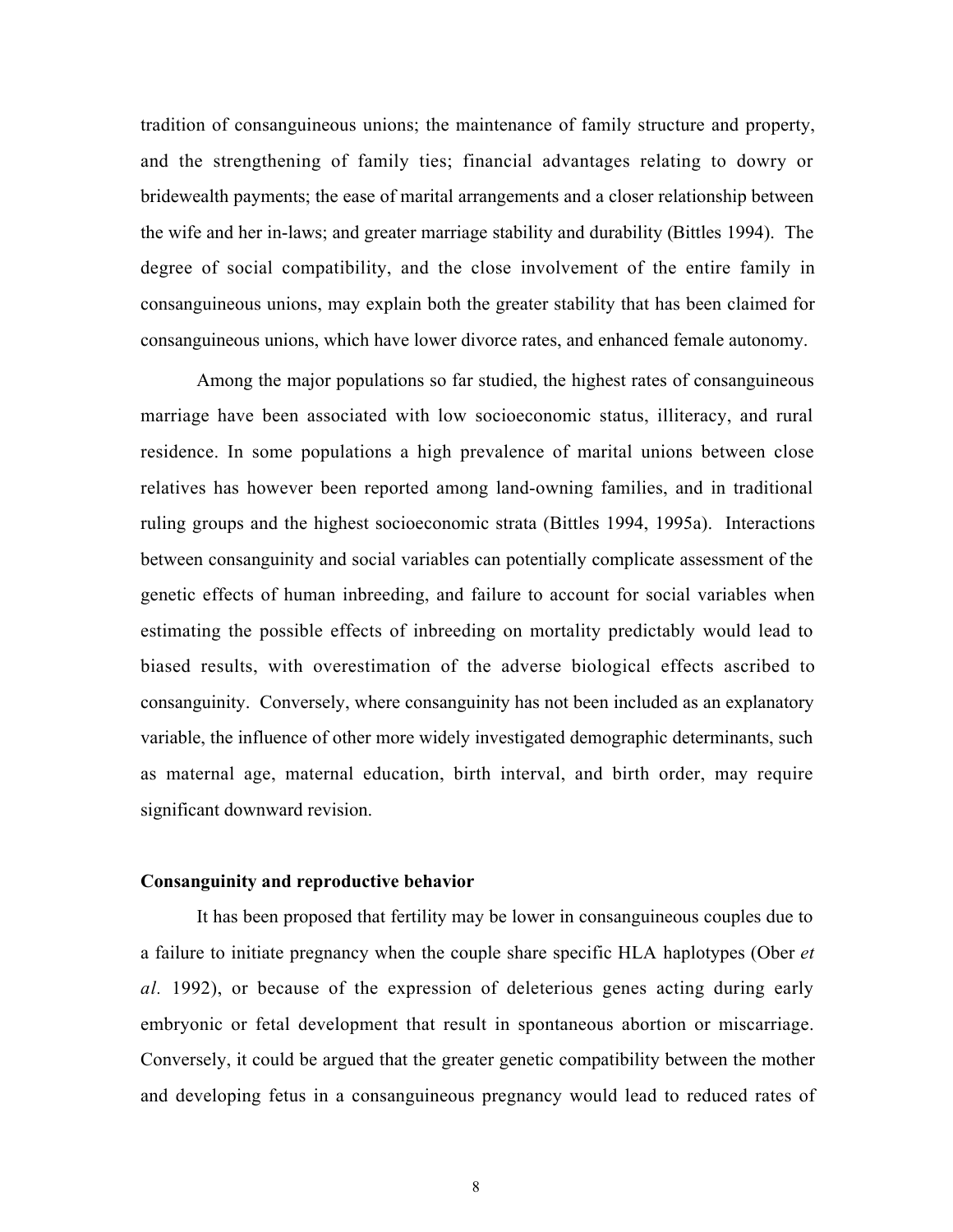involuntary sterility and prenatal losses. Additionally, there is a strong possibility that greater fertility may be observed in consanguineous unions as a compensatory mechanism for infant and childhood losses (Schull and Neel 1972; Tunçbilek and Koç 1994).

In general, higher total fertility rates are reported for consanguineous marriages (Bittles 1995b). The most credible explanation for these findings is the generally lower parental age at marriage and the age at the first birth of couples who are close relatives (Bittles *et al.* 1991, 1993). Although the time elapsed to first pregnancy often is longer in consanguineous unions, possibly due to gynecological immaturity in females who marry at a young age, subsequent birth intervals are shorter, and consanguineous couples may continue their child-bearing to comparatively later ages (Tunçbilek and Koç 1994). Consanguineous couples are also less likely to use reliable methods of contraception (Hussain and Bittles 1998b). These social variables exert a significant positive influence on the fertility of consanguineous couples, resulting in optimization of the maternal reproductive span and, to a lesser extent, concentration of child-bearing in the mothers' most fertile years.

#### **Consanguinity, morbidity, and mortality**

The detrimental health effects associated with consanguinity are caused by the expression of rare, recessive genes inherited from a common ancestor(s). In populations where inbred unions are common, increased levels of morbidity and mortality caused by the action of detrimental recessive genes can be predicted. Thus, in general terms, inbreeding is associated with loss of biological fitness. It is however appropriate to note that, even in the absence of preferential consanguinity, alleles which are rare in large populations can rapidly increase to high frequency in a breeding pool of restricted size, because of factors such as founder effect and random genetic drift.

Empirical studies on the progeny of first cousins indicate morbidity levels to be some 1% to 4% higher than in the offspring of unrelated couples (Bittles and Makov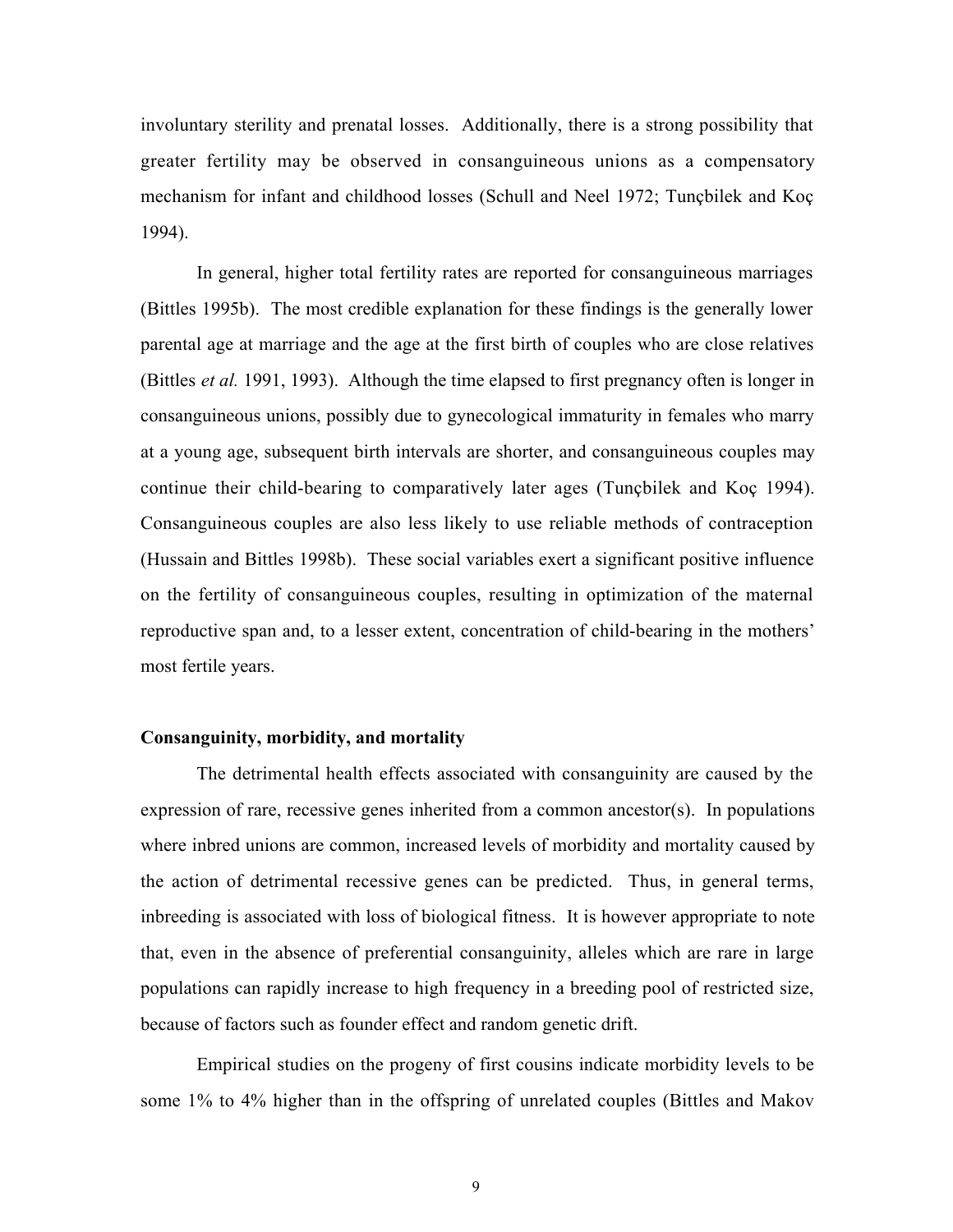1988). The less common a disorder, the greater the influence of consanguinity on its prevalence, a generalization that applies to recessive multigene disorders as well as to single gene conditions. For this reason, many previously unrecognized genetic diseases have first been diagnosed in highly endogamous communities, and in a significant proportion of cases the underlying mutation may be unique to the community. At a practical level, this community-specific pattern of disease leads to major problems when attempting to estimate the burden imposed by consanguinity-associated morbidity at national or even at regional and local levels.

In a study based on combined data from 38 populations in eastern and southern Asia, the Middle East, Africa, Europe, and South America, with average coefficient of inbreeding  $(\alpha)$  values ranging from 0.0005 to 0.0370, mean excess mortality at the first cousin level was 4.4% (Bittles and Neel 1994). This estimate appears to be valid for all the large human populations so far examined. However, consanguinity interacts with a range of sociodemographic variables in determining rates of mortality during infancy and early childhood. When these influences were simultaneously analyzed using data collected retrospectively as part of the 1990/91 Pakistan Demographic and Health Survey, the major determinants of early death were maternal illiteracy, maternal age at birth of less than 20 years, and a birth interval of less than 18 months. But, even after controlling for these factors, first cousin progeny had statistically significant odds ratios for neonatal, postneonatal, and infant mortality of 1.36, 1.28, and 1.32, respectively (Grant and Bittles 1997).

Given the numbers potentially involved, the contribution of recessive genes as predisposing factors in common diseases of adulthood is of great interest and significance, but to date this topic has been little investigated. Nonetheless, in a preliminary study in Pakistan, higher levels of inbreeding were reported in patients with a range of major adult disorders, including some common cancers and cardiovascular disease (Shami *et al.* 1991).

10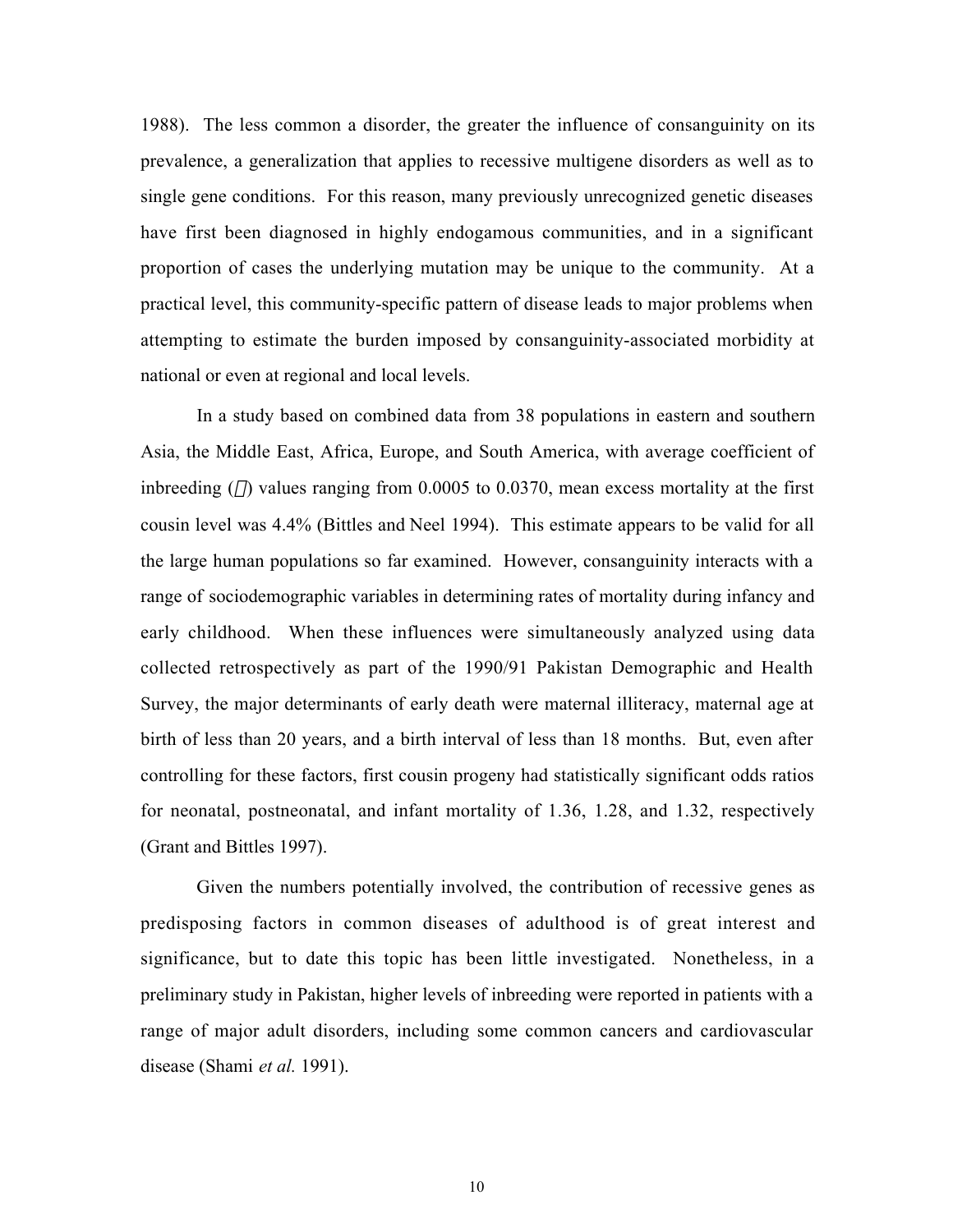#### **Future prospects**

Irrespective of prevailing legislation, a future decline in the prevalence of consanguineous unions can be predicted, accompanying the expected reduction in family sizes. It seems probable that this decline will not be uniform in effect across populations but will be mainly observed in urbanized populations and among couples who share higher educational standards and later ages at marriage. The specific type of consanguineous union contracted may also prove to be an important determining factor. As family sizes reduce, double first cousin and uncle-niece marriages in particular will become increasingly difficult to arrange within the accepted norms of spousal age difference at marriage. At the same time, there may be lesser emphasis placed on the requirement to marry within the prescribed consanguineous marriage pattern, for example, mother's brother's daughter in southern India, in order to ensure that a marriage within the family can be contracted.

With improving socioeconomic conditions, the incidence of primarily "environmental" disease is declining in most developing countries owing to better basic public health measures and the introduction of vaccination programs for lethal childhood infectious diseases. As a result, genetic disorders now account for an increasing proportion of morbidity and death. This epidemiological transition has already been observed over the course of the last two generations in more developed, low mortality countries, and within the last two decades it also has become evident in the Gulf States, where favorable socioeconomic circumstances have been translated into advanced diagnostic and health care facilities.

Our limited knowledge and understanding of consanguinity is unfortunate, especially since in Western societies the information that is available tends to be overly focused on the undesirable clinical outcomes of close kin marriage, which adversely affect a minority of families and individuals. This lack of balance operates to the detriment of the much larger proportion of consanguineous couples whose children do

11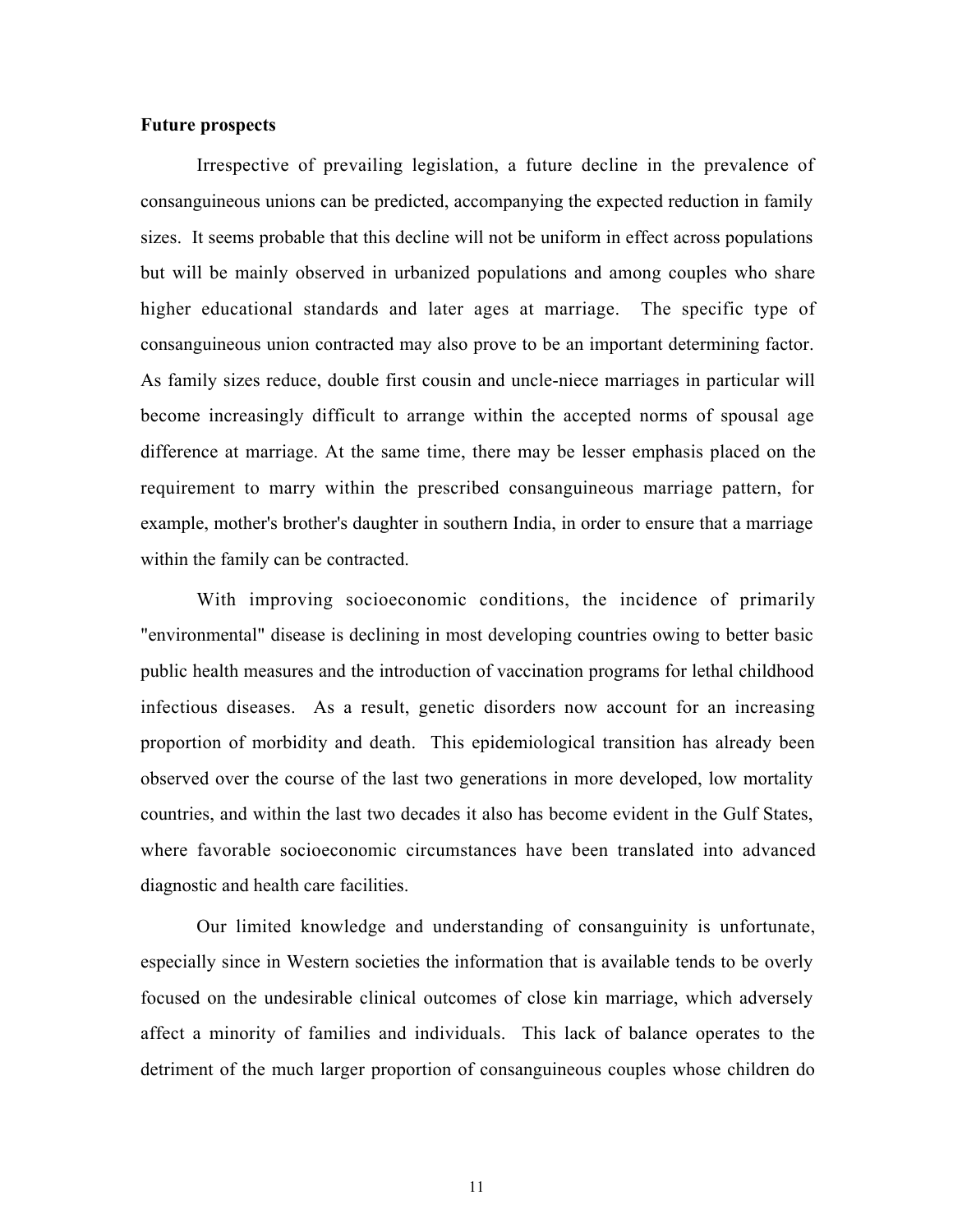not show identifiable deleterious biological effects, and to whom the social and economic benefits of a consanguineous union appear obvious.

However, for the benefit of those families and communities where one or more detrimental recessive genes are segregating, it is important that greater efforts be invested in establishing multidisciplinary surveys to estimate the extent of the problem, accompanied by the initiation of community-based counseling programs. Given the numbers of consanguineous marriages contracted in many of the world's most populous countries, and the fact that inherited disorders which currently are lethal in less developed societies may be associated with lifetime care under improved treatment facilities, programs of this nature would clearly be beneficial to human society as a whole.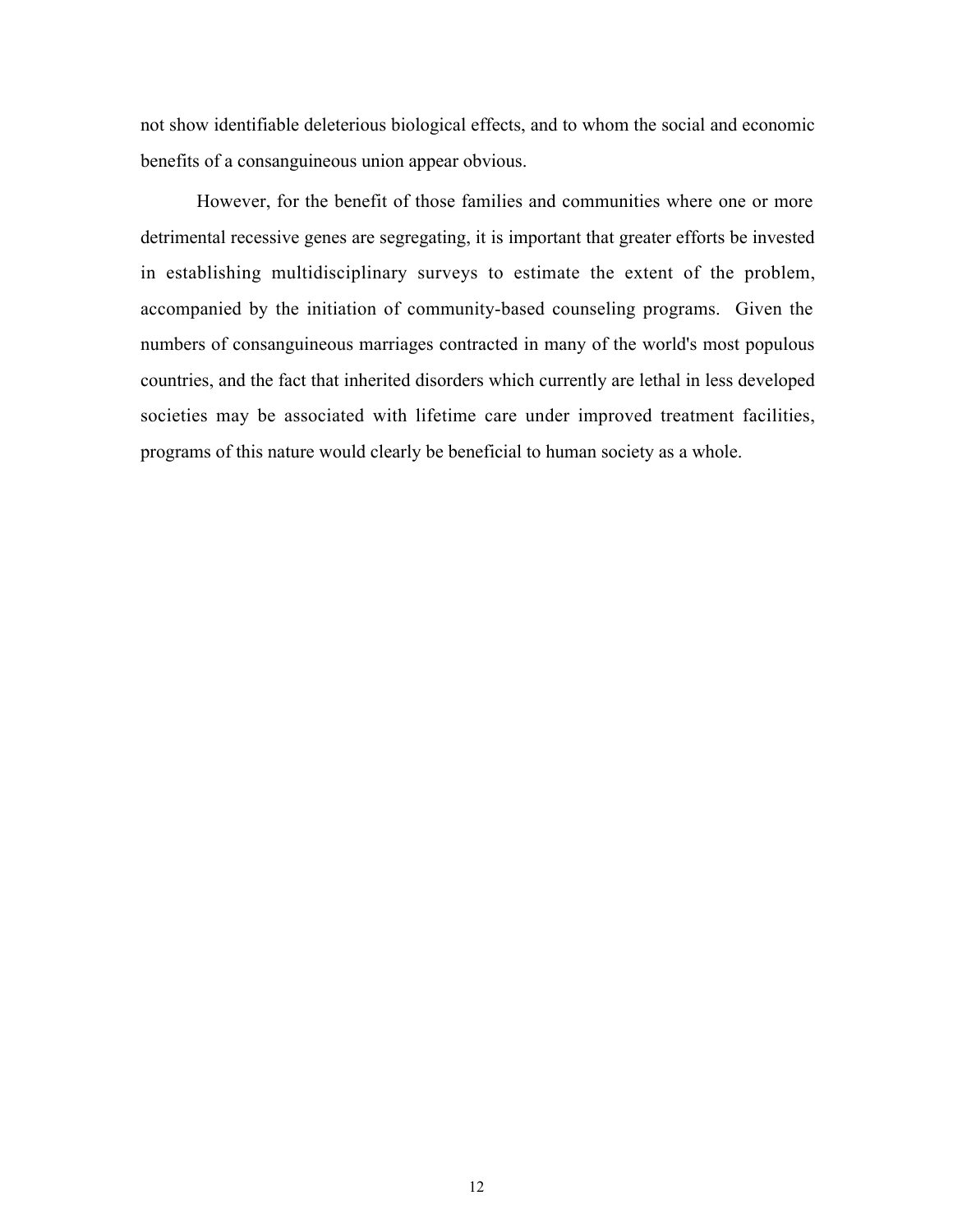#### **Acknowledgements**

This report was made possible by generous financial assistance from the Wellcome Trust, grant number 037709/Z/93 and the Australian Research Council, grant numbers A09701345 and A350354. The visit by AHB to the Morrison Institute for Population and Resource Studies was funded by Australian Research Council Out-of-Cycle grant number A350363 and The Morrison Institute.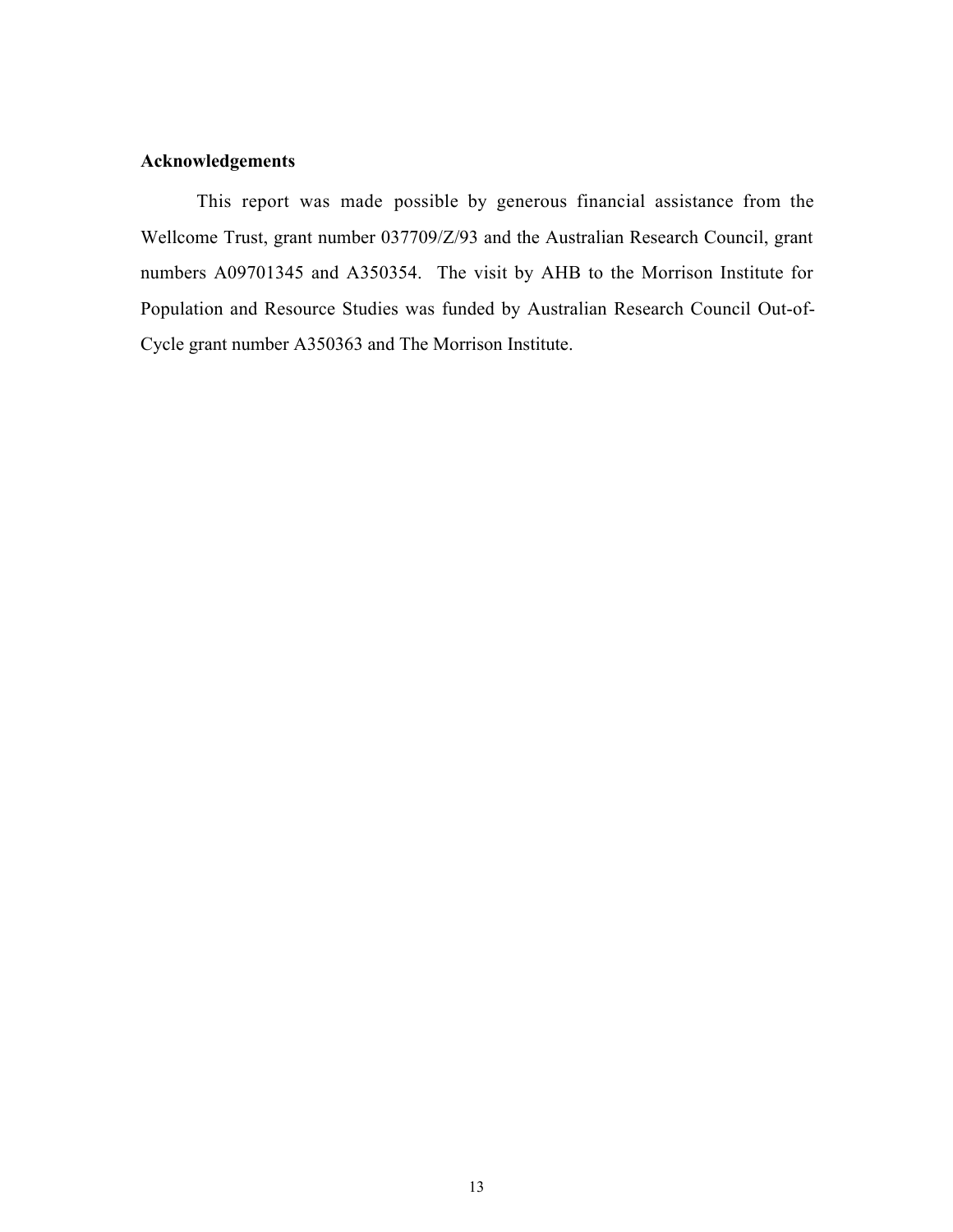### **Table 1 to 6**

### **Abbreviations used**

| UN,             | uncle-niece marriage ( $F = 0.125$ )                |
|-----------------|-----------------------------------------------------|
| AN,             | aunt-nephew marriage ( $F = 0.125$ )                |
| DIC,            | double first cousin marriage $(F = 0.125)$          |
| 1C,             | first cousin marriage ( $F = 0.0625$ )              |
| $11/2C$ ,       | first cousin once removed marriage ( $F = 0.0313$ ) |
| D <sub>2C</sub> | double second cousin, $(F = 0.0313)$                |
| 2C,             | second cousin marriage ( $F = 0.156$ )              |

### **Mean population coefficient of inbreeding**  $(\alpha)$

Calculated according to the formula:  $\alpha = \sum p_i F_i$ where  $p_i$  is the proportion of couples in each consanguinity class  $F_i$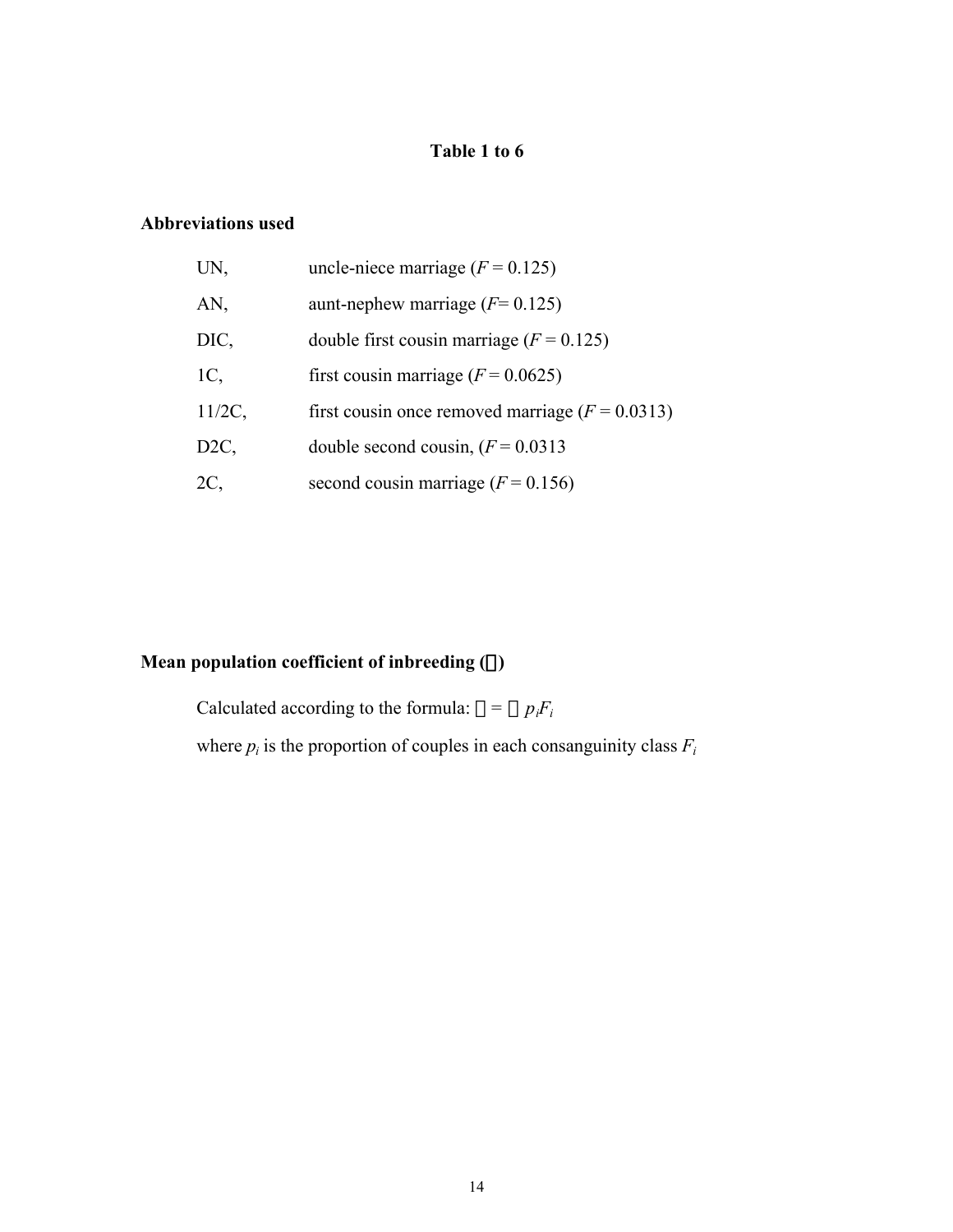### **CONSANGUINEOUS MARRIAGE IN AFRICA**

| <b>Region/country</b>  | Location             | <b>Collection</b><br>period | <b>Study</b><br>population | <b>Sample</b><br>size | Consanguinity<br>$(\%)$ | Consanguinity<br>types | <b>Coefficient of</b><br>inbreeding $(\alpha)$ | Reference                      |
|------------------------|----------------------|-----------------------------|----------------------------|-----------------------|-------------------------|------------------------|------------------------------------------------|--------------------------------|
| <b>Eastern Africa</b>  |                      |                             |                            |                       |                         |                        |                                                |                                |
| Tanzania               | Pangani<br>(Muslims) | $\blacksquare$              | Household<br>survey        | 503                   | 37.8%                   | 1 <sup>C</sup>         | 0.0236                                         | Tanner (1958)                  |
| <b>Northern Africa</b> |                      |                             |                            |                       |                         |                        |                                                |                                |
| Algeria                | Algeria<br>(urban)   | 1970                        | Civil<br>registration      |                       | 27.5                    | 1C,2C                  | 0.0136                                         | Benallègue and Kedji<br>(1984) |
|                        | Algeria<br>(rural)   | 1970                        | Civil<br>registration      | $\sim$                | 34.0                    | 1C,2C                  | 0.0169                                         | Benallègue and Kedji<br>(1984) |
|                        | All-Algeria          | 1979                        | Civil<br>registration      | 120,491               | 22.6                    | 1C,2C                  |                                                | Benallègue and Kedji<br>(1984) |
| Egypt                  | Alexandria           | 1961/64                     | Obstetric<br>inpatients    | 9,475                 | 32.8                    | >1C, 1C, 1C            | $\blacksquare$                                 | Stevenson et al.<br>(1966)     |
|                        | Nubia                | 1965/67                     | Household<br>survey        | 281                   | 60.5                    | 1C, 1C                 | 0.0245                                         | Hussien (1971)                 |
|                        | Nubia<br>(Fadetchi)  | 1967/68                     | Household<br>survey        | 611                   | 61.4                    | D1C,1C,11/2C,2C        | 0.0329                                         | Badr (1972)                    |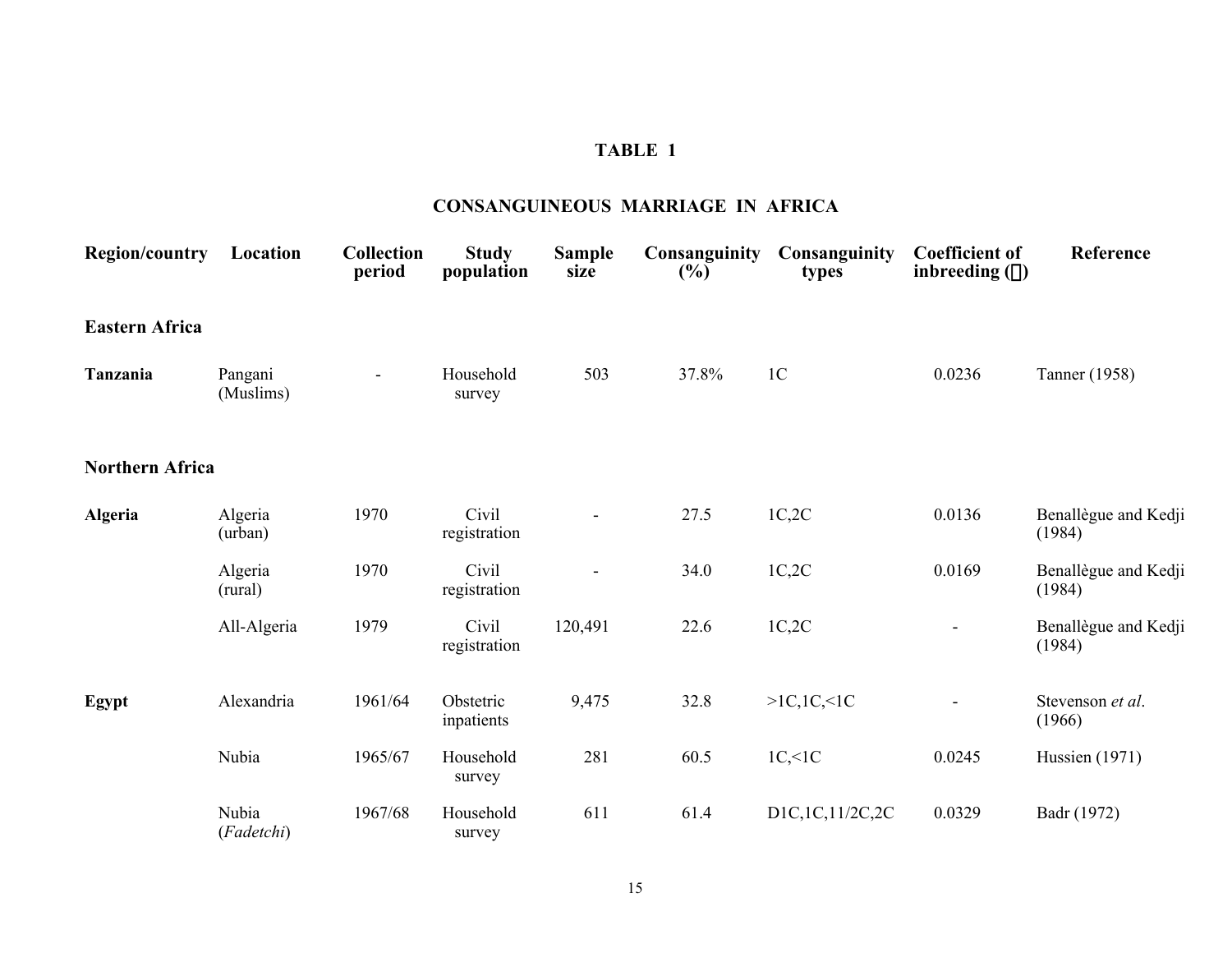|       | Nubia<br>(Kenuzi)       | 1967/68        | Household<br>survey                                                  | 757    | 62.0% | D1C,1C,11/2C,2C | 0.0335 | Badr (1972)                  |
|-------|-------------------------|----------------|----------------------------------------------------------------------|--------|-------|-----------------|--------|------------------------------|
|       | Nubia<br>(Arabs)        | 1967/68        | Household<br>survey                                                  | 414    | 69.8  | D1C,1C,11/2C,2C | 0.0338 | Badr (1972)                  |
|       | All-Nubia               | 1967/68        | Household<br>survey                                                  | 1,782  | 63.6  | D1C,1C,11/2C,2C | 0.0334 | Badr (1972)                  |
|       | All-Egypt               | 1970s          | Household<br>survey                                                  | 505    | 23.2  | 1 <sup>C</sup>  | 0.0145 | Habib and Böök<br>(1983)     |
|       | All-Egypt<br>(urban)    | $\blacksquare$ | School/<br>workplace<br>survey                                       | 7,646  | 22.1  | D1C,1C,11/2C,2C | 0.0092 | Hafez et al. (1983)          |
|       | All-Egypt<br>(suburban) |                | School survey/<br>hospital<br>outpatients                            | 11,280 | 26.8  | D1C,1C,11/2C,2C | 0.0105 | Hafez <i>et al.</i> (1983)   |
|       | All-Egypt<br>(rural)    |                | Household<br>survey                                                  | 7,628  | 39.1  | D1C,1C,11/2C,2C | 0.0147 | Hafez et al. (1983)          |
|       | All-Egypt               |                | Household/<br>school/<br>workplace<br>survey/hospital<br>outpatients | 26,554 | 29.0  | D1C,1C,11/2C,2C | 0.0101 | Hafez et al. (1983)          |
| Sudan | Gezira                  | 1969/74        | Household<br>survey                                                  | 2,999  | 44.2  | $1C$            | 0.0028 | Ahmed (1979)                 |
|       | Khartoum<br>(Nilotes)   |                | <b>Blood</b> donors                                                  | 345    | 18.3  | 1C,2C           | 0.0101 | Saha and El Sheikh<br>(1988) |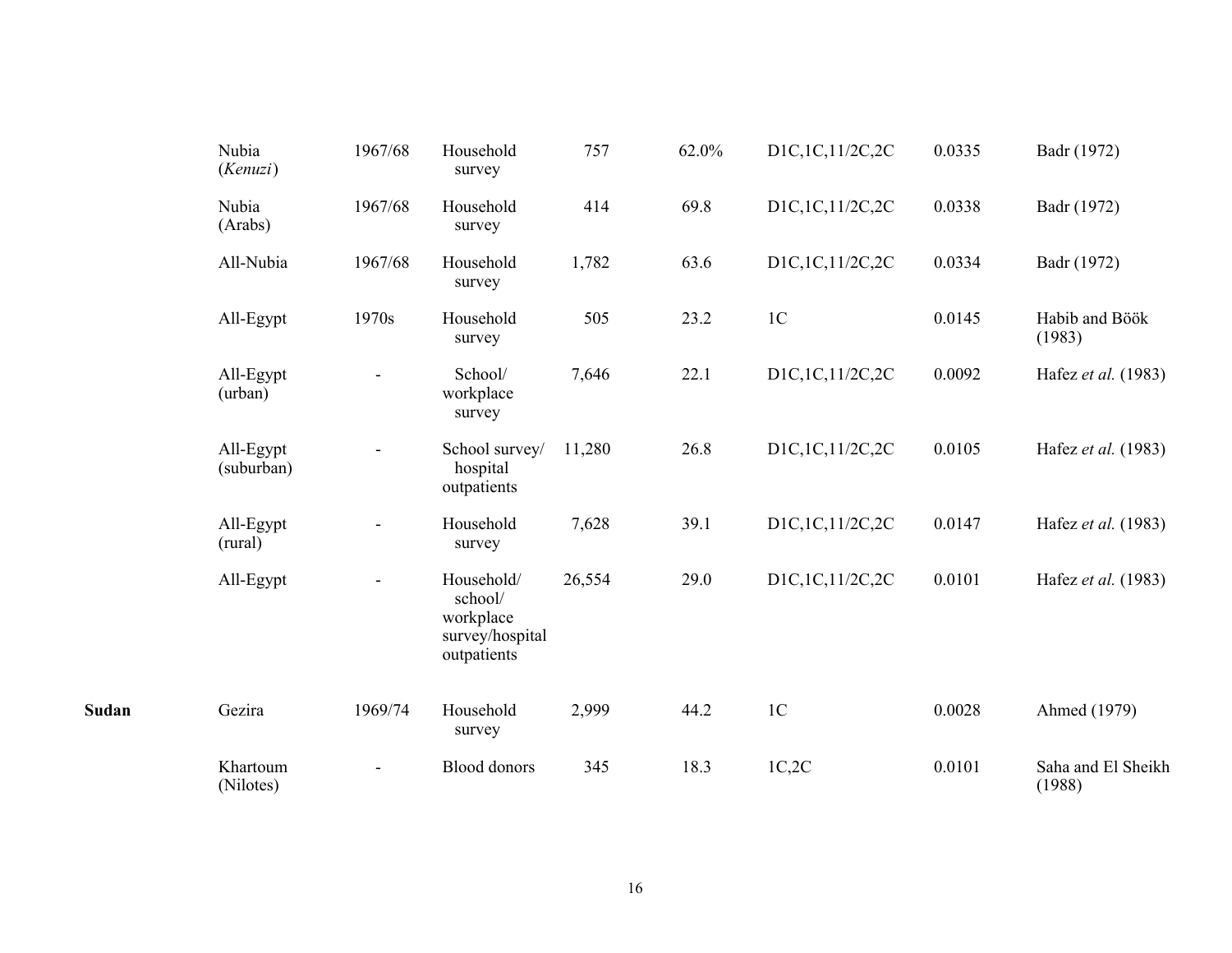|                        | Khartoum<br>(Negroids)      | $\overline{\phantom{a}}$ | <b>Blood</b> donors     | 302    | 45.7% | 1C,2C              | 0.0255                       | Saha and El Sheikh<br>(1988) |
|------------------------|-----------------------------|--------------------------|-------------------------|--------|-------|--------------------|------------------------------|------------------------------|
|                        | Khartoum<br>(Arabs)         | $\overline{\phantom{a}}$ | <b>Blood</b> donors     | 4,186  | 55.2  | 1C,2C              | 0.0322                       | Saha and El Sheikh<br>(1988) |
|                        | All-<br>Khartoum            | $\blacksquare$           | <b>Blood</b> donors     | 4,833  | 52.0  | 1C,2C              | 0.0302                       | Saha and El Sheikh<br>(1988) |
| Tunisia                | North                       | $\overline{\phantom{a}}$ | Obstetric<br>inpatients | 5,767  | 26.9  | >1C, 1C, 11/2C, 2C | 0.0213                       | Riou <i>et al.</i> (1989)    |
| <b>Southern Africa</b> |                             |                          |                         |        |       |                    |                              |                              |
| <b>South Africa</b>    | Capetown<br>(Cape Coloured) | 1961/64                  | Obstetric<br>inpatients | 3,014  | 0.7   | >1C, 1C, 1C        |                              | Stevenson et al.<br>(1966)   |
|                        | Johannesburg                | 1961/64                  | Obstetric<br>inpatients | 10,909 | 0.4   | >1C, 1C, 1C        | $\qquad \qquad \blacksquare$ | Stevenson et al.<br>(1966)   |
|                        | Pretoria<br>(Bantu)         | 1961/64                  | Obstetric<br>inpatients | 9,831  | 6.1   | >1C, 1C, 1C        | $\qquad \qquad \blacksquare$ | Stevenson et al.<br>(1966)   |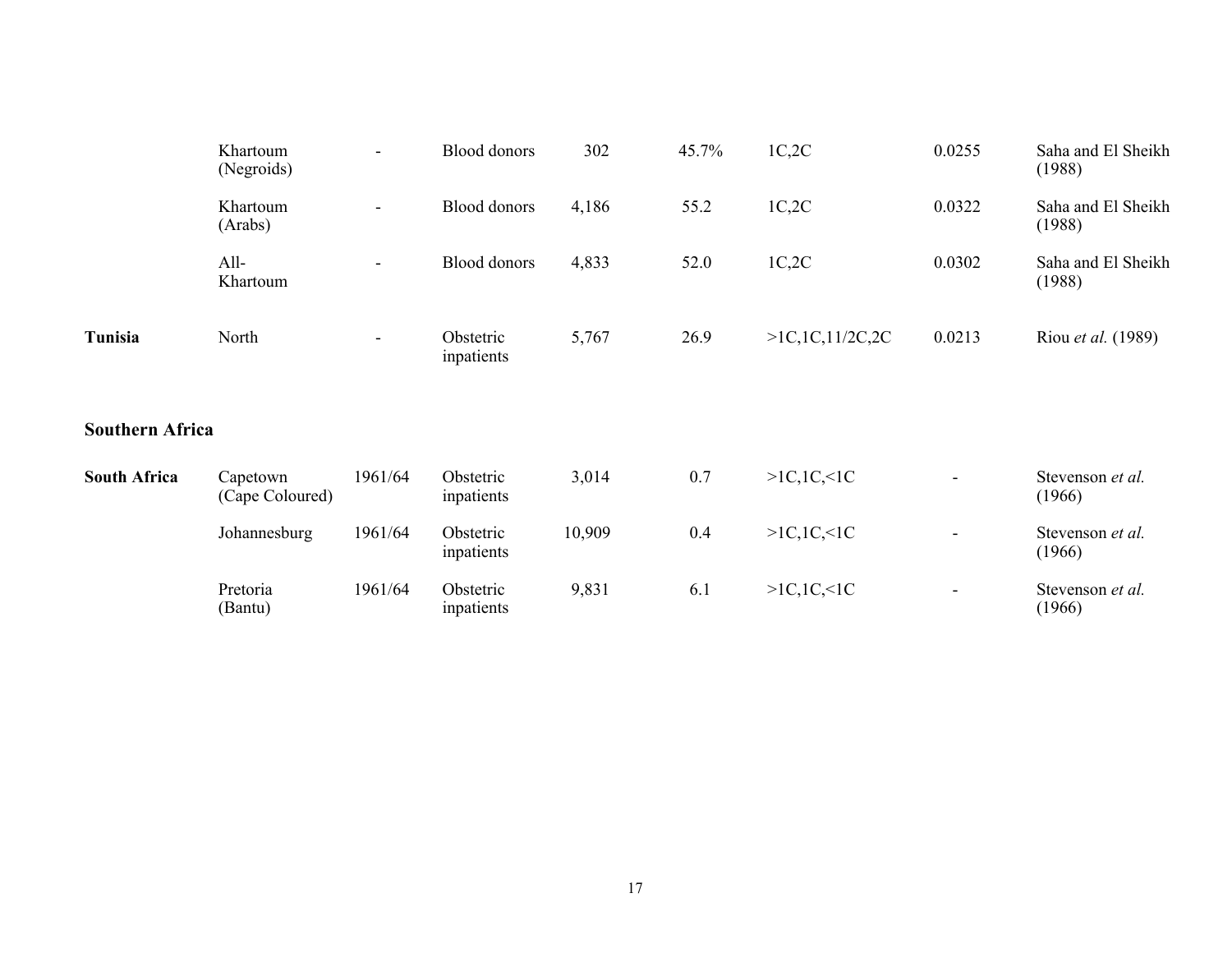### **Western Africa**

| Guinea  | Fouta-Djallon<br>Tarambali-Dionfo) | $\sim$ | Household<br>survey | 739 | 25.9% | 1C, 11/2C, 2C     | 0.0131 | Chantrelle and<br><b>Dupire</b> (1964) |
|---------|------------------------------------|--------|---------------------|-----|-------|-------------------|--------|----------------------------------------|
| Nigeria | West<br>Yoruba)                    | $\sim$ | Household<br>survey | 489 | 51.2  | UN, 1C, 11/2C, 2C | 0.0242 | Scott-Emuakpor<br>(1974)               |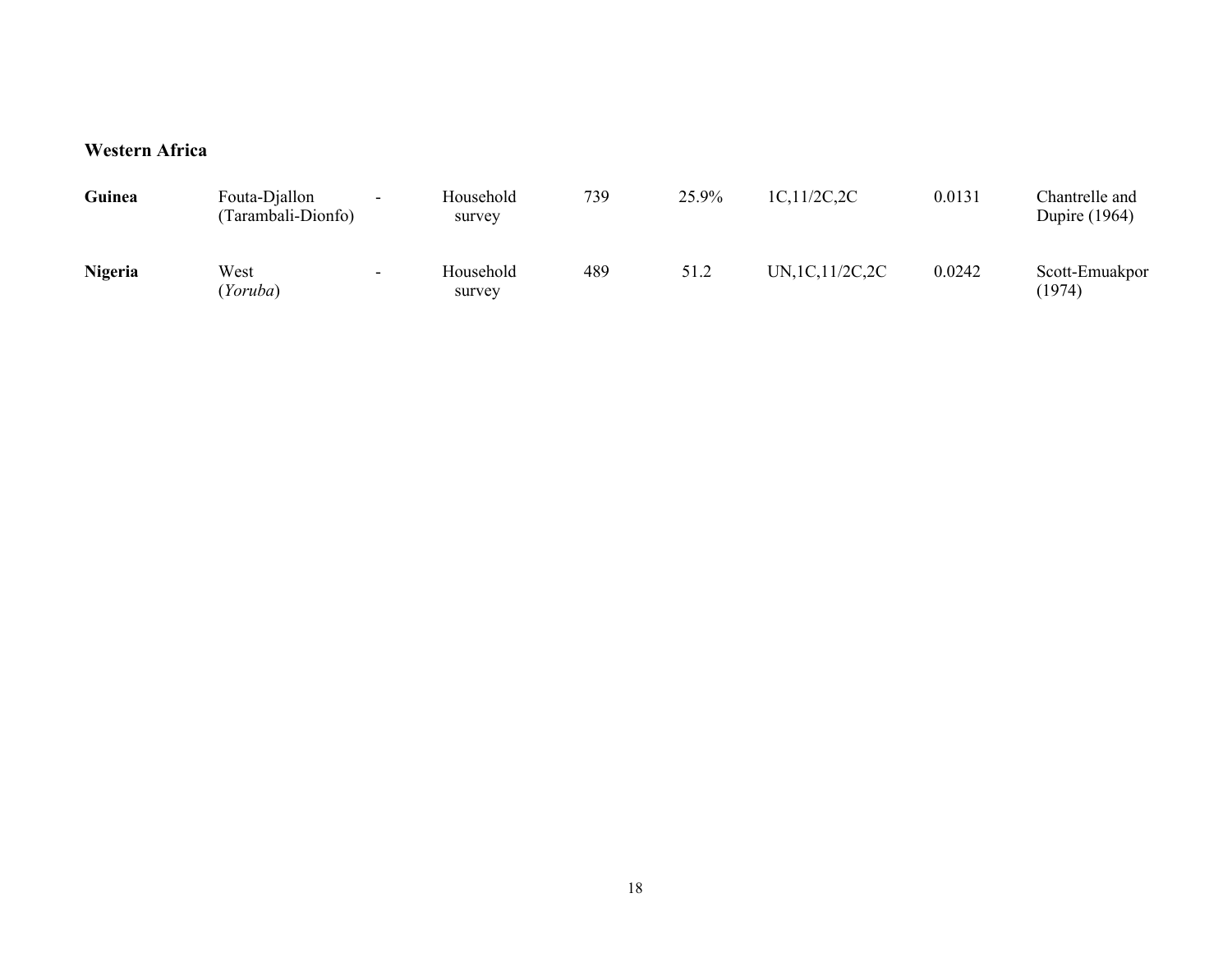#### **CONSANGUINEOUS MARRIAGE IN THE AMERICAS**

| <b>Region/country</b>  | Location            | Collection<br>period | <b>Study</b><br>population     | <b>Sample</b><br>size | Consanguinity<br>$(\%)$ | Consanguinity<br>types | <b>Coefficient of</b><br>inbreeding $(\alpha)$ | Reference                  |
|------------------------|---------------------|----------------------|--------------------------------|-----------------------|-------------------------|------------------------|------------------------------------------------|----------------------------|
| Caribbean              |                     |                      |                                |                       |                         |                        |                                                |                            |
| <b>Puerto Rico</b>     | San Juan<br>(north) | 1954                 | R C<br>dispensation            | 6,013                 | 3.3%                    | UN, 1C, 11/2C, 2C      | 0.0013                                         | Freire-Maia (1957)         |
| Cuba                   | All-Cuba            | 1956/57              | $R_{C}$<br>dispensation        | 2,277                 | $0.8\,$                 | 1C,11/2C,2C            | 0.0005                                         | Freire-Maia (1968)         |
| <b>Central America</b> |                     |                      |                                |                       |                         |                        |                                                |                            |
| <b>Costa Rica</b>      | All-Costa Rica      | 1954                 | R <sub>C</sub><br>dispensation | 3,833                 | 3.4                     | UN, 1C, 11/2C, 2C      | 0.0011                                         | Freire-Maia (1968)         |
| <b>El Salvador</b>     | All-El Salvador     | 1956/57              | $R_{C}$<br>dispensation        | 2,494                 | 4.9                     | 1C,11/2C,2C            | 0.0014                                         | Freire-Maia (1968)         |
| <b>Honduras</b>        | All-Honduras        | 1956/57              | R C<br>dispensation            | 3,759                 | 3.4                     | 1C,11/2C,2C            | 0.0011                                         | Freire-Maia (1968)         |
| <b>Mexico</b>          | Mexico City         | 1961/64              | Obstetric<br>inpatients        | 24,333                | 0.3                     | >1C, 1C, 1C            |                                                | Stevenson et al.<br>(1966) |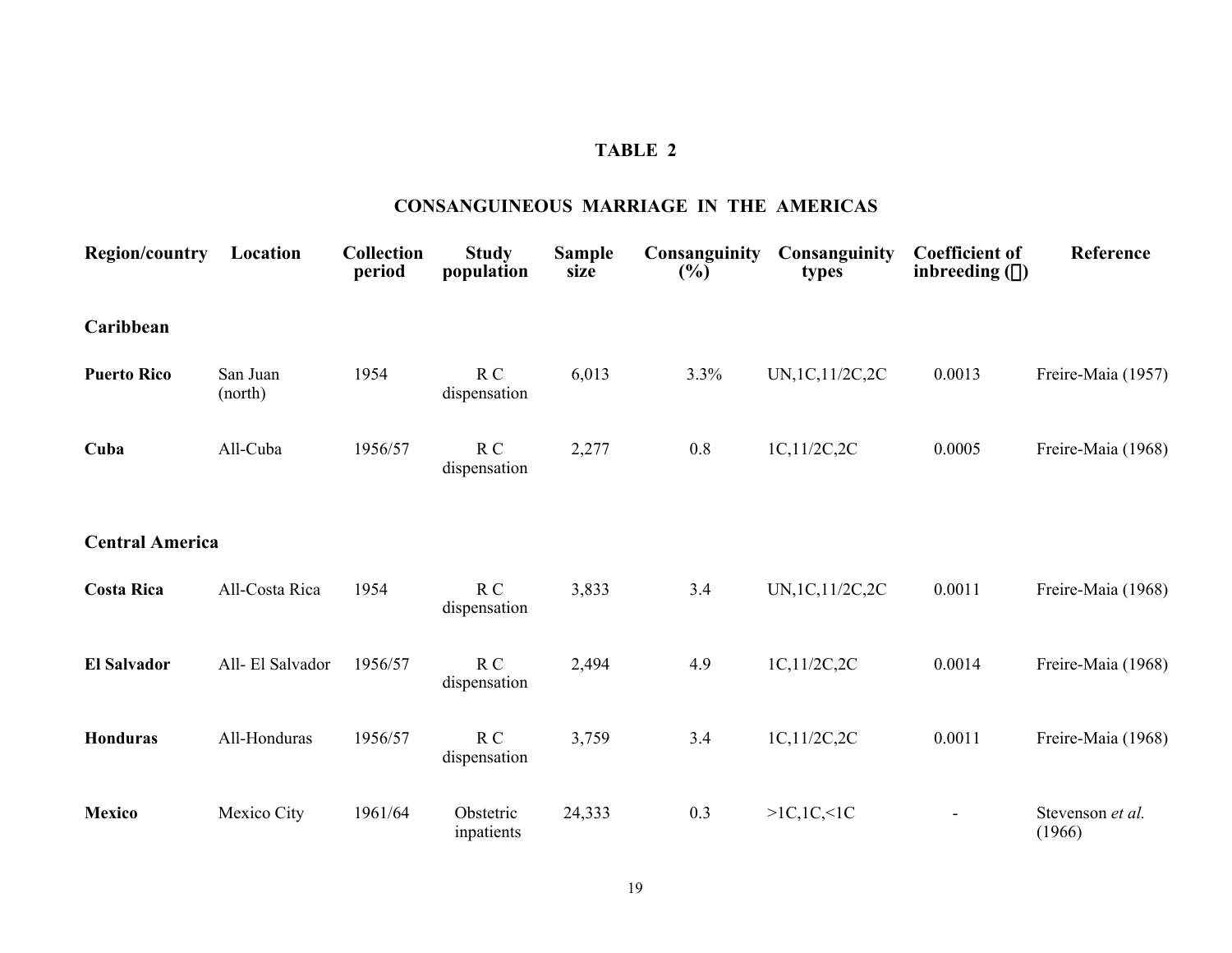|                         | All-Mexico  | 1956/57 | R C<br>dispensation     | 28,192  | 1.3%         | 1C,11/2C,2C              | 0.0003           | Freire-Maia (1968)               |
|-------------------------|-------------|---------|-------------------------|---------|--------------|--------------------------|------------------|----------------------------------|
| Panama                  | Panama City | 1961/64 | Obstetric<br>inpatients | 15,523  | 1.7          | >1C, 1C, 1C              | $\blacksquare$   | Stevenson et al.<br>(1996)       |
|                         | All-Panama  | 1956/57 | R C<br>dispensation     | 350     | $\mathbf{0}$ | $\overline{\phantom{a}}$ | $\boldsymbol{0}$ | Freire-Maia (1968)               |
| <b>Northern America</b> |             |         |                         |         |              |                          |                  |                                  |
| Canada                  | All-Canada  | 1959    | R C<br>dispensation     | 51,729  | 1.5          | 1C,11/2C,2C              | 0.0005           | Freire-Maia (1968)               |
|                         | Quebec      | 1962/71 | R C<br>dispensation     | 21,874  | 1.3          | UN, 1C, 11/2C, 2C        | 0.0003           | De Braekeleer and<br>Ross (1991) |
| <b>U.S.A.</b>           | All-U.S.A.  | 1959/60 | $R_{C}$<br>dispensation | 133,228 | 0.2          | 1C,11/2C,2C              | 0.0001           | Freire-Maia (1968)               |
|                         | Wisconsin   | 1941/55 | R C<br>dispensation     | 170,914 | 0.2          | 1C,11/2C,2C              | 0.0001           | Dewey et al. (1965)              |
|                         | Wisconsin   | 1972/81 | R C<br>dispensation     | 140,289 | 0.1          | 1C,11/2C,2C              | < 0.0001         | Lebel (1983)                     |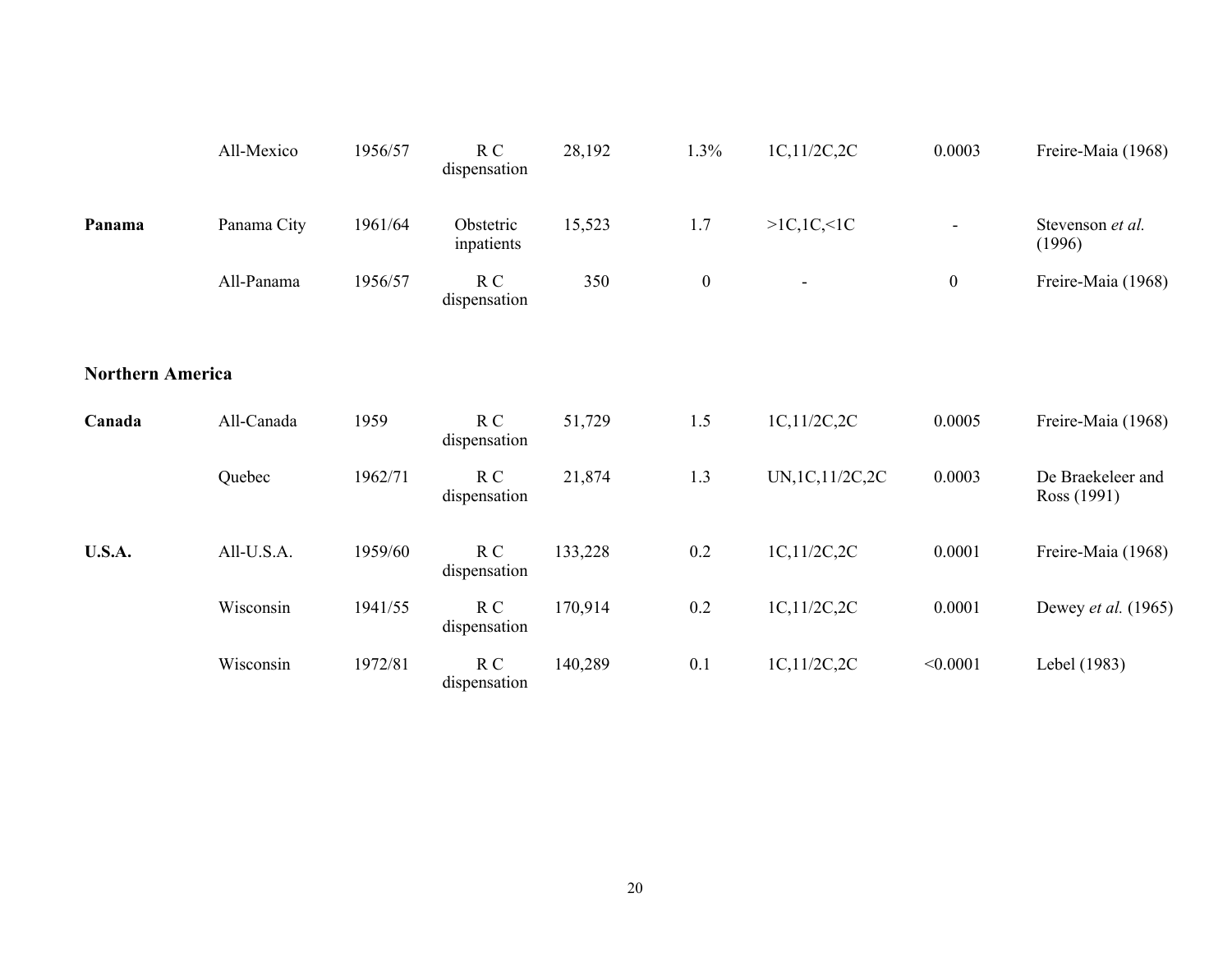### **South America**

| Argentina      | <b>Buenos</b><br>Aires              | 1954    | R C<br>dispensation            | 23,000  | 0.9% | UN, 1C, 11/2C, 2C | 0.0005         | Freire-Maia (1957)         |
|----------------|-------------------------------------|---------|--------------------------------|---------|------|-------------------|----------------|----------------------------|
|                | All-Argentina                       | 1956/57 | R <sub>C</sub><br>dispensation | 51,391  | 1.1  | UN, 1C, 11/2C, 2C | 0.0006         | Freire-Maia (1968)         |
|                | All-Argentina                       | 1980/81 | Civil<br>registration          | 212,320 | 0.4  | 1 <sup>C</sup>    | 0.0002         | Castilla et al. (1992)     |
|                | <b>Buenos Aires</b><br><b>State</b> | 1984    | Civil<br>registration          | 32,690  | 0.7  | $1C$              | 0.0004         | Castilla et al. (1992)     |
| <b>Bolivia</b> | Bogota                              | 1961/64 | Obstetric<br>inpatients        | 18,497  | 2.0  | >1C, 1C, 1C       | $\blacksquare$ | Stevenson et al.<br>(1966) |
|                | All-Bolivia                         | 1956/57 | R <sub>C</sub><br>dispensation | 4,130   | 0.6  | UN, 1C, 11/2C, 2C | 0.0003         | Freire-Maia (1968)         |
| <b>Brazil</b>  | Sao Paolo                           | 1961/64 | Obstetric<br>inpatients        | 14,179  | 3.1  | >1C, 1C, 1C       |                | Stevenson et al.<br>(1966) |
|                | Santa Catarina<br>(south)           | 1948/51 | R C<br>dispensation            | 4,361   | 3.6  | UN, 1C, 11/2C, 2C | 0.0012         | Freire-Maia (1957)         |
|                | Rio de Janeiro<br>(east)            | 1954    | R <sub>C</sub><br>dispensation | 1,272   | 1.6  | 1C,11/2C,2C       | 0.0009         | Freire-Maia (1957)         |
|                | Sergige<br>(east)                   | 1954    | R C<br>dispensation            | 3,815   | 6.4  | UN, 1C, 11/2C, 2C | 0.0032         | Freire-Maia (1957)         |
|                | Alagoas<br>(north-east)             | 1954    | R <sub>C</sub><br>dispensation | 3,566   | 11.7 | UN, 1C, 11/2C, 2C | 0.0055         | Freire-Maia (1957)         |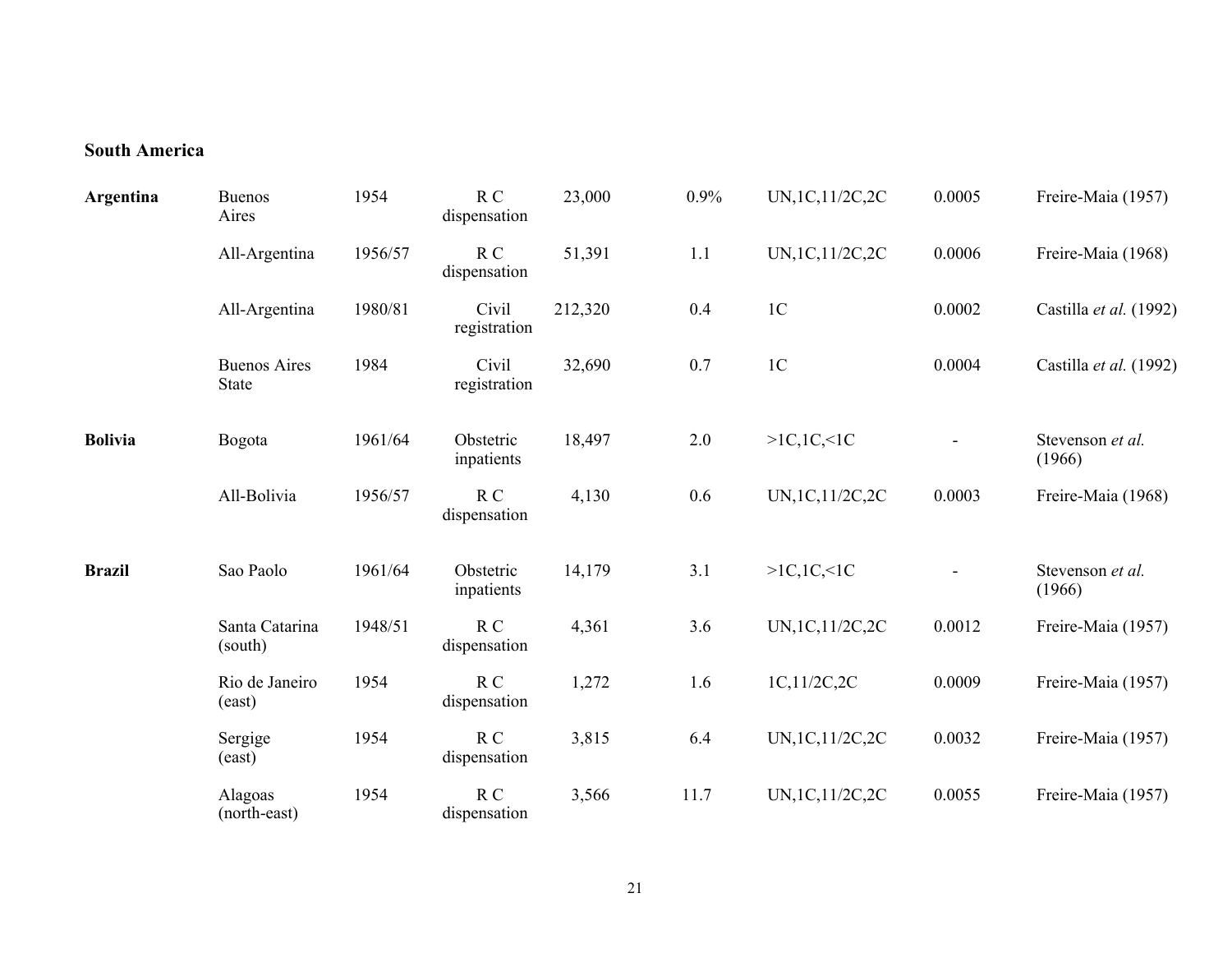|              | All-Brazil   | 1956/57 | R C<br>dispensation            | 212,090 | 4.8%    | UN, 1C, 11/2C, 2C | 0.0023 | Freire-Maia (1957)             |
|--------------|--------------|---------|--------------------------------|---------|---------|-------------------|--------|--------------------------------|
|              | Bahia        | 1970s   | Hospital<br>visitors           | 925     | 7.0     | UN, 1C, 11/2C, 2C | 0.0019 | Azevedo et al. (1980)          |
|              | Minas Gerais | 1989    | Household<br>survey            | 252     | 15.1    | 1C,11/2C,2C       | 0.0027 | Kaku and<br>Freire-Maia (1992) |
| <b>Chile</b> | Santiago     | 1961/64 | Obstetric<br>inpatients        | 23,491  | $0.8\,$ | >1C, 1C, 1C       |        | Stevenson et al.<br>(1966)     |
|              | All-Chile    | 1956/57 | R C<br>dispensation            | 28,596  | 1.3     | UN, 1C, 11/2C, 2C | 0.0007 | Freire-Maia (1968)             |
|              | Valparaiso   | 1957/66 | R C<br>dispensation            | 51,828  | 0.7     | UN, 1C, 11/2C, 2C | 0.0006 | Lazo et al. (1970)             |
| Colombia     | Medellin     | 1961/64 | Obstetric<br>inpatients        | 20,146  | 4.4     | >1C, 1C, 1C       |        | Stevenson et al.<br>(1966)     |
|              | All-Colombia | 1956/57 | R C<br>dispensation            | 34,470  | 3.0     | UN, 1C, 11/2C, 2C | 0.0012 | Freire-Maia (1968)             |
| Ecuador      | All-Ecuador  | 1956/57 | R C<br>dispensation            | 3,954   | 6.3     | UN, 1C, 11/2C, 2C | 0.0023 | Freire-Maia (1968)             |
| Peru         | All-Peru     | 1956/57 | R <sub>C</sub><br>dispensation | 565     | 4.1     | UN, 1C, 11/2C, 2C | 0.0027 | Freire-Maia (1968)             |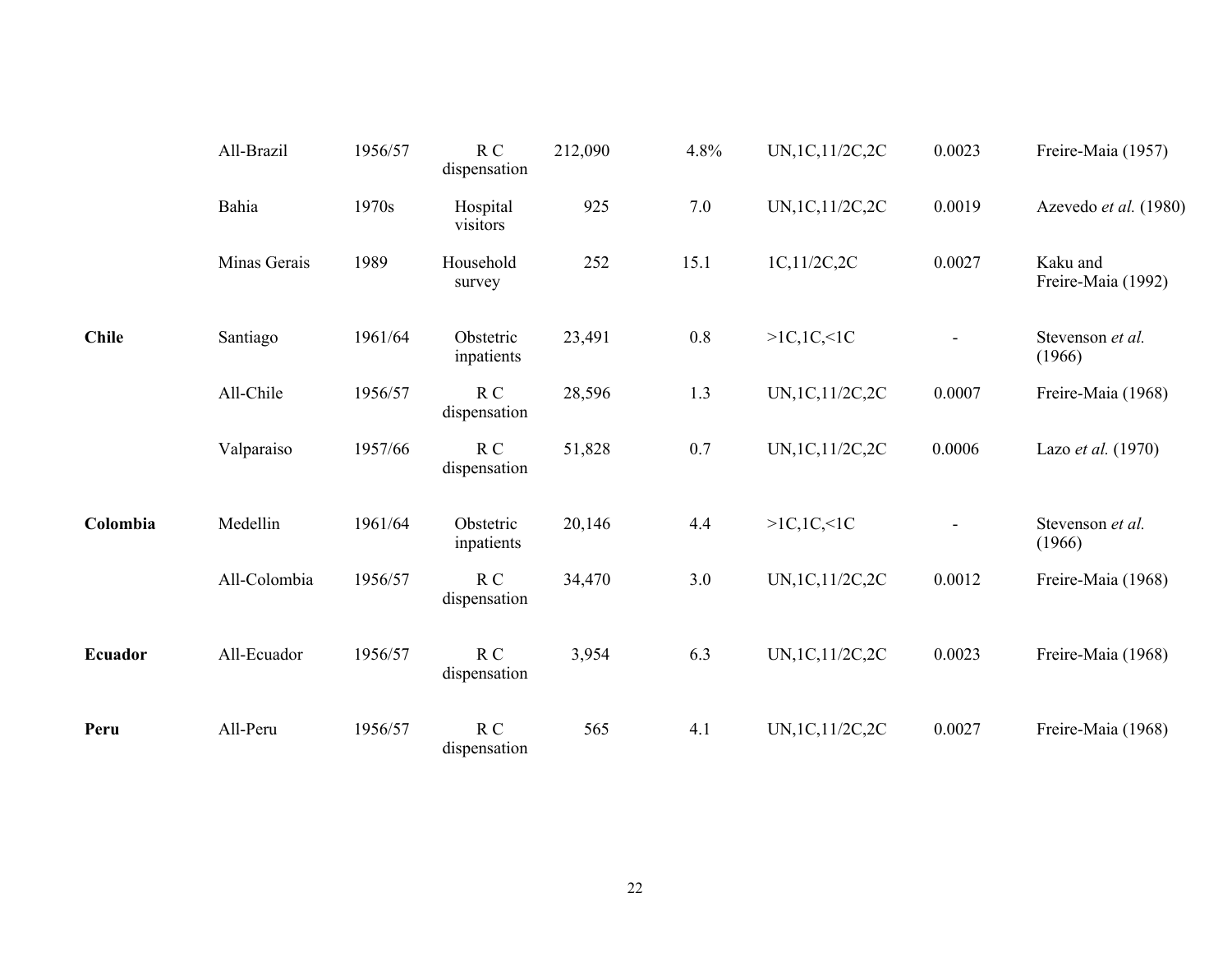| Uruguay | Montevideo  | 1952    | dispensation        | 3,955 | $.1\%$ | 1C,11/2C,2C       | 0.0006 | Freire-Maia (1957) |
|---------|-------------|---------|---------------------|-------|--------|-------------------|--------|--------------------|
|         | All-Uruguay | 1956/57 | R C<br>dispensation | 2,931 | 4.5    | UN, 1C, 11/2C, 2C | 0.0019 | Freire-Maia (1968) |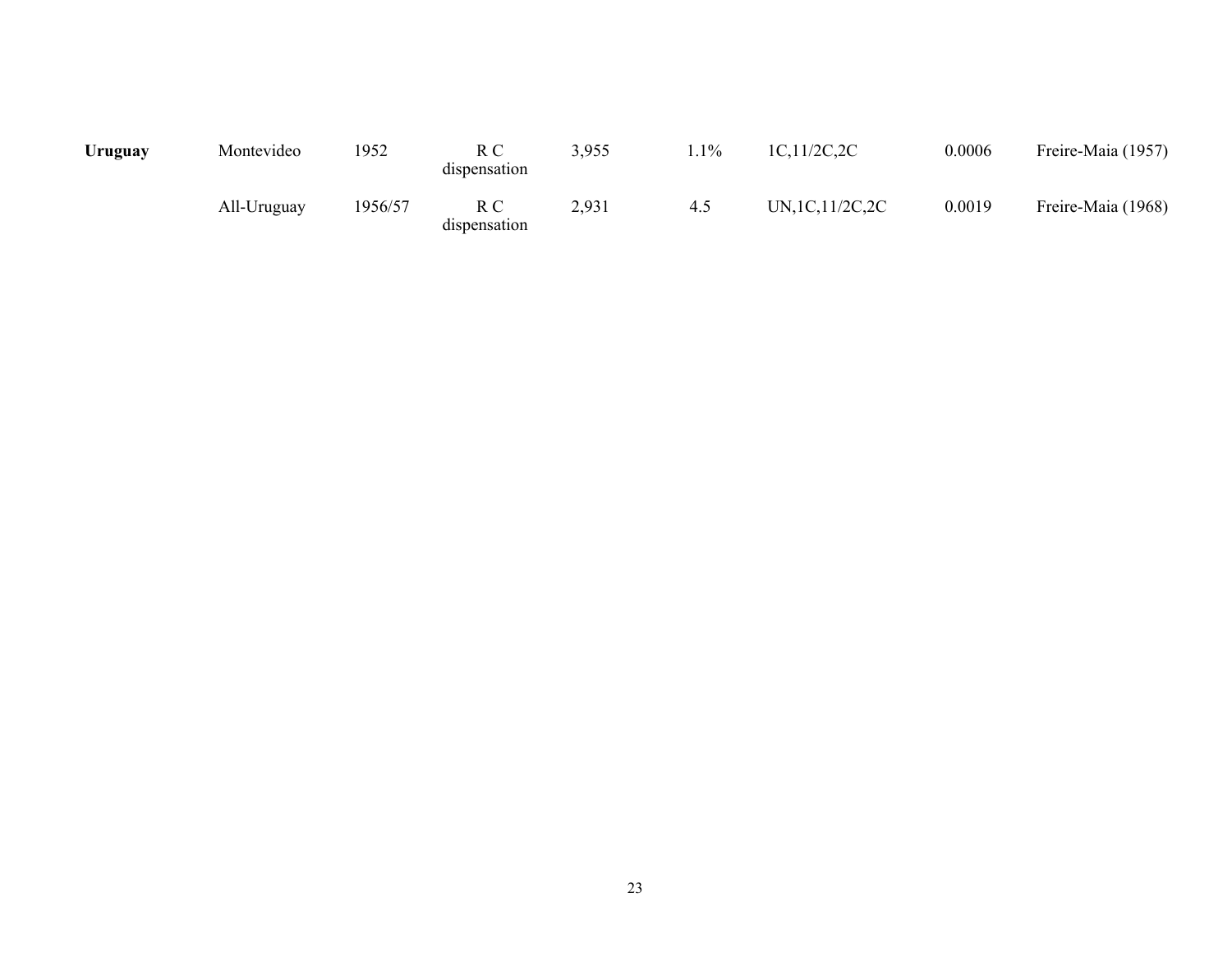### **CONSANGUINEOUS MARRIAGE IN ASIA**

| <b>Region/country</b> | Location                  | <b>Collection</b><br>period | <b>Study</b><br>population | <b>Sample</b><br>size | Consanguinity<br>(%) | Consanguinity<br>types | <b>Coefficient of</b><br>inbreeding $(\alpha)$ | Reference               |
|-----------------------|---------------------------|-----------------------------|----------------------------|-----------------------|----------------------|------------------------|------------------------------------------------|-------------------------|
| <b>Eastern Asia</b>   |                           |                             |                            |                       |                      |                        |                                                |                         |
| China: Han            | <b>Beijing</b><br>(urban) | 1949/67                     | Household<br>survey        | 2,370                 | 0.7%                 | 1C,11/2C,D2C,<br>2C    | 0.0003                                         | Du <i>et al.</i> (1981) |
|                       | Beijing<br>(suburban)     | 1949/67                     | Household<br>survey        | 1,409                 | 1.1                  | 1C,11/2C,D2C,<br>2C    | 0.0005                                         | Du et al. (1981)        |
|                       | <b>Beijing</b><br>(rural) | 1949/67                     | Household<br>survey        | 1,572                 | 1.1                  | 1C,11/2C,D2C,          | 0.0003                                         | Du <i>et al.</i> (1981) |
|                       | Shanghai<br>(urban)       |                             |                            | 3,127                 | $0.8\,$              | 1C, 1/2C, 2C           | 0.0006                                         | Wu (1987)               |
|                       | Hubei<br>(urban)          | 1949/67                     | Household<br>survey        | 500                   | 1.2                  | 1C,11/2C,D2C,<br>2C    | 0.0007                                         | Du et al. (1981)        |
|                       | Hubei<br>(rural)          | 1949/67                     | Household<br>survey        | 1,874                 | 2.8                  | 1C,11/2C,D2C<br>2C     | 0.0015                                         | Du et al. (1981)        |
|                       | Hubei<br>(rural)          |                             |                            | 14,427                | 4.3                  | 1C,11/2C,2C            | 0.0026                                         | Wu (1987)               |
|                       | Sichuan<br>(Shifang)      | 1987                        | Household<br>survey        | 526                   | 6.8                  | 1 <sup>C</sup>         | 0.0043                                         | Wang (pers. comm.)      |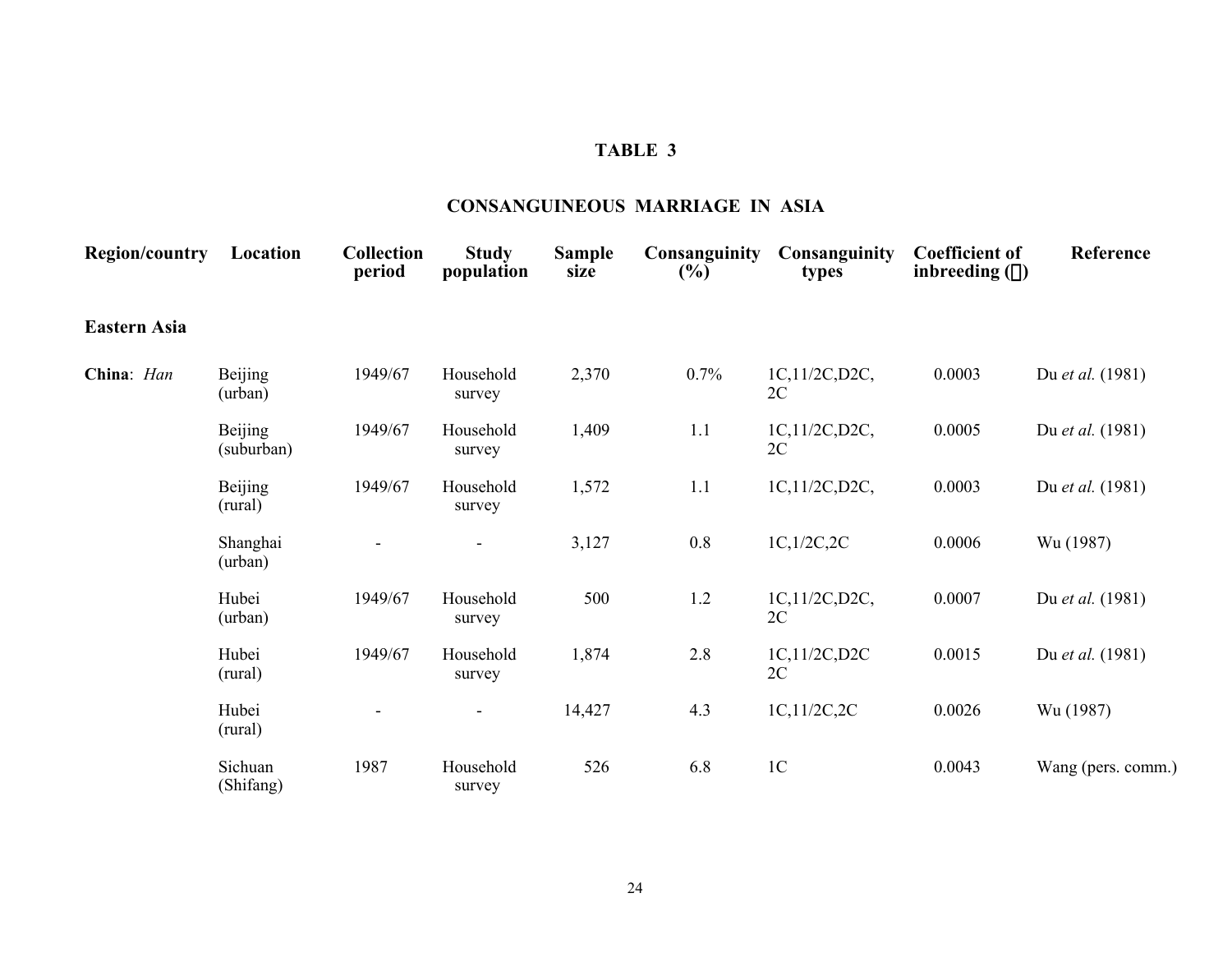|        | Sichuan<br>(rural)    |         |                         | 168    | 4.8%    | 1C,1/2C,2C     | 0.0023                       | Wu (1987)                  |
|--------|-----------------------|---------|-------------------------|--------|---------|----------------|------------------------------|----------------------------|
|        | Heilongiang           |         |                         | 5,313  | $1.2\,$ | 1C,1/2C,2C     | 0.0006                       | Wu (1987)                  |
|        | Yunnan<br>(rural)     |         |                         | 553    | 4.7     | 1C,1/2C,2C     | $\qquad \qquad \blacksquare$ | Wu (1987)                  |
|        | Xinjiang              |         |                         | 1,535  | 1.7     | 1C,1/2C,2C     | 0.0008                       | Wu (1987)                  |
|        | Guizhou<br>(rural)    |         |                         | 518    | 5.7     | 1C, 1/2C, 2C   | 0.0034                       | Wu (1987)                  |
|        | Zejiang<br>(mountain) | 1981/91 | Household<br>survey     | 11,199 | 3.0     | 1C,1/2C,2C     | 0.0017                       | Zhan et al. (1992)         |
|        | Zejiang<br>(plateau)  | 1981/91 | Household<br>survey     | 15,762 | 1.1     | UN,1C,1/2C,2C  | 0.0006                       | Zhan et al. (1992)         |
|        | Zejiang               | 1981/91 | Household<br>survey     | 17,381 | 2.5     | 1C, 1/2C, 2C   | 0.0014                       | Zhan et al. (1992)         |
|        | All-Hong Kong         | 1961/64 | Obstetric<br>inpatients | 9,749  | 1.8     | >1C, 1C, 1C    |                              | Stevenson et al.<br>(1966) |
| Kazakh | Xinjiang              | 1951/76 | Household<br>survey     | 1,079  | 2.9     | D1C,1C,2C      | 0.0011                       | Ai et al. (1985)           |
| Uygur  | Xinjiang              | 1951/76 | Household<br>survey     | 2,553  | 8.2     | D1C,1C,2C      | 0.0047                       | Ai et al. (1985)           |
| Kirgiz | Xinjiang              |         |                         | 2,863  | 45.2    | D1C,1C,1/2C,2C | 0.0274                       | Wu (1987)                  |
| Tajik  | Xinjiang              |         |                         | 1,325  | 42.8    | D1C,1C,1/2C,2C | 0.0246                       | Wu (1987)                  |
| Uzbek  | Xinjiang              |         | $\blacksquare$          | 159    | 23.3    | 1C,11/2C,2C    | 0.0011                       | Wu (1987)                  |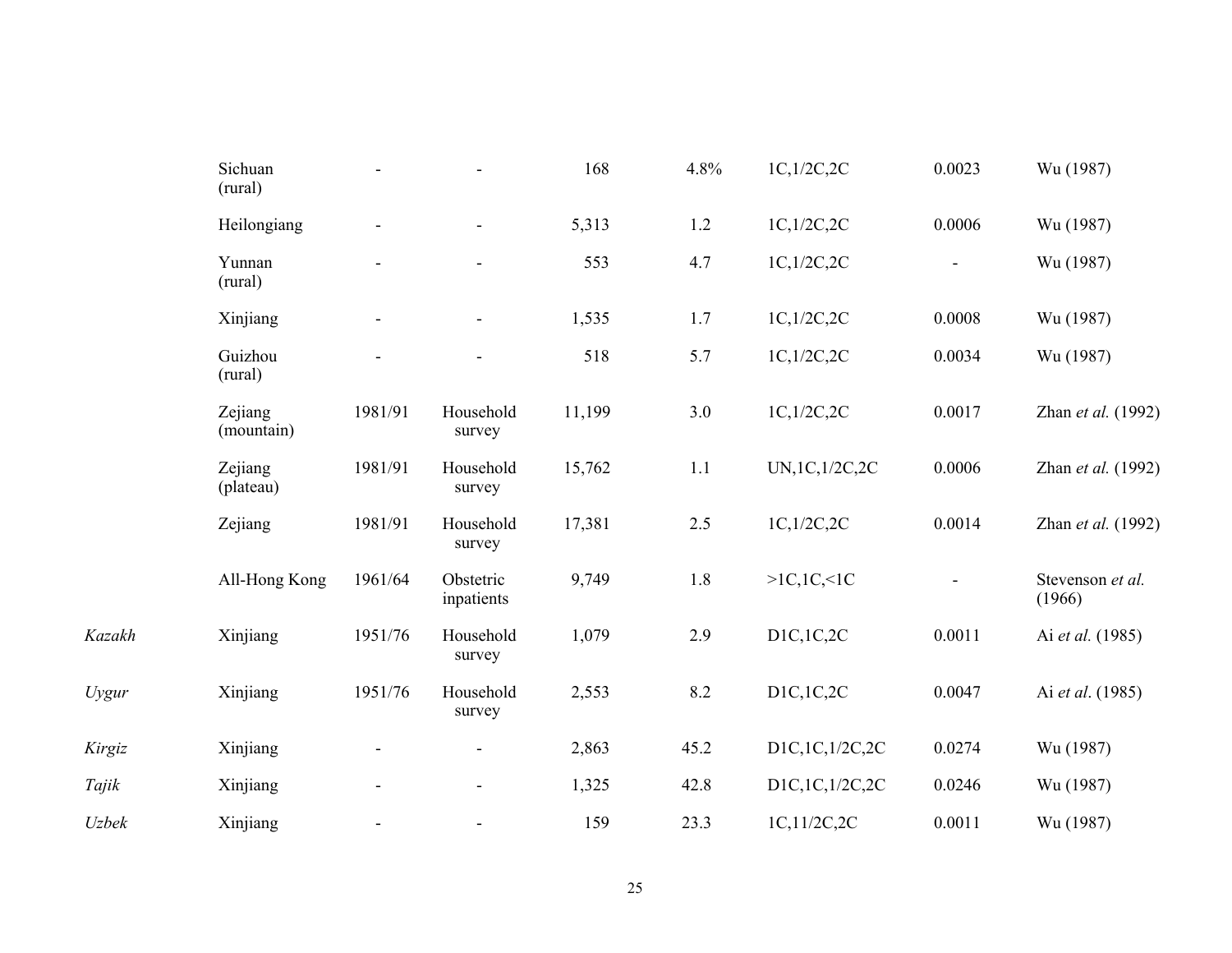| Huizu     | Xinjiang             | 1951/76 | Household<br>survey | 1,079 | 2.9%             | <b>UN,1C,2C</b>     | 0.0011         | Ai et al. (1985) |
|-----------|----------------------|---------|---------------------|-------|------------------|---------------------|----------------|------------------|
|           | Gansu                |         |                     | 1,376 | 9.7              | 1C, 1/2C, 2C        | 0.0049         | Wu (1987)        |
|           | Guangdong            |         | $\blacksquare$      | 614   | 3.9              | 1C, 1/2C, 2C        | 0.0012         | Wu (1987)        |
|           | Guizhou              |         |                     | 555   | 11.2             | 1C,1/2C,2C          | 0.0065         | Wu (1987)        |
| Tibetan   | Xi Zhang             | 1949/67 | Household<br>survey | 697   | $\boldsymbol{0}$ |                     | $\overline{0}$ | Du et al. (1981) |
| Korean    | Ji Lin               | 1949/67 | Household<br>survey | 2,080 | $\boldsymbol{0}$ |                     | $\overline{0}$ | Du et al. (1981) |
| Lizu      | Guangdong/<br>Hainan | 1949/67 | Household<br>survey | 1,310 | 1.5              | 1C,11/2C,D2C,       | 0.0005         | Du et al. (1981) |
|           | Sichuan<br>(urban)   |         |                     | 354   | 58.2             | 1C, 1/2C, 2C        | 0.0431         | Wu (1987)        |
|           | Sichuan<br>(rural)   |         |                     | 326   | 32.2             | 1C, 1/2C, 2C        | 0.0112         | Wu (1987)        |
| Yizu      | Sichuan              | 1949/67 | Household<br>survey | 2,054 | 14.6             | 1C,11/2C,D2C,       | 0.0091         | Du et al. (1981) |
|           | Guizhou              |         |                     | 512   | 12.7             | 1C, 1/2C, 2C        | 0.0067         | Wu (1987)        |
| Dongxiang | Gansu                | 1949/67 | Household<br>survey | 2,092 | 4.3              | 1C,11/2C,D2C,       | 0.0023         | Du et al. (1981) |
| Bonan     | Gansu                | 1949/67 | Household<br>survey | 772   | 10.9             | 1C,11/2C,D2C,<br>2C | 0.0058         | Du et al. (1981) |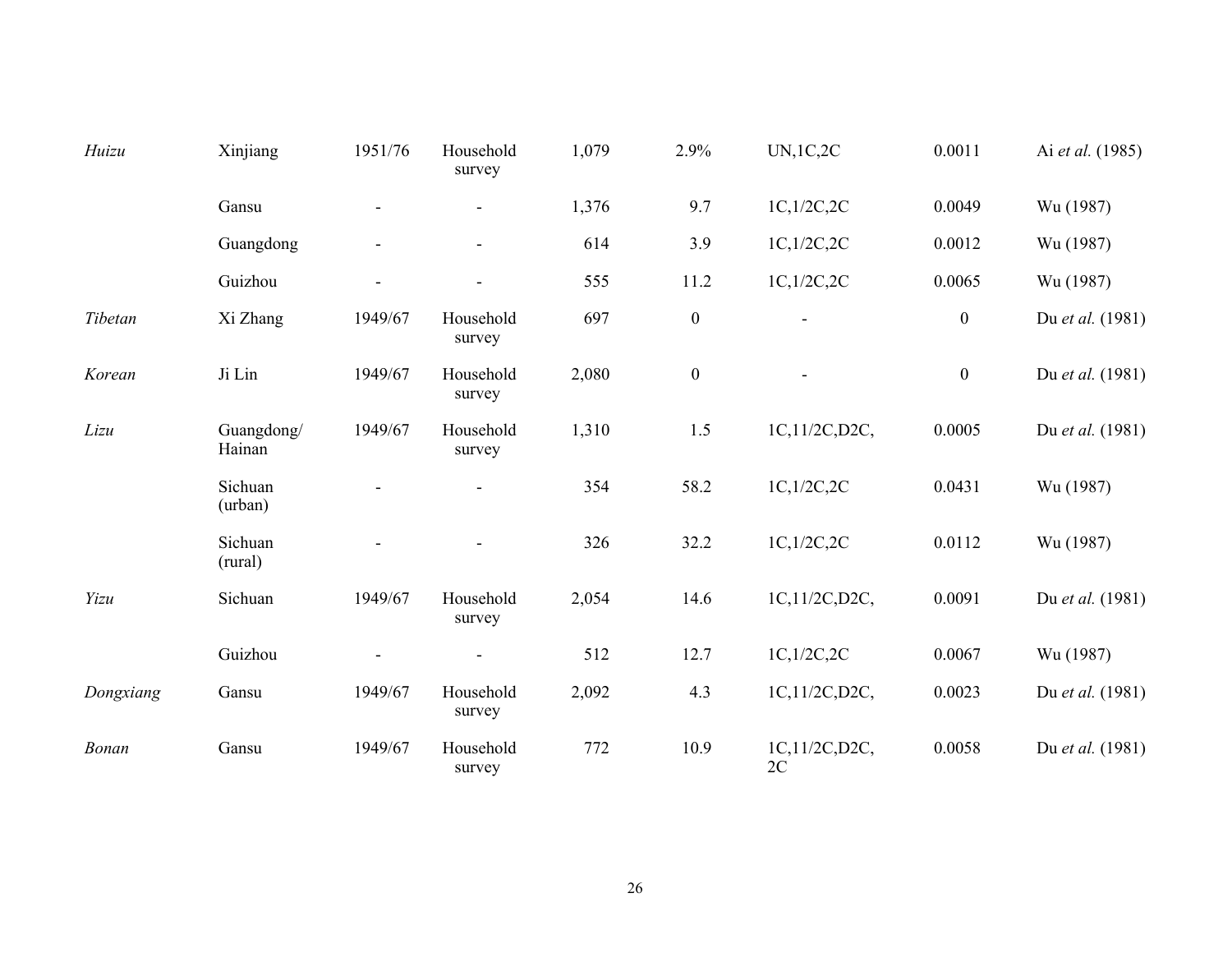| Ewenki    | Nei Meng Gu                    | 1949/67 | Household<br>survey      | 626    | 3.4%    | 1C,11/2C,2C,   | 0.0012                   | Du et al. (1981)     |
|-----------|--------------------------------|---------|--------------------------|--------|---------|----------------|--------------------------|----------------------|
| Orogen    | Nei Meng Gu/<br>Hei Lung Jiang | 1949/67 | Household<br>survey      | 183    | 1.6     | 11/2C          | 0.0003                   | Du et al. (1981)     |
| Miaozu    | Guangdong/<br>Hainan           | 1949/67 | Household<br>survey      | 330    | 0.9     | 1C,11/2C       | 0.0004                   | Du et al. (1981)     |
| Xibe      | Xinjiang                       | 1951/76 | Household<br>survey      | 1,222  | 4.7     | 1C,2C          | 0.0025                   | Ai et al. (1985)     |
| Mongolian | Xinjiang                       | 1951/76 | Household<br>survey      | 446    | 0.5     | $1\mathrm{C}$  | 0.0003                   | Ai et al. (1985)     |
| Daizu     | Yunnan                         |         |                          | 94     | 21.3    | 1C, 1/2C, 2C   |                          | Wu (1987)            |
| Hizhen    | Heilongiang                    |         |                          | 60     | 18.3    | 1C, 1/2C, 2C   | 0.0098                   | Wu (1987)            |
| Hani      | Yunnan                         |         | $\blacksquare$           | 449    | 12.5    | 1C, 1/2C, 2C   | $\overline{\phantom{a}}$ | Wu (1987)            |
| Mong      |                                | 1992    | Household<br>survey      | 525    | 27.4    | UN, 1C, 11/2C, | 0.0150                   | Yang et al. (1994)   |
| Japan     | Fukushima                      |         | Household<br>survey      | 3,659  | 15.5    | 1C,11/2C,2C    | 0.0067                   | Watanabe (1956)      |
|           | Hiroshima                      | 1948/53 | Obstetric<br>outpatients | 27,934 | 5.9     | 1C,11/2C,2C    | 0.0027                   | Schull (1958)        |
|           | Nagasaki                       | 1948/53 | Obstetric<br>outpatients | 33,319 | $8.0\,$ | 1C,11/2C,2C    | 0.0037                   | Schull (1958)        |
|           | Kure                           | 1948/53 | Obstetric<br>outpatients | 8,211  | $7.0\,$ | 1C,11/2C,2C    | 0.0032                   | Schull (1958)        |
|           | Hirado                         | 1964/65 | Civil<br>registration    | 10,457 | 14.7    | 1C,11/2C,2C    | 0.0061                   | Schull et al. (1970) |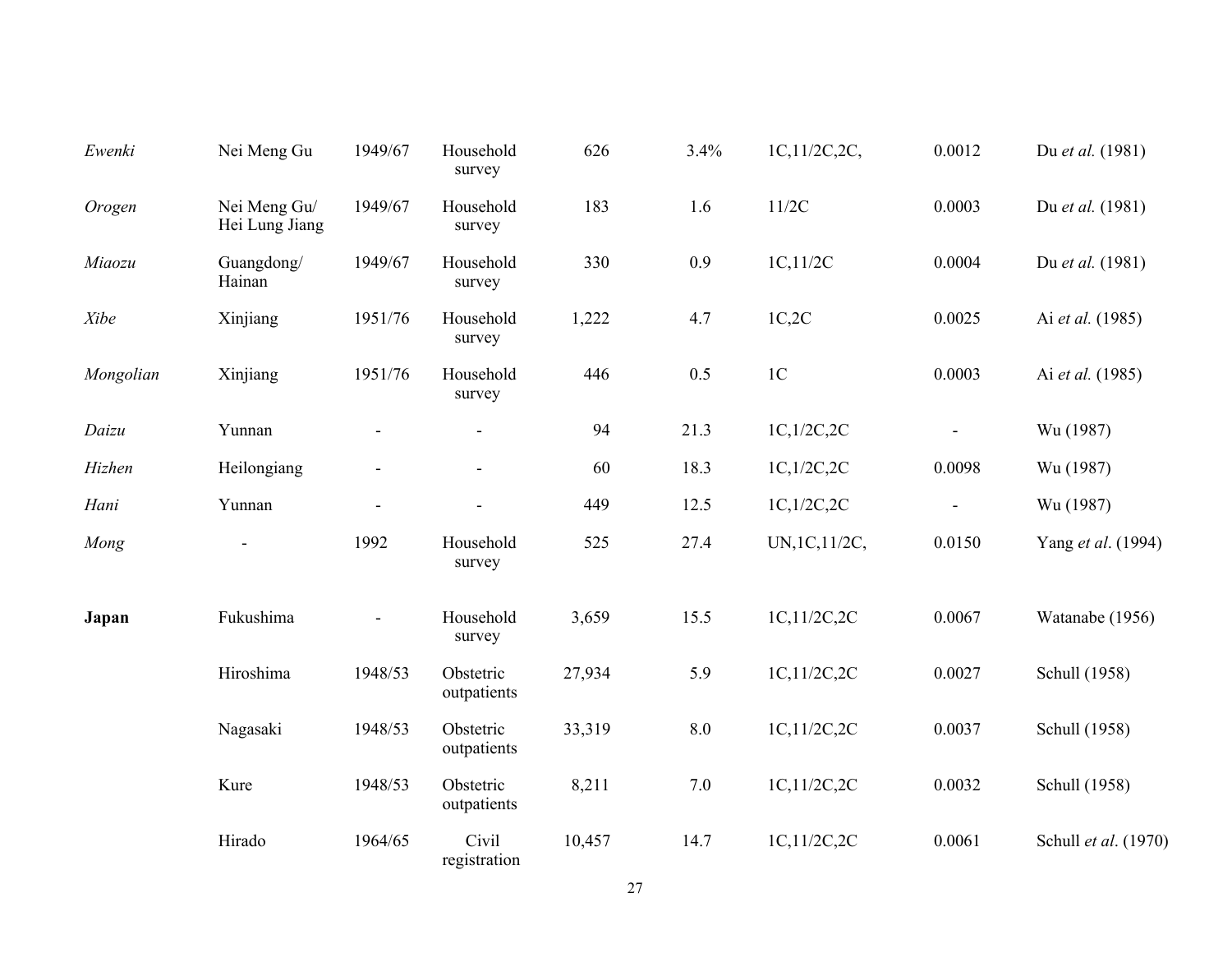| Fukuoka            | 1962/65 | Household<br>survey/civil<br>registration          | 45,230 | 7.6% | D1C, 1C, 11/2C,<br>2C | 0.0029 | Yamaguchi et al.<br>(1970) |
|--------------------|---------|----------------------------------------------------|--------|------|-----------------------|--------|----------------------------|
| Shizuoka           | 1958/60 | Household<br>survey                                | 6,161  | 8.1  | 1C,11/2C,2C           | 0.0036 | Komai and Tanaka<br>(1972) |
| All-Japan          | 1972    | Household<br>Survey                                | 9,385  | 5.7  | 1C,11/2C,2C           | 0.0018 | Imaizumi et al.<br>(1975)  |
| Tokyo              | 1975/76 | Pediatric<br>outpatients                           | 2,383  | 1.2  | 1C,11/2C,2C           | 0.0006 | Tanaka et al. (1978)       |
| Tokyo              | 1961    | School<br>survey                                   | 4,153  | 4.6  | 1C,11/2C,2C           | 0.0021 | Furusho (1979)             |
| Yokohama           | 1961    | School<br>survey                                   | 2,713  | 5.3  | 1C,11/2C,2C           | 0.0026 | Furusho (1979)             |
| Tokyo and<br>Osaka | 1981    | Workplace<br>$s$ urvey/<br>optician<br>outpatients | 983    | 0.4  | 1C,11/2C,2C           | 0.0001 | Hosoda et al. (1983)       |
| All-Japan          | 1983    | Household<br>survey                                | 9,225  | 3.9  | 1C,11/2C,2C           | 0.0013 | Imaizumi (1986)            |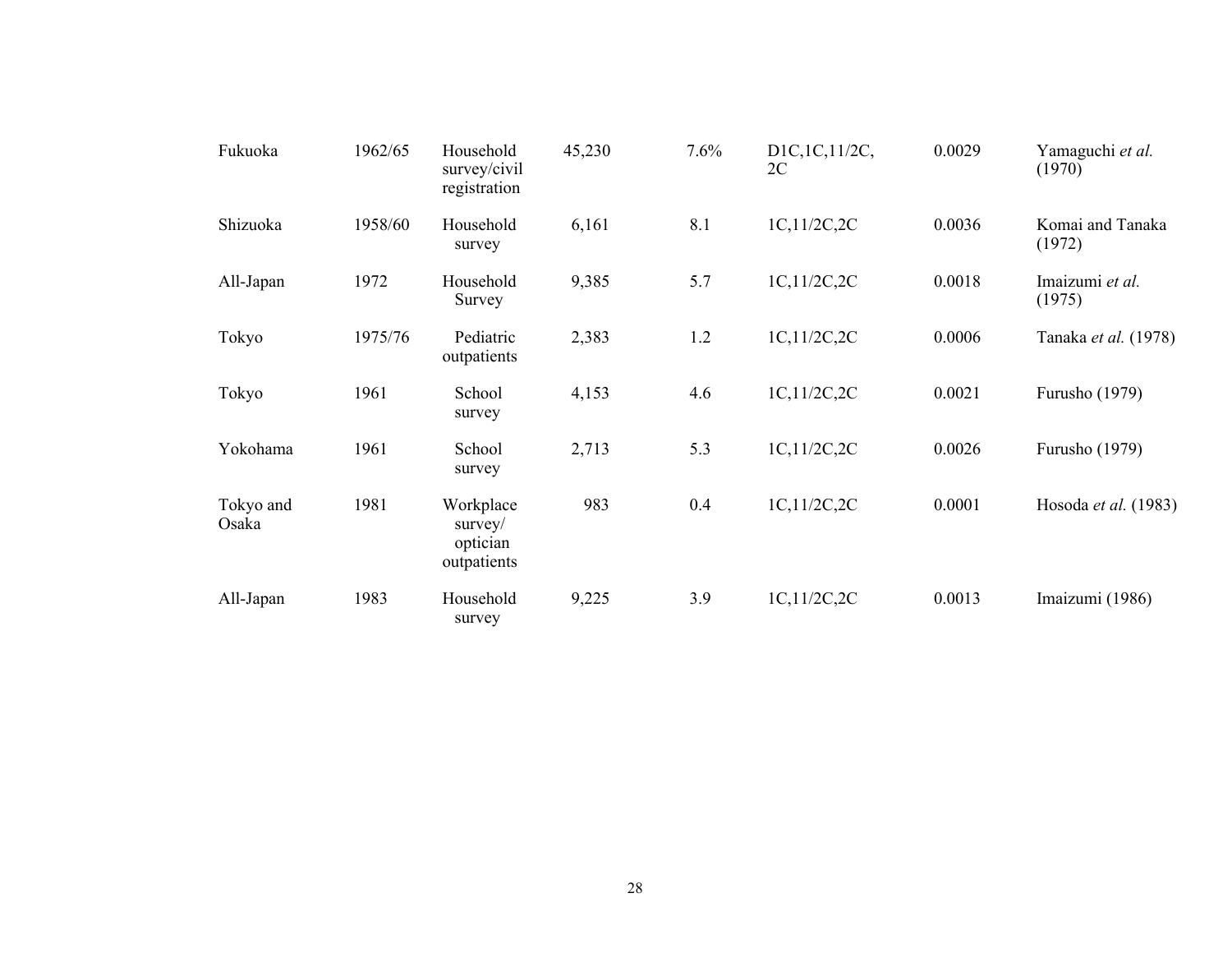#### **Southeastern Asia**

| Indonesia          | West Timor and<br><b>West Flores</b><br>(Roman Catholic) | 1990    | Household<br>survey      | 970    | 17.8% | 1C,11/2C,2C    | 0.0095 | Glinka (1994)                     |
|--------------------|----------------------------------------------------------|---------|--------------------------|--------|-------|----------------|--------|-----------------------------------|
| Malaysia           | Kuala<br>Lumpur                                          | 1961/64 | Obstetric<br>inpatients  | 15,658 | 7.6   | >1C, 1C, 1C    |        | Stevenson <i>et al.</i><br>(1966) |
| <b>Philippines</b> | Manila                                                   | 1961/64 | Obstetric<br>inpatients  | 29,143 | 0.4   | >1C, 1C, 1C    |        | Stevenson et al.<br>(1966)        |
| <b>Singapore</b>   | All-Singapore                                            | 1961/64 | Obstetric<br>inpatients  | 39,333 | 5.0   | >1C, 1C, 1C    |        | Stevenson et al.<br>(1966)        |
|                    | Chinese                                                  | 1980    | Marriage<br>registration | 16,698 | 0.3   | 1 <sup>C</sup> | 0.0002 | Tay (1982)                        |
|                    | Indian                                                   | 1980    | Marriage<br>registration | 989    | 4.0   | UN, 1C         | 0.0028 | Tay (1982)                        |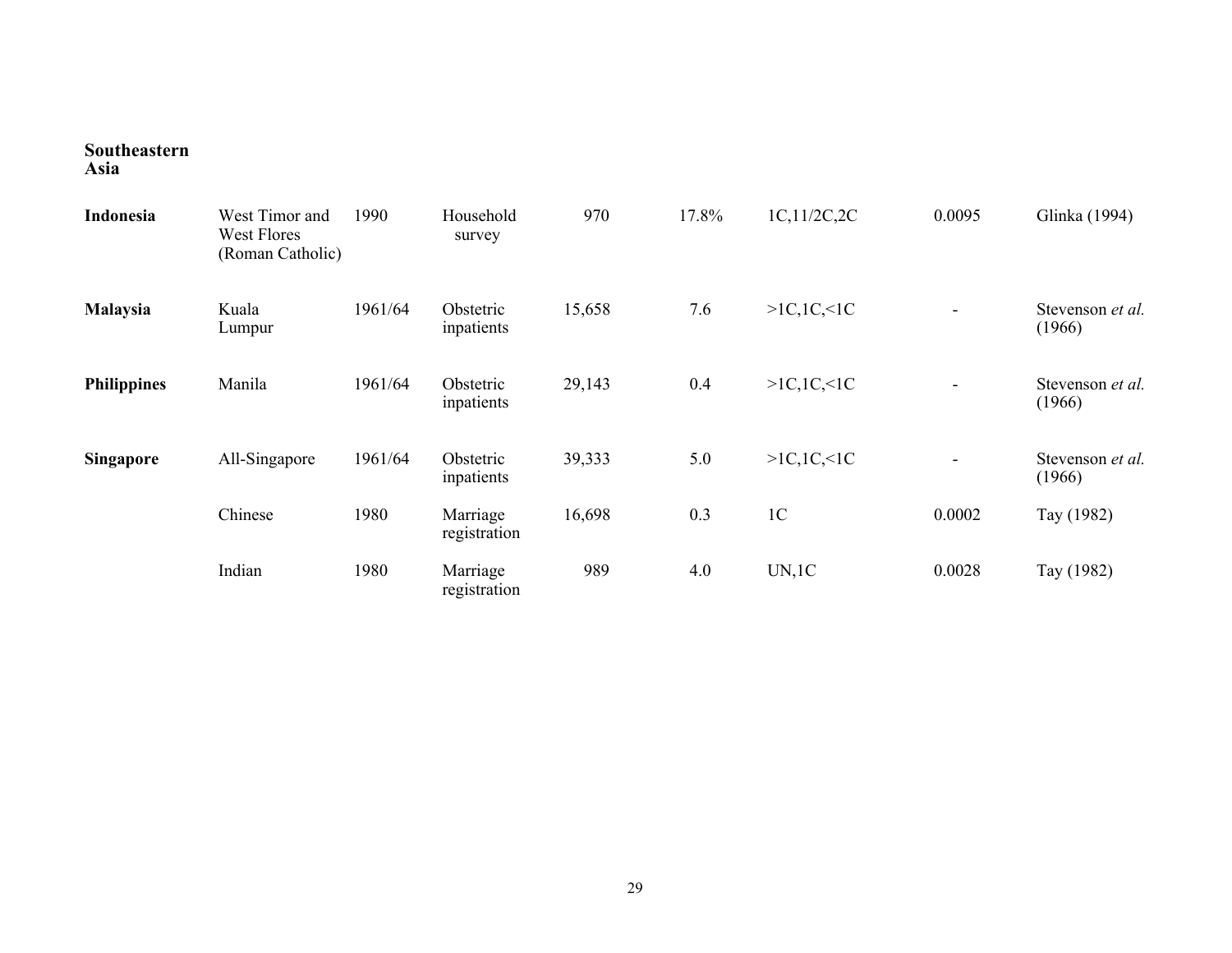## **South Asia**

| <b>Bangladesh</b>   | Matlab                                             | 1966/-                   | Household<br>survey     | 8,000  | 6.7% | 1C,2C          | 0.0015 | Khan et al.<br>(unpublished)         |
|---------------------|----------------------------------------------------|--------------------------|-------------------------|--------|------|----------------|--------|--------------------------------------|
|                     | Teknaf                                             | 1976/-                   | Household<br>survey     | 4,266  | 17.6 | 1C,2C          | 0.0101 | Khan et al.<br>(unpublished)         |
| <b>India</b> (East) | Calcutta                                           | 1961/64                  | Obstetric<br>inpatients | 19,111 | 0.5  | >1C, 1C, 1C    |        | Stevenson et al.<br>(1966)           |
|                     | West Bengal<br>(Muslim)                            | 1969/71                  | Household<br>survey     | 835    | 22.2 | 1C,2C          | 0.0135 | Hug (1976)                           |
|                     | <b>Bihar</b><br>(Muslim:<br>surburban)             | $\overline{\phantom{a}}$ | Household<br>survey     | 7,209  | 24.0 | 1 <sup>C</sup> | 0.0150 | Afzal (1988)                         |
|                     | <b>Bihar</b><br>(Muslim: rural)                    | ÷,                       | Household<br>survey     | 4,524  | 39.9 | 1 <sup>C</sup> | 0.0249 | Afzal (1988)                         |
|                     | <b>Bihar</b><br>(All-Muslim)                       | $\overline{\phantom{a}}$ | Household<br>survey     | 476    | 13.9 | 1C,2C          | 0.0076 | Ansari and Sinha<br>(1978)           |
|                     | All-region<br>(Muslim)                             | 1992/93                  | Household<br>survey     | 2,622  | 15.8 | UN, 1C, 2C     | 0.0097 | <b>Bittles and Hussain</b><br>(1998) |
| India (Central)     | Madhya Pradesh<br>(Hindu)                          |                          |                         | 1,145  | 8.6  | UN, 1C, 2C     | 0.0033 | Goswami (1970)                       |
|                     | Madhya Pradesh<br>(scheduled tribes<br>and castes) | $\blacksquare$           | $\blacksquare$          | 147    | 28.6 | UN, 1C, 2C     | 0.0145 | Goswami (1970)                       |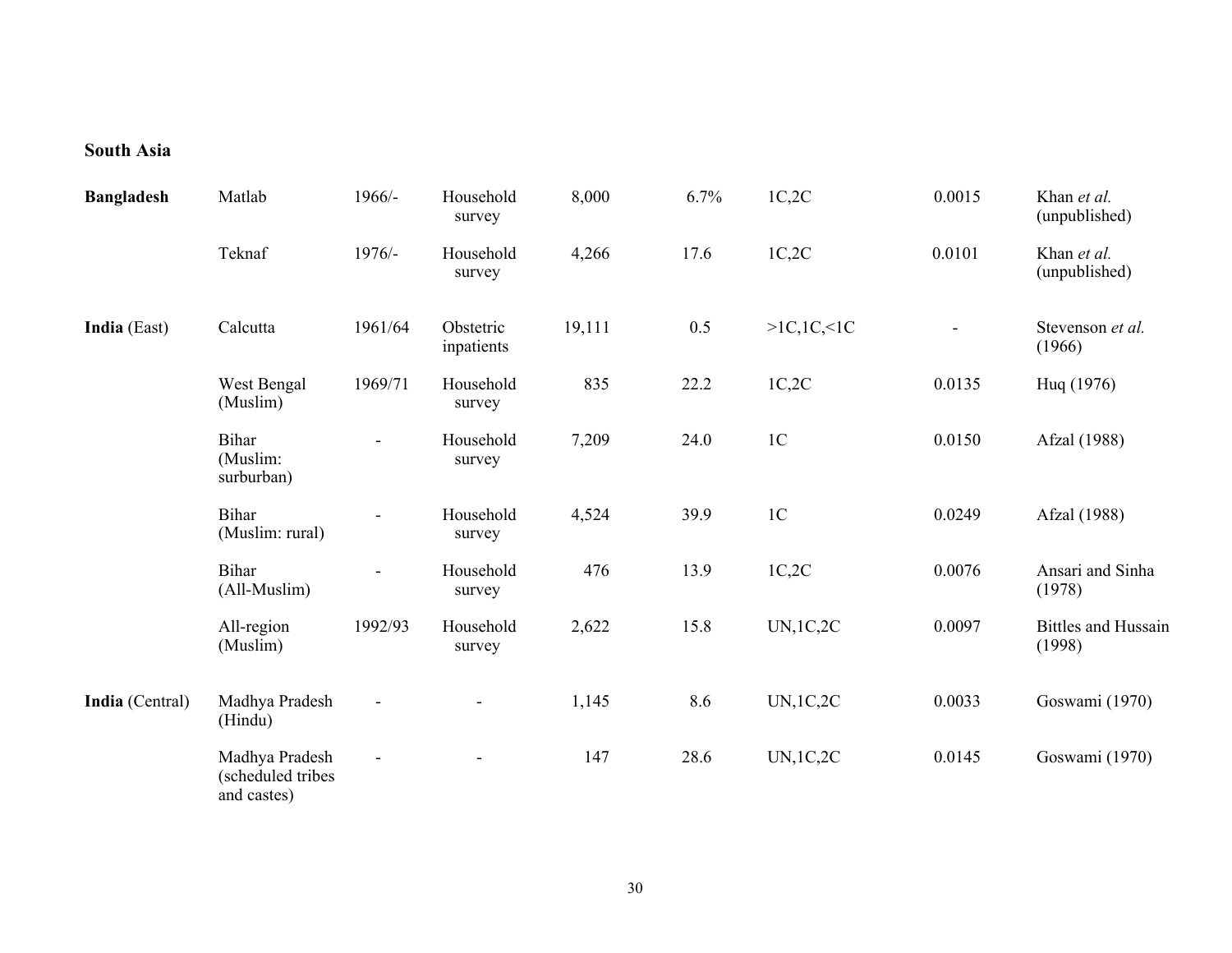|               | Madhya Pradesh<br>(Muslim)     | $\blacksquare$ |                         | 451   | 46.1% | <b>UN,1C,2C</b>          | 0.0215 | Goswami (1970)                       |
|---------------|--------------------------------|----------------|-------------------------|-------|-------|--------------------------|--------|--------------------------------------|
|               | Madhya Pradesh<br>(Christians) | $\blacksquare$ |                         | 72    | 25.0  | UN, 1C, 2C               | 0.0098 | Goswami (1970)                       |
|               | All-region<br>(Muslim)         | 1992/93        | Household<br>survey     | 1,819 | 27.3  | UN, 1C, 2C               | 0.0168 | <b>Bittles and Hussain</b><br>(1998) |
| India (North) | Delhi<br>(Sunni Muslim)        |                | Household<br>survey     | 1,483 | 24.4  | 1C,11/2C,2C              | 0.0100 | Basu (1975)                          |
|               | Lucknow<br>(Shia Muslim)       |                | Household<br>survey     | 1,000 | 43.4  | 1C,11/2C,2C              | 0.0202 | Basu (1975)                          |
|               | Udaipur<br>(Shia Muslim)       |                | Household<br>survey     | 957   | 41.1  | 1C,11/2C,2C              | 0.0218 | Basu (1978)                          |
|               | Delhi<br>(Sunni Muslim)        |                | Household<br>survey     | 502   | 36.5  | 1C,11/2C,2C              | 0.0180 | Krishan (1986)                       |
|               | Lucknow<br>(Hindu)             | 1981/84        | Obstetric<br>inpatients | 7,955 | 0.1   | UN, 1C                   | 0.0001 | Agarwal et al. (1991)                |
|               | Lucknow<br>(Muslim)            | 1981/84        | Obstetric<br>inpatients | 1,276 | 17.2  | UN, 1C, 2C               | 0.0095 | Agarwal et al. (1991)                |
|               | All-region<br>(Muslim)         | 1992/93        | Household<br>survey     | 1,166 | 23.0  | UN, 1C, 2C               | 0.0130 | <b>Bittles and Hussain</b><br>(1998) |
| India (South) | Andhra<br>Pradesh              | 1959/-         | Hospital<br>inpatients  | 2,177 | 30.6  | UN, AN, 1C, 11/2C,<br>2C | 0.0195 | Dronamraju and<br>Meera Khan (1963)  |
|               | Andhra<br>Pradesh              | 1957/58        | Household<br>survey     | 6,945 | 42.5  | UN, 1C                   | 0.0324 | Sanghvi (1966)                       |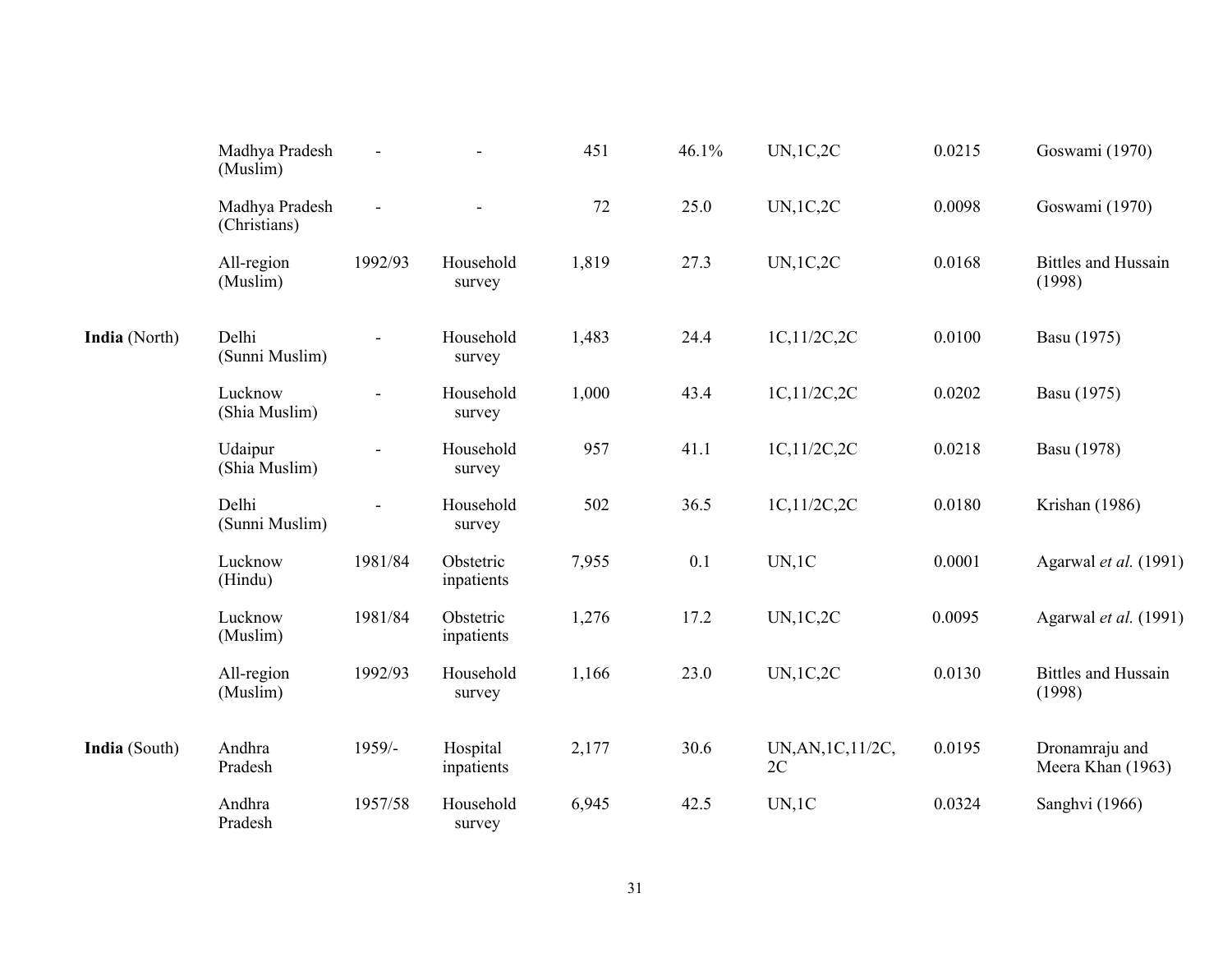| Andhra<br>Pradesh<br>(Vedde) | 1982    | Household<br>survey     | 2,078   | 32.4% | UN, 1C, 11/2C, 2C | 0.0185 | Reddy (1992)                       |
|------------------------------|---------|-------------------------|---------|-------|-------------------|--------|------------------------------------|
| Karnataka<br>(Hindu)         | 1980/89 | Obstetric<br>inpatients | 86,448  | 33.5  | UN, 1C, 2C        | 0.0333 | Bittles <i>et al.</i> (1991)       |
| Karnataka<br>(Muslim)        | 1980/89 | Obstetric<br>inpatients | 17,019  | 23.7  | UN, 1C, 2C        | 0.0160 | Bittles <i>et al.</i> (1991)       |
| Karnataka<br>(Christian)     | 1980/89 | Obstetric<br>inpatients | 4,038   | 18.6  | UN, 1C, 2C        | 0.0173 | Bittles <i>et al.</i> (1991)       |
| All-Karnataka                | 1980/89 | Obstetric<br>inpatients | 107,518 | 31.4  | UN, 1C, 2C        | 0.0299 | Bittles <i>et al.</i> (1991)       |
| Kerala                       | 1966    | Hospital<br>inpatients  | 889     | 20.7  | 1C,2C             | 0.0118 | Kumar et al. (1967)                |
| Kerala                       |         |                         | 1,631   | 13.0  | 1C,11/2C,2C       | 0.0075 | Ali (1968)                         |
| Tamil Nadu                   | 1968/69 | Household<br>survey     | 31,390  | 30.0  | UN, 1C, 11/2C, 2C | 0.0231 | Rao et al. (1971)                  |
| Tamil Nadu<br>(rural)        | 1969/74 | Household<br>survey     | 11,628  | 46.3  | UN, AN, 1C, 11/2C | 0.0367 | Rao and Inbaraj<br>(1977)          |
| Tamil Nadu<br>(urban)        | 1969/74 | Household<br>survey     | 8,998   | 28.6  | UN, 1C, 11/2C, 2C | 0.0203 | Rao and Inbaraj<br>(1977)          |
| Tamil Nadu<br>(Brahmin)      | 1971/72 | Household<br>survey     | 486     | 17.3  | UN, 1C, 11/2C, 2C | 0.0124 | Srinavasan and<br>Mukherjee (1976) |
| Pondicherry                  | 1971/72 | Household<br>survey     | 1,494   | 55.1  | UN, 1C, 1C        | 0.0449 | Puri et al. (1978)                 |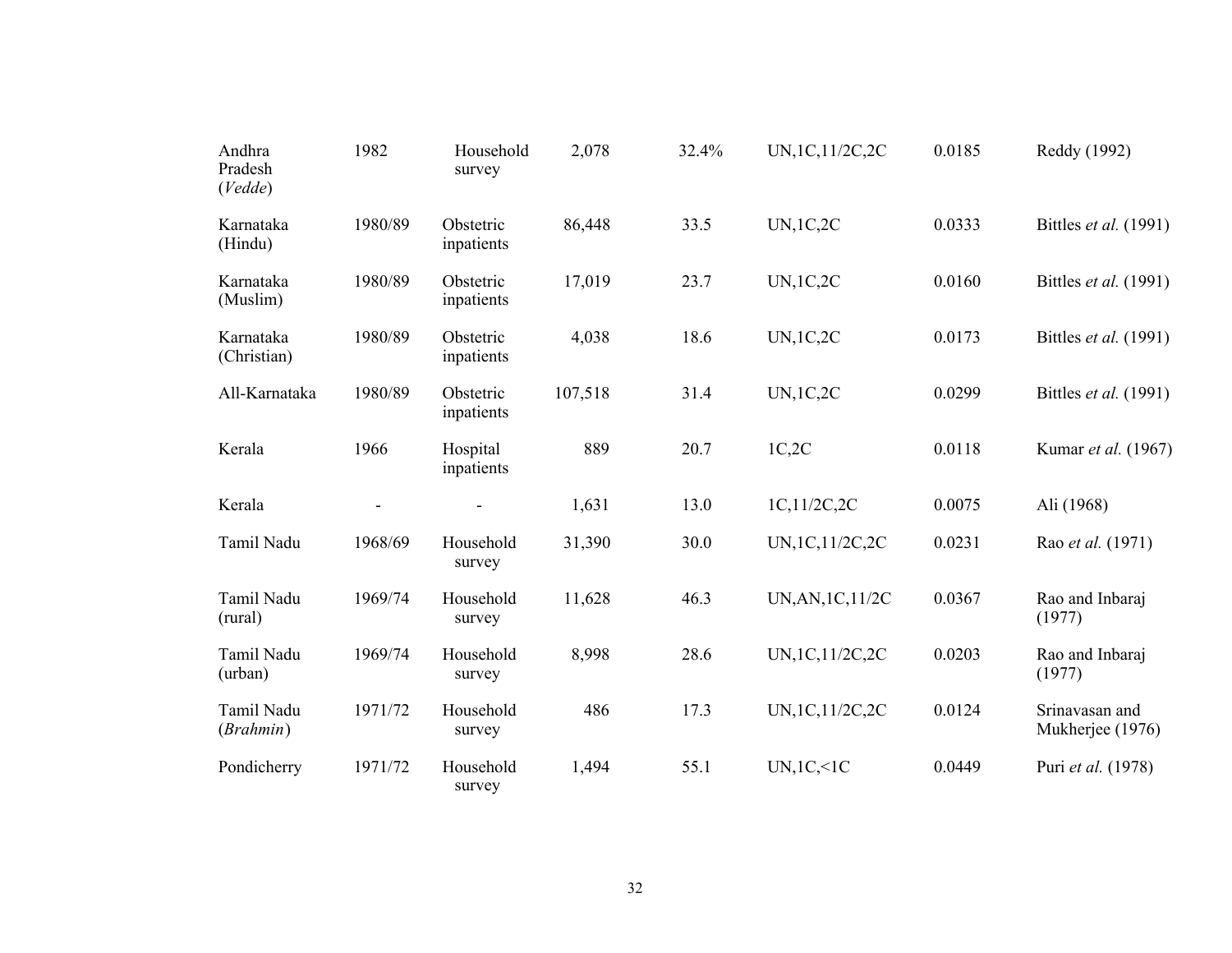|              | All-region<br>(Muslim) | 1992/93                      | Household<br>survey     | 1,912  | 19.4% | <b>UN,1C,2C</b> | 0.0111 | <b>Bittles and Hussain</b><br>(1998) |
|--------------|------------------------|------------------------------|-------------------------|--------|-------|-----------------|--------|--------------------------------------|
| India (West) | Bombay<br>(Hindu)      |                              |                         | 3,520  | 7.7   | 1C,11/2C,2C     | 0.0039 | Sanghvi et al. (1956)                |
|              | Bombay<br>(Muslim)     |                              |                         | 1,436  | 21.8  | 1C,11/2C,2C     | 0.0095 | Sanghvi et al. (1956)                |
|              | Bombay<br>(Christian)  |                              | $\blacksquare$          | 1,063  | 3.4   | 1C, 11/2C, 2C   | 0.0012 | Sanghvi et al. (1956)                |
|              | Bombay<br>(Parsi)      |                              |                         | 578    | 18.0  | 1C,11/2C,2C     | 0.0096 | Sanghvi et al. (1956)                |
|              | Bombay<br>(Parsi)      | 1961/72                      | Obstetric<br>inpatients | 2,348  | 7.4   | 1C,11/2C,2C     | 0.0036 | Undevia and<br>Balakrishnan (1978)   |
|              | Bombay                 | 1961/64                      | Obstetric<br>inpatients | 39,155 | 9.8   | >1C, 1C, 1C     |        | Stevenson et al.<br>(1966)           |
|              | Maharashtra            | 1971/73                      | Household<br>survey     | 5,282  | 26.4  | UN, 1C          | 0.0175 | Malhotra (1979)                      |
|              | All-region<br>(Muslim) | 1992/93                      | Household<br>survey     | 917    | 33.0  | <b>UN,1C,2C</b> | 0.0201 | <b>Bittles and Hussain</b><br>(1998) |
| Iran         | Shiraz                 | 1972/75                      | Obstetric<br>inpatients | 9,526  | 24.5  | 1C,2C           | 0.0128 | Naderi (1979)                        |
|              | Rural (Azeri)          |                              | $\blacksquare$          | 440    | 31.8  | 1C,2C           | 0.0071 | Farhud et al. (1991)                 |
|              | Rural (Kurdish)        | $\qquad \qquad \blacksquare$ | $\blacksquare$          | 550    | 38.0  | 1C,2C           | 0.0157 | Farhud et al. (1991)                 |
|              | Rural (Others)         | $\blacksquare$               | $\blacksquare$          | 3,688  | 50.0  | 1C,2C           | 0.0234 | Farhud et al. (1991)                 |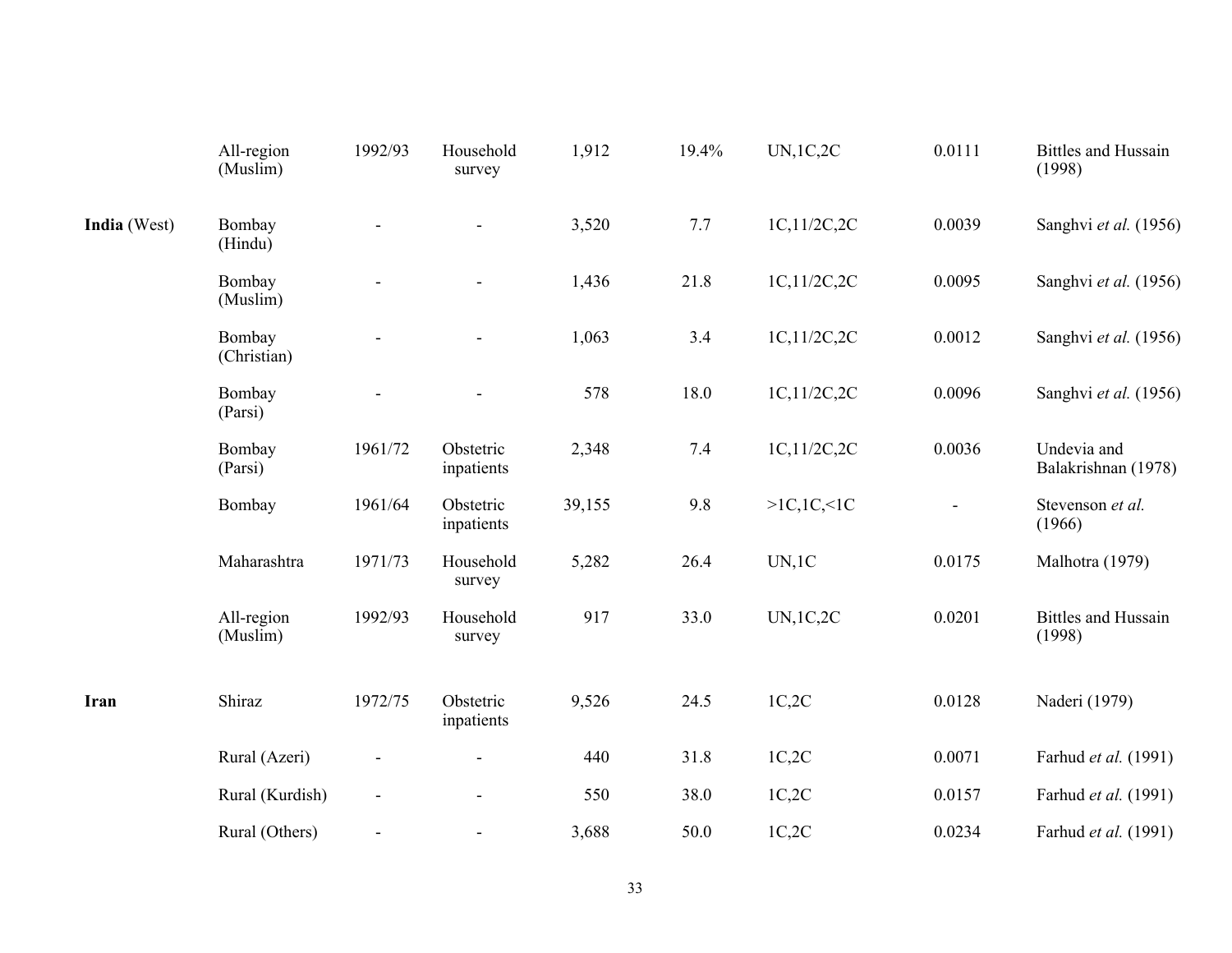|          | Tribal (Turkmen) |         |                                                 | 647   | 18.4% | 1C,2C                      | 0.0077 | Farhud et al. (1991)         |
|----------|------------------|---------|-------------------------------------------------|-------|-------|----------------------------|--------|------------------------------|
|          | Tribal (Qashqai) |         | $\blacksquare$                                  | 189   | 73.5  | 1C,2C                      | 0.0392 | Farhud et al. (1991)         |
|          | Muslim           |         | $\overline{\phantom{a}}$                        | 756   | 24.3  | 1C,2C                      | 0.0117 | Farhud et al. (1991)         |
|          | Zoroastrian      |         |                                                 | 600   | 17.0  | 1C,2C                      | 0.0109 | Farhud et al. (1991)         |
|          | Armenian         |         |                                                 | 107   | 2.8   | 1C,2C                      | 0.0018 | Farhud et al. (1991)         |
|          | Assyrian         |         | $\overline{\phantom{a}}$                        | 162   | 9.3   | 1C,2C                      | 0.0020 | Farhud et al. (1991)         |
|          | Jewish           |         |                                                 | 449   | 25.4  | UN, 1C, 2C                 | 0.0134 | Farhud et al. (1991)         |
| Pakistan | Lahore           | 1979/80 | Obstetric<br>inpatients                         | 966   | 38.8  | D1C, 1C, 11/2C,<br>D2C, 2C | 0.0269 | Shami and Zahida<br>(1982)   |
|          | Mianchannu       | 1980    | Household<br>survey                             | 135   | 37.8  | 1 <sup>C</sup>             | 0.0236 | Shami (1983)                 |
|          | Muridke          | 1980    | Household<br>survey                             | 251   | 41.2  | 1C,11/2C,D2C               | 0.0240 | Shami (1983)                 |
|          | Sheikhupura      | 1982/83 | Household<br>survey                             | 1,007 | 48.9  | 1C,11/2C,D2C               | 0.0271 | Shami and Iqbal<br>(1983)    |
|          | Gujrat           | 1982/83 | Household<br>survey/<br>obstetric<br>inpatients | 1,002 | 48.5  | D1C, 1C, 11/2C,<br>D2C, 2C | 0.0277 | Shami and Hussain<br>(1984)  |
|          | Jhelum           | 1983/84 | Household<br>survey                             | 1,027 | 44.2  | D1C, 1C, 11/2C,<br>D2C, 2C | 0.0262 | Shami and Minhas<br>(1984)   |
|          | Rawalpindi       | 1983/84 | Household<br>survey                             | 1,000 | 48.1  | D1C,1C,11/2C,<br>D2C, 2C   | 0.0286 | Shami and Siddiqui<br>(1984) |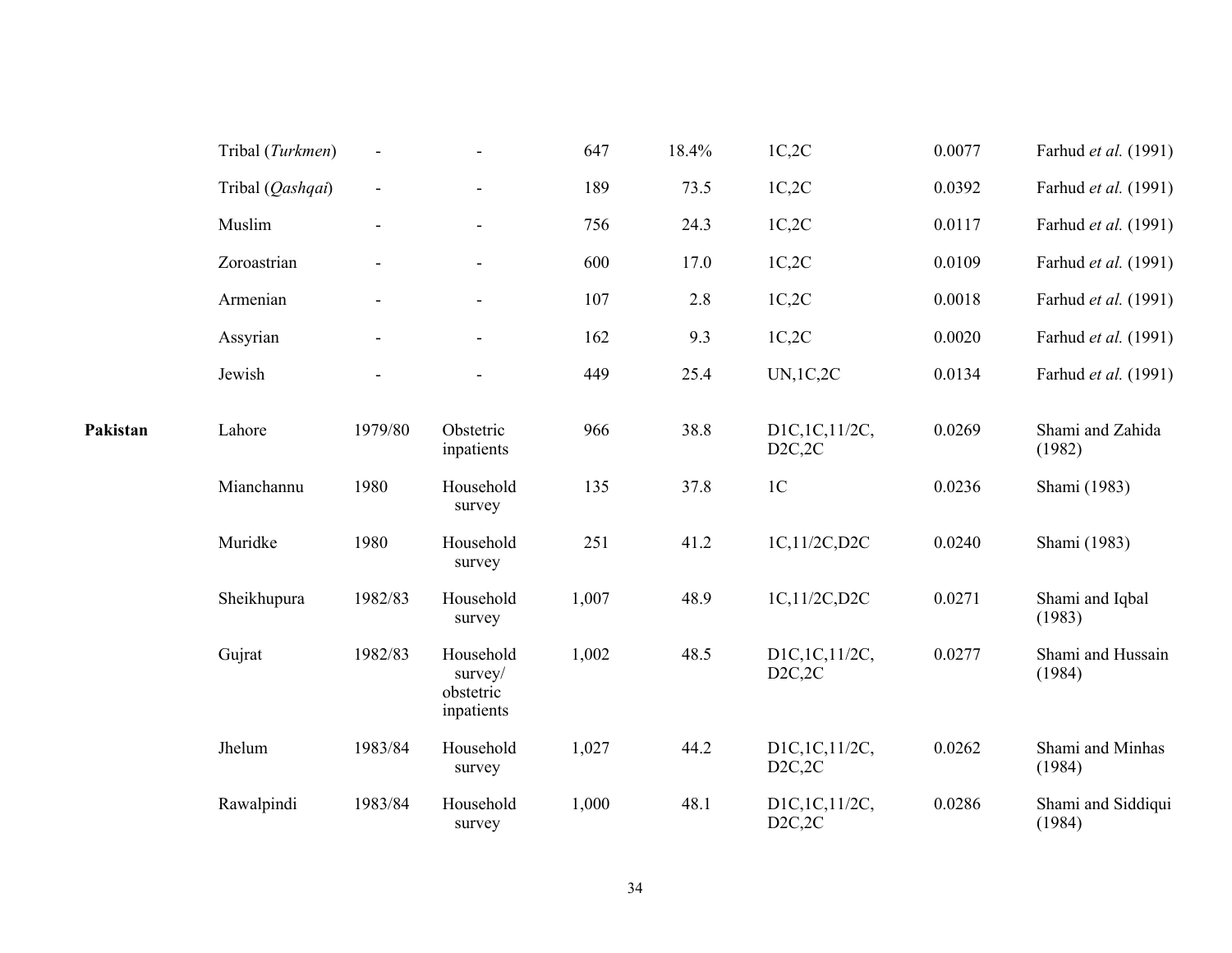|           | Faisalabad          | 1985/86 | Household<br>survey                         | 1,033 | 52.1% | D1C, 1C, 11/2C,<br>D2C, 2C | 0.0293 | Bittles et al. (1993)      |
|-----------|---------------------|---------|---------------------------------------------|-------|-------|----------------------------|--------|----------------------------|
|           | Gujrunwala          | 1985/86 | Household<br>survey                         | 1,059 | 58.9  | D1C, 1C, 11/2C,<br>D2C, 2C | 0.0323 | Bittles et al. (1993)      |
|           | Sahiwal             | 1985/86 | Household<br>survey                         | 1,003 | 56.1  | D1C, 1C, 11/2C,<br>D2C, 2C | 0.0295 | Bittles et al. (1993)      |
|           | Sialkot             | 1985/86 | Household<br>survey                         | 1,037 | 51.8  | D1C, 1C, 11/2C,<br>D2C, 2C | 0.0261 | Bittles et al. (1993)      |
|           | All-Punjab          | 1979/86 | Household<br>survey/obstetric<br>inpatients | 9,520 | 50.3  | D1C, 1C, 11/2C,<br>D2C, 2C | 0.0280 | Bittles et al. (1993)      |
|           | Lahore              | 1987/90 | Household<br>survey                         | 940   | 46.2  | D1C, 1C, 11/2C,<br>D2C, 2C | 0.0242 | Yaqoob et al. (1993)       |
|           | All-Pakistan        | 1990/91 | Household<br>survey                         | 6,611 | 61.2  | 1C,2C                      | 0.0332 | Ahmed et al. (1992)        |
|           | Quetta              |         | Gynaecology<br>inpatients                   | 171   | 31.6  | 1C,2C                      | 0.0217 | Mina and Mushtaq<br>(1994) |
|           | Swat<br>(urban)     | 1986    | Household<br>survey                         | 1,019 | 31.1  | 1C,11/2C,2C                | 0.0163 | Wahab and Ahmad<br>(1996)  |
|           | Swat<br>(rural)     | 1986    | Household<br>survey                         | 1,018 | 37.1  | 1C, 11/2C, 2C              | 0.0166 | Wahab and Ahmad<br>(1996)  |
| Sri Lanka | Kandy<br>(Buddhist) | 1973    | Household<br>survey                         | 455   | 21.5  | 1C,2C                      | 0.0092 | Reid (1976)                |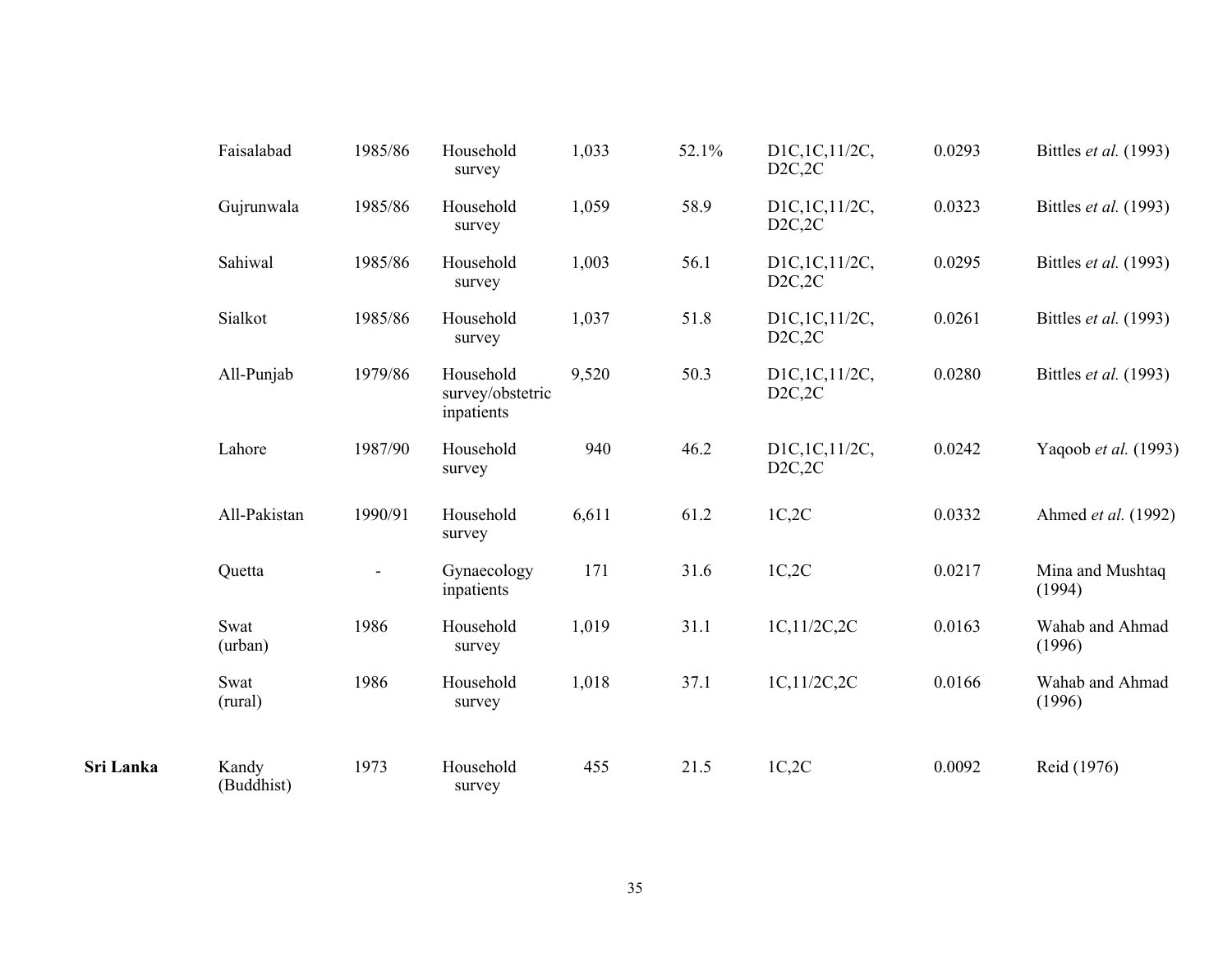### **Western Asia**

| <b>Bahrain</b> | Bahrain                                  | 1983           | Obstetric<br>inpatients                               | 141    | 10.6% |              |        | El-Shafei et al.<br>(1986)             |
|----------------|------------------------------------------|----------------|-------------------------------------------------------|--------|-------|--------------|--------|----------------------------------------|
|                | Bahrain                                  | 1989           | Child health<br>survey                                | 10,070 | 45.5  | $1C,\leq 1C$ | 0.0166 | Al-Naser (1994)                        |
|                | Bahrain                                  | 1989           | Married women                                         | 500    | 31.8  | 1C,11/2C, 2C | 0.0152 | Al Arrayed (1994)                      |
| Iraq           | Baghdad                                  | $\blacksquare$ | Hospital in- and<br>out-patients/<br>medical students | 4,491  | 46.4  | 1C,11/2C,2C  | 0.0225 | Al-Hamamy et al.<br>(1986)             |
|                | Baghdad                                  |                | Workplace<br>survey                                   | 382    | 53.4  | 1C,2C        | 0.0228 | Hamamy and<br>Al-Hakkak (1989)         |
| <b>Israel</b>  | Ashkenazi<br>migrants                    | 1955/57        | Obstetric<br>inpatients                               | 4,734  | 1.4   | UN, 1C       | 0.0009 | Goldschmidt et al.<br>1960)            |
|                | Sephardi<br>migrants                     | 1955/57        | Obstetric<br>inpatients                               | 6,690  | 8.8   | UN, 1C       | 0.0060 | Goldschmidt et al.<br>(1960)           |
|                | Petah Tiqwa<br>(Jewish,<br>Askenazi)     | 1969/70        | Obstetric<br>inpatients                               | 1,242  | 1.3   | >1C, 1C, 1C  |        | <b>Tsafrir and Halbrecht</b><br>(1972) |
|                | Petah Tiqwa<br>(Jewish,<br>Non-Askenazi) | 1969/70        | Obstetric<br>inpatients                               | 1,916  | 14.3  | >1C, 1C, 1C  |        | <b>Tsafrir and Halbrecht</b><br>(1972) |
|                | All-Israel<br>(Arabs)                    |                | School<br>survey                                      | 3,203  | 34.2  | D1C, 1C      | 0.0238 | Bashi (1977)                           |
|                | Galilee<br>(Druze)                       |                | Paediatric<br>clinic                                  | 191    | 48.7  | 1C,11/2C,2C  | 0.0252 | Freundlich and Hino<br>(1984)          |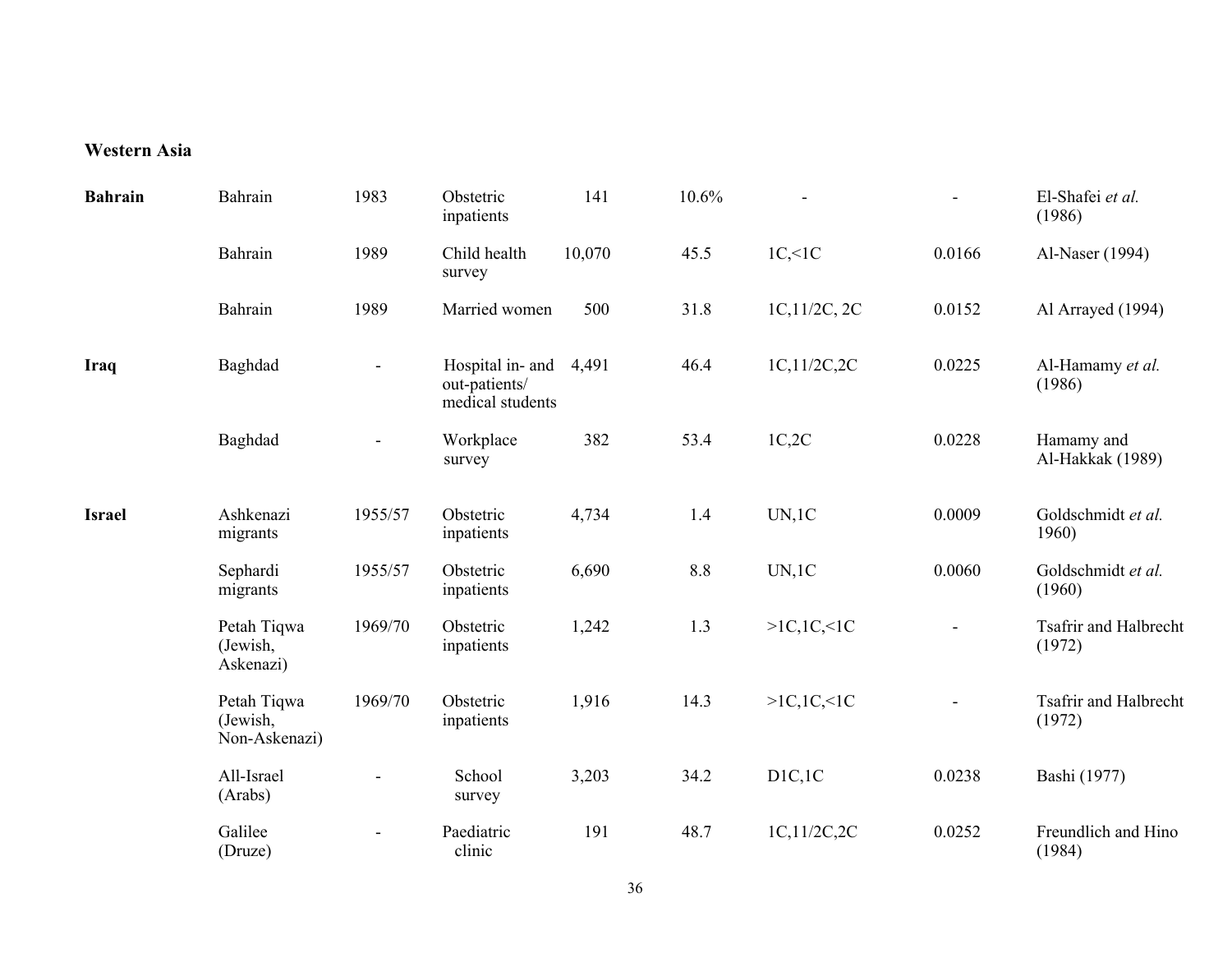|        | Galilee<br>(Muslim)             |                          | Paediatric<br>clinic      | 189   | 39.7% | 1C,2C,11/2C         | 0.0199 | Freundlich and Hino<br>(1984)    |
|--------|---------------------------------|--------------------------|---------------------------|-------|-------|---------------------|--------|----------------------------------|
|        | Galilee<br>(Christian)          | $\overline{\phantom{0}}$ | Paediatric<br>clinic      | 170   | 28.8  | 1C,11/2C,2C         | 0.0137 | Freundlich and Hino<br>(1984)    |
|        | Galilee<br>(Arab and<br>Druze)  | 1976/83                  | Paediatric<br>clinic      | 1,546 | 32.2  | 1C,2C               | 0.0163 | Gev et al. (1986)                |
|        | All-Israel (Arab)<br>(urban)    | 1992                     | School<br>survey          | 1,156 | 24.2  | D1C,1C,11/2C        | 0.0153 | Jaber et al. (1994)              |
|        | All-Israel (Arab)<br>(suburban) | 1992                     | School<br>survey          | 2,267 | 28.2  | D1C,1C,11/2C        | 0.0178 | Jaber et al. (1994)              |
|        | All-Israel (Arab)<br>(rural)    | 1992                     | School<br>survey          | 5,098 | 30.6  | D1C,1C,11/2C        | 0.0194 | Jaber et al. (1994)              |
| Jordan | Irbid<br>(north-east)           | 1963/64                  | Paediatric<br>outpatients | 1,097 | 52.1  | 1C,11/2C,2C         | 0.0230 | Cook and Hanslip<br>(1966)       |
|        | All-Jordan                      | 1969/79                  | Household<br>survey       | 1,989 | 39.7  | D1C,1C,11/2C,<br>2C | 0.0225 | Khoury and Massad<br>(1992)      |
|        | Irbid                           | $\blacksquare$           | Hospital<br>outpatients   | 900   | 50.6  | D1C,1C,11/2C,<br>2C | 0.0284 | Al-Salem and<br>Rawashdeh (1993) |
|        | Balqa                           | 1986/89                  | Household<br>survey       | 340   | 40.3  | 1C, 11/2C           | 0.0180 | Nabulsi (199?)                   |
| Kuwait | All-Kuwait                      | 1967/68                  | Obstetric<br>inpatients   | 2,220 | 53.9  |                     |        | El-Alfi et al. (1968)            |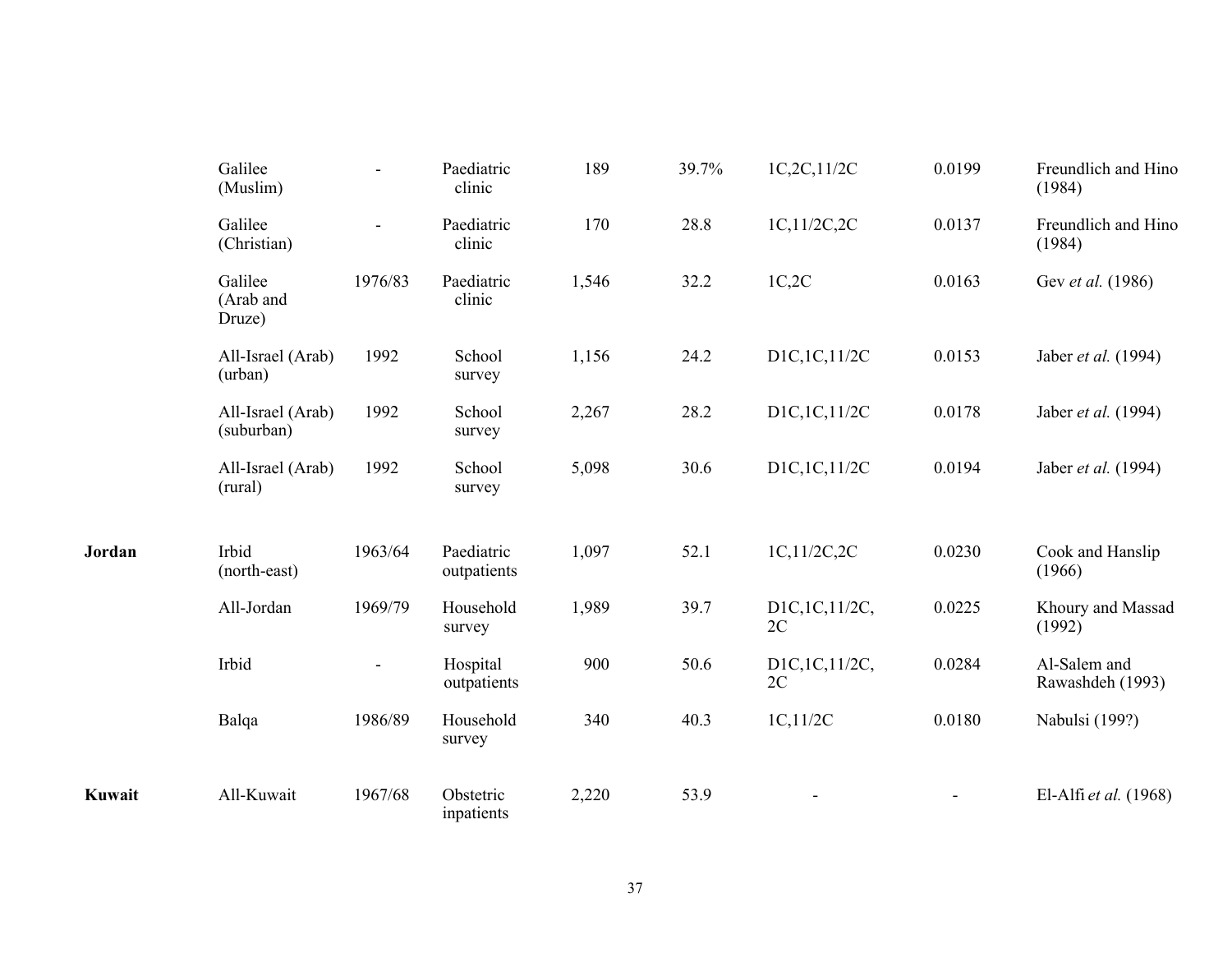|              | All-Kuwait                |                | Obstetric<br>inpatients                 | 2,133 | 38.4% | 1C,11/2C,2C           | 0.0174 | El-Alfi et al. (1969)       |
|--------------|---------------------------|----------------|-----------------------------------------|-------|-------|-----------------------|--------|-----------------------------|
|              | All-Kuwait                | 1983           | Obstetric/<br>gynecology<br>outpatients | 5,007 | 34.3  | D1C, 1C, 11/2C,<br>2C | 0.0219 | Al-Awadi et al.<br>(1985)   |
| Lebanon      | Beirut                    | 1981/82        | Obstetric<br>Inpatients                 | 750   | 26.0  | 1C,11/2C,2C           | 0.0116 | Klat and Khudr<br>(1986)    |
|              | Beirut<br>(Christians)    | 1983/84        | Household<br>survey                     | 1,001 | 16.5  | $1C,\leq 1C$          | 0.0049 | Khlat (1988)                |
|              | Beirut<br>(Muslims)       | 1983/84        | Household<br>survey                     | 1,853 | 29.6  | $1C,\leq 1C$          | 0.0109 | Khlat (1988)                |
|              | Beirut<br>(All religions) | 1983/84        | Household<br>survey                     | 2,854 | 25.0  | $1C,\leq 1C$          | 0.0088 | Khlat (1988)                |
| Saudi Arabia | All-Saudi                 | 1980s          | Hospital<br>visitors                    | 143   | 18.9  | 1C,2C                 | 0.0085 | Chaleby and Tuma<br>(1987)  |
|              | Riyadh                    | 1979/80        | Obstetric<br>inpatients                 | 1,149 | 55.0  | 1C,2C                 | 0.0330 | Serenius et al. (1988)      |
|              | Riyadh                    | 1983/86        | Obstetric<br>inpatients                 | 4,498 | 31.4  | 1 <sup>C</sup>        | 0.0196 | Saedi-Wong et al.<br>(1989) |
|              | Riyadh                    | 1989/90        | Household<br>survey                     | 6,421 | 45.1  | 1C,2C                 | 0.0174 | Zakzouk et al.<br>(1993)    |
|              | Northern                  | $\blacksquare$ | Household<br>survey                     | 693   | 35.3  | IC, 2C                | 0.0206 | El-Hazmi et al.<br>(1995)   |
|              | North western             |                | Household<br>survey                     | 391   | 48.1  | IC, 2C                | 0.0283 | El-Hazmi et al.<br>(1995)   |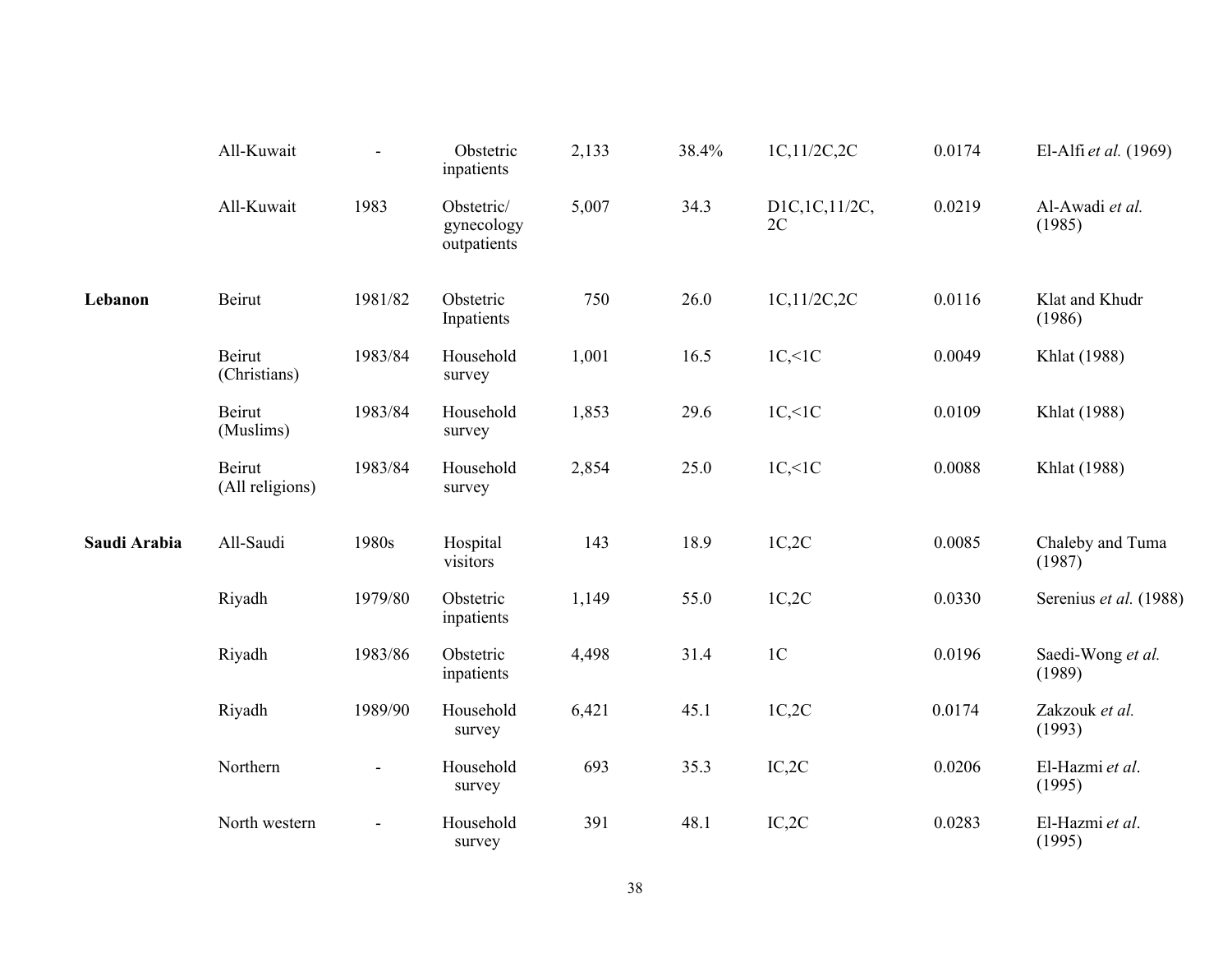|               | Central                           | ÷       | Household<br>survey     | 1,108  | 43.2% | IC, 2C              | 0.0258 | El-Hazmi et al.<br>(1995)         |
|---------------|-----------------------------------|---------|-------------------------|--------|-------|---------------------|--------|-----------------------------------|
|               | South western                     |         | Household<br>survey     | 998    | 38.4  | IC, 2C              | 0.0229 | El-Hazmi et al.<br>(1995)         |
|               | Eastern                           |         | Household<br>survey     | 22     | 50.0  | IC, 2C              | 0.0302 | El-Hazmi et al.<br>(1995)         |
|               | All-Saudi                         |         | Household<br>survey     | 3,212  | 40.6  | IC, 2C              | 0.0241 | El-Hazmi et al.<br>(1995)         |
|               | Riyadh                            | 1993    | Health clinics          | 2,001  | 41.2  | D1C,1C,11/2C,<br>2C | 0.0219 | Al-Husain and<br>Al-Bunyan (1997) |
| <b>Turkey</b> | Ankara                            | 1971/73 | Obstetric<br>Inpatients | 23,687 | 17.0  | D1C,1C,11/2C        | 0.0095 | Stevenson et al.<br>(1976)        |
|               | Ankara<br>(central)               | 1970/87 | Hospital<br>outpatients | 1,054  | 25.7  | D1C,1C,11/2C,2C     | 0.0064 | Ba  aran et al. (1988)            |
|               | Eskisehir<br>(west)               | 1970/87 | Hospital<br>outpatients | 38,259 | 16.8  | D1C,1C,11/2C,2C     | 0.0046 | Ba  aran et al. (1988)            |
|               | Diyarbakir<br>(south-east)        | 1970/87 | Hospital<br>outpatients | 15,862 | 31.5  | D1C,1C,11/2C,2C     | 0.0110 | Ba aran et al. (1988)             |
|               | All-Turkey                        | 1970/87 | Hospital<br>outpatients | 55,175 | 21.2  | D1C,1C,11/2C,2C     | 0.0065 | Ba  aran et al. (1988)            |
|               | Antalya<br>(south-west:<br>rural) | 1987    | Household<br>survey     | 1,020  | 13.7  | 1 <sup>C</sup>      | 0.0086 | Gfz et al. (1989)                 |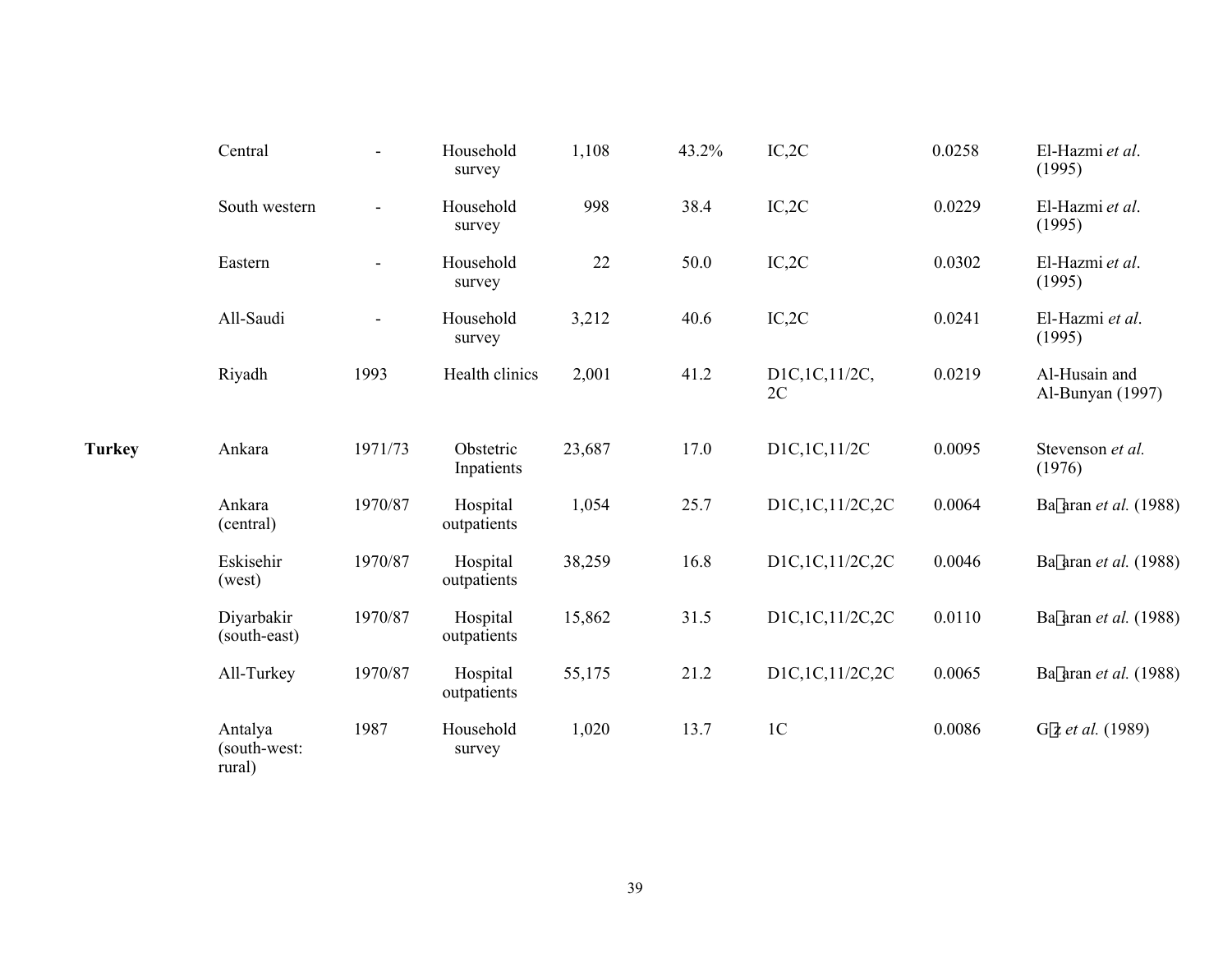|                                       | Antalya<br>(south-west:<br>urban) | 1987    | Household<br>survey | 1,584 | 16.3% | 1 <sub>C</sub>      | 0.0102 | Gfz et al. (1989)                     |
|---------------------------------------|-----------------------------------|---------|---------------------|-------|-------|---------------------|--------|---------------------------------------|
|                                       | All-Antalya<br>(south-west)       | 1987    | Household<br>survey | 2,604 | 15.3  | $1C$                | 0.0096 | Gfz et al. (1989)                     |
|                                       | West                              | 1988    | Household<br>survey | 1,910 | 12.8  | 1C,2C               | 0.0056 | Tunçbilek and<br><b>Ulusoy</b> (1989) |
|                                       | South                             | 1988    | Household<br>survey | 731   | 29.6  | 1C,2C               | 0.0131 | Tunçbilek and<br><b>Ulusoy</b> (1989) |
|                                       | Centre                            | 1988    | Household<br>survey | 1,305 | 20.8  | 1C,2C               | 0.0091 | Tunçbilek and<br><b>Ulusoy</b> (1989) |
|                                       | North                             | 1988    | Household<br>survey | 587   | 23.3  | 1C,2C               | 0.0115 | Tunçbilek and<br><b>Ulusoy</b> (1989) |
|                                       | East                              | 1988    | Household<br>survey | 881   | 30.8  | 1C,2C               | 0.0149 | Tunçbilek and<br><b>Ulusoy</b> (1989) |
|                                       | All-Turkey                        | 1988    | Household<br>survey | 5,257 | 21.1  | 1C,2C               | 0.0096 | Tunçbilek and<br><b>Ulusoy</b> (1989) |
|                                       | Trabzon                           | 1990    | Health<br>centre    | 999   | 20.0  | 1C,2C               | 0.0108 | Baki et al. (1992)                    |
| <b>United Arab</b><br><b>Emirates</b> | Al Ain                            | 1994/95 | Health<br>centre    | 1,502 | 37.4  | D1C,1C,11/2C,<br>2C | 0.0245 | Al-Gazali et al.<br>(19970            |
|                                       | Dubai                             | 1994/95 | Health<br>centre    | 531   | 32.0  | D1C,1C,11/2C<br>2C  | 0.0159 | Al-Gazali et al.<br>(1997)            |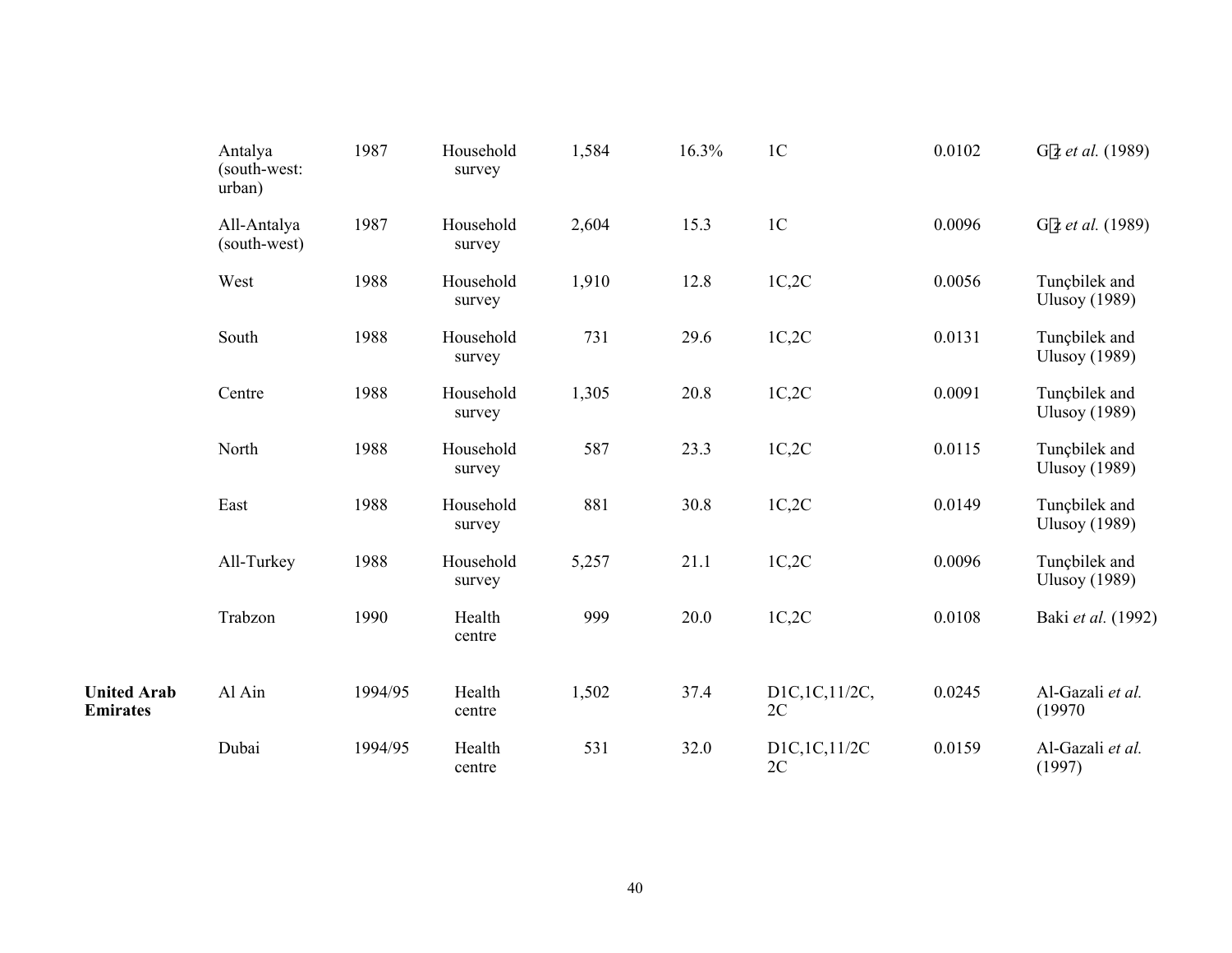#### **CONSANGUINEOUS MARRIAGE IN EUROPE**

| <b>Region/country</b> | Location                | <b>Collection</b><br>period | <b>Study</b><br>population | <b>Sample</b><br>size | <b>Consanguinity</b><br>$(\%)$ | Consanguinity<br>types | <b>Coefficient of</b><br>inbreeding $(\alpha)$ | Reference                    |
|-----------------------|-------------------------|-----------------------------|----------------------------|-----------------------|--------------------------------|------------------------|------------------------------------------------|------------------------------|
| <b>Eastern Europe</b> |                         |                             |                            |                       |                                |                        |                                                |                              |
| Czecho-<br>slovakia   | All Czecho-<br>slovakia | 1961/64                     | Obstetric<br>inpatients    | 19,726                | $0.2\%$                        | >1C, 1C, 1C            | $\blacksquare$                                 | Stevenson et al.<br>(1966)   |
| Hungary               | All-Hungary             | 1946                        | Civil<br>registration      | 98,662                | 0.1                            | UN, AN, 1C             | 0.0001                                         | Czeilel <i>et al.</i> (1976) |
|                       | <b>Budapest</b>         | 1971                        | Obstetric<br>inpatients    | 2,130                 | 0.5                            | 1C,2C                  | 0.0002                                         | Czeizel et al. (1976)        |
|                       | Pecs and<br>Szombathely | 1971                        | Obstetric<br>inpatients    | 1,061                 | 0.8                            | 1C,2C                  | 0.0003                                         | Czeizel et al. (1976)        |
|                       | Nyiregy-<br>haza        | 1971                        | Obstetric<br>inpatients    | 2,038                 | 0.5                            | 1C,2C                  | 0.0002                                         | Czeizel et al. (1976)        |
|                       | All-Hungary             | 1971                        | Obstetric<br>inpatients    | 5,229                 | 0.5                            | 1C,2C                  | 0.0002                                         | Czeilel <i>et al.</i> (1976) |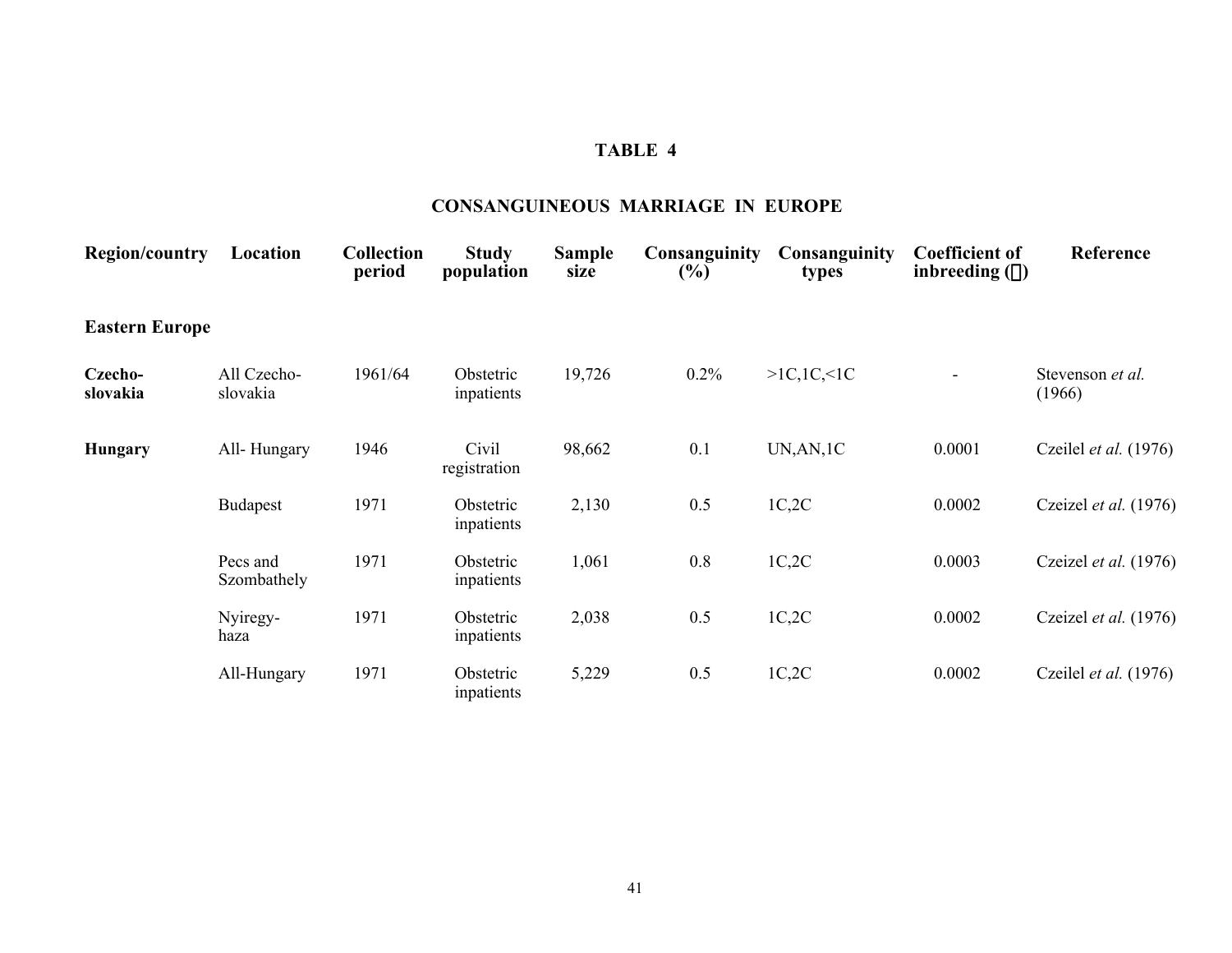## **Northern Europe**

| <b>Great Britain</b>         | London                | 1950/51 | Pediatric<br>outpatients | 5,217   | 0.4% | 1 <sup>C</sup>                 | 0.0003 | Pugh and Carter<br>(unpublished, cited<br>in Coleman 1980) |
|------------------------------|-----------------------|---------|--------------------------|---------|------|--------------------------------|--------|------------------------------------------------------------|
|                              | Reading               | 1972/73 | Household<br>survey      | 946     | 0.4  | 1C,11/2C,2C                    | 0.0002 | Coleman (1980)                                             |
|                              | Birmingham            | 1986/87 | Obstetric<br>inpatients  | 2,431   | 0.2  | 1C,2C                          | 0.0001 | Bundey et al. (1990)                                       |
| <b>Ireland</b><br>(Northern) | Londonderry           | 1954    | Household<br>survey      | 1,612   | 0.9  | 1C,11/2C,2C                    | 0.0008 | Kilpatrick et al.<br>(1955)                                |
|                              | Belfast               | 1957    | Obstetric<br>outpatients | 8,380   | 0.4  | 1C,11/2C,2C                    | 0.0001 | Stevenson and<br><b>Warnock</b> (1959)                     |
|                              | All-N. Ireland        | 1959/68 | R C<br>dispensation      | 41,528  | 0.4  | UN, D1C, 1C,<br>$11/2C$ , $2C$ | 0.0001 | Masterson (1970)                                           |
| <b>Ireland</b><br>(Republic) | All-Irish<br>Republic | 1959/68 | R C<br>dispensation      | 149,029 | 0.5  | UN, D1C, 1C,<br>11/2C, D2C, 2C | 0.0002 | Masterson (1970)                                           |
| <b>Norway</b>                | All-Norway            | 1967/72 | Civil<br>registration    | 401,671 | 0.6  | UN, 1C, 11/2C, 2C              | 0.0002 | Saugstad (1977)                                            |
|                              | All-Norway            | 1967/81 | Civil<br>registration    | 893,941 | 0.7  | 1C,2C                          | 0.0002 | Magnus et al. (1985)                                       |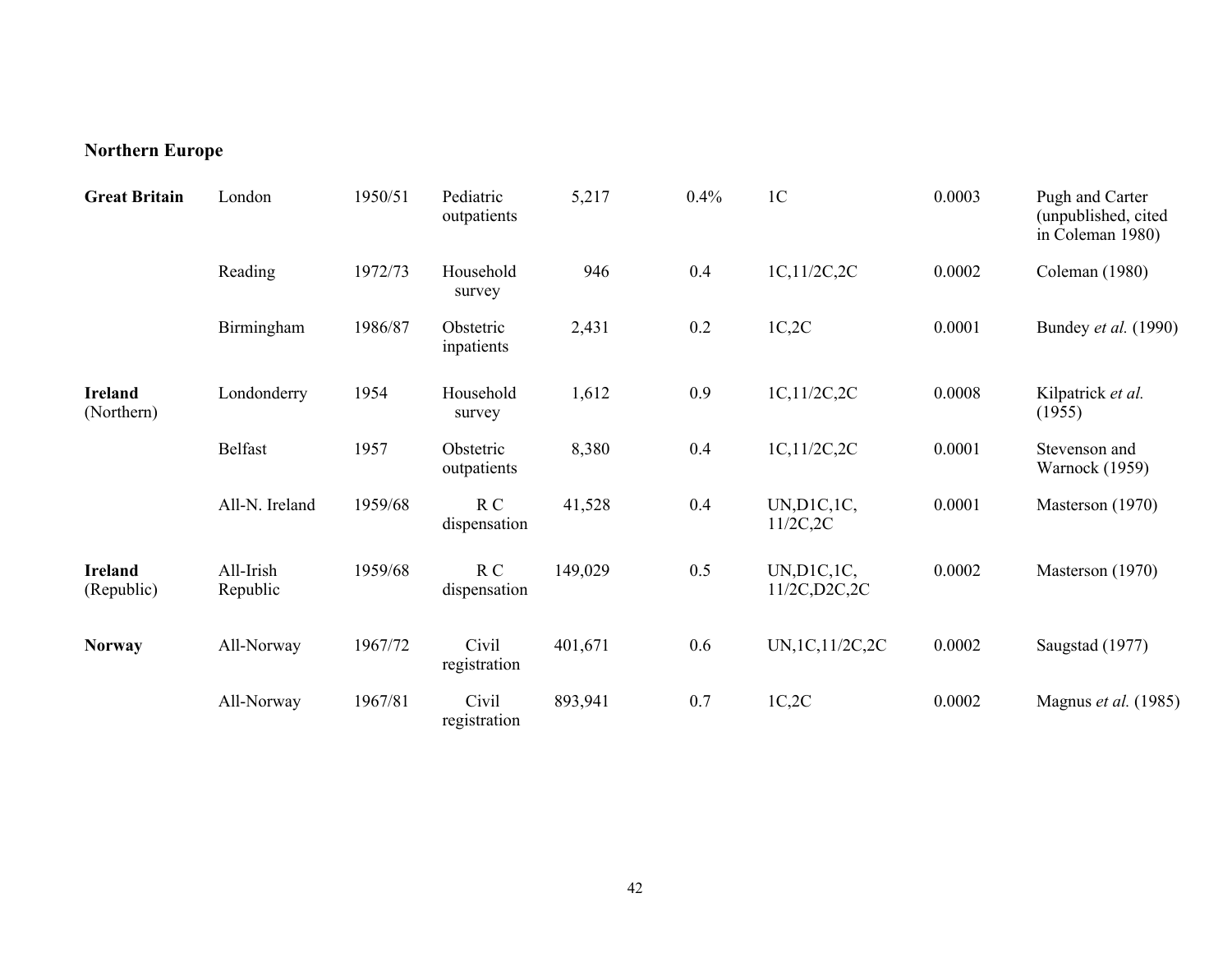| <b>Sweden</b>          | North<br>(Pajala)             | 1947    | Parish<br>records        | 843     | 1.0% | 1 <sub>C</sub>     | 0.0006                   | Böök (1948)                |
|------------------------|-------------------------------|---------|--------------------------|---------|------|--------------------|--------------------------|----------------------------|
|                        | All-Sweden                    | 1946/50 | Pregnancy<br>termination | 15,802  | 0.6  | 1C,2C              | 0.0003                   | Romanus (1953)             |
| <b>Southern Europe</b> |                               |         |                          |         |      |                    |                          |                            |
| Croatia                | Zagreb                        | 1961/4  | Obstetric<br>Inpatients  | 8,309   | 0.1  | >1C, 1C, 1C        | $\overline{\phantom{a}}$ | Stevenson et al.<br>(1966) |
| <b>Italy</b>           | Florence                      | 1939/58 | R C<br>dispensation      | 50,028  | 1.1  | D1C,1C,11/2C,2C    | 0.0005                   | Bigozzi et al. (1970)      |
|                        | All-Italy                     |         | R C<br>dispensation      |         | 1.1  | 1C,2C              | 0.0005                   | Romeo et al. (1981)        |
|                        | All-Italy                     | 1953    | Civil<br>registration    | 340,693 | 0.5  | UN, AN, 1C,        | 0.0004                   | Fraccaro (1957)            |
|                        | Upper<br>Bologna<br>Appennine | 1950/80 | R C<br>dispensation      | 5,340   | 1.6  | 1C,11/2C,2C        | 0.0004                   | Pettener (1985)            |
| Portugal               | All-Portugal                  | 1952/5  | Civil<br>registration    | 276,800 | 1.5  | UN, 1C             | 0.0009                   | Freire-Maia (1957)         |
|                        | Azores Islands                | 1979/85 | R C<br>dispensation      | 12,456  | 2.9  | >1C, 1C, 11/2C, 2C | 0.0011                   | Da Cunha (1986-87)         |
| Slovenia               | Ljubljana                     | 1961/4  | Obstetric<br>inpatients  | 8,712   | 0.6  | >1C, 1C, 1C        | $\blacksquare$           | Stevenson et al.<br>(1966) |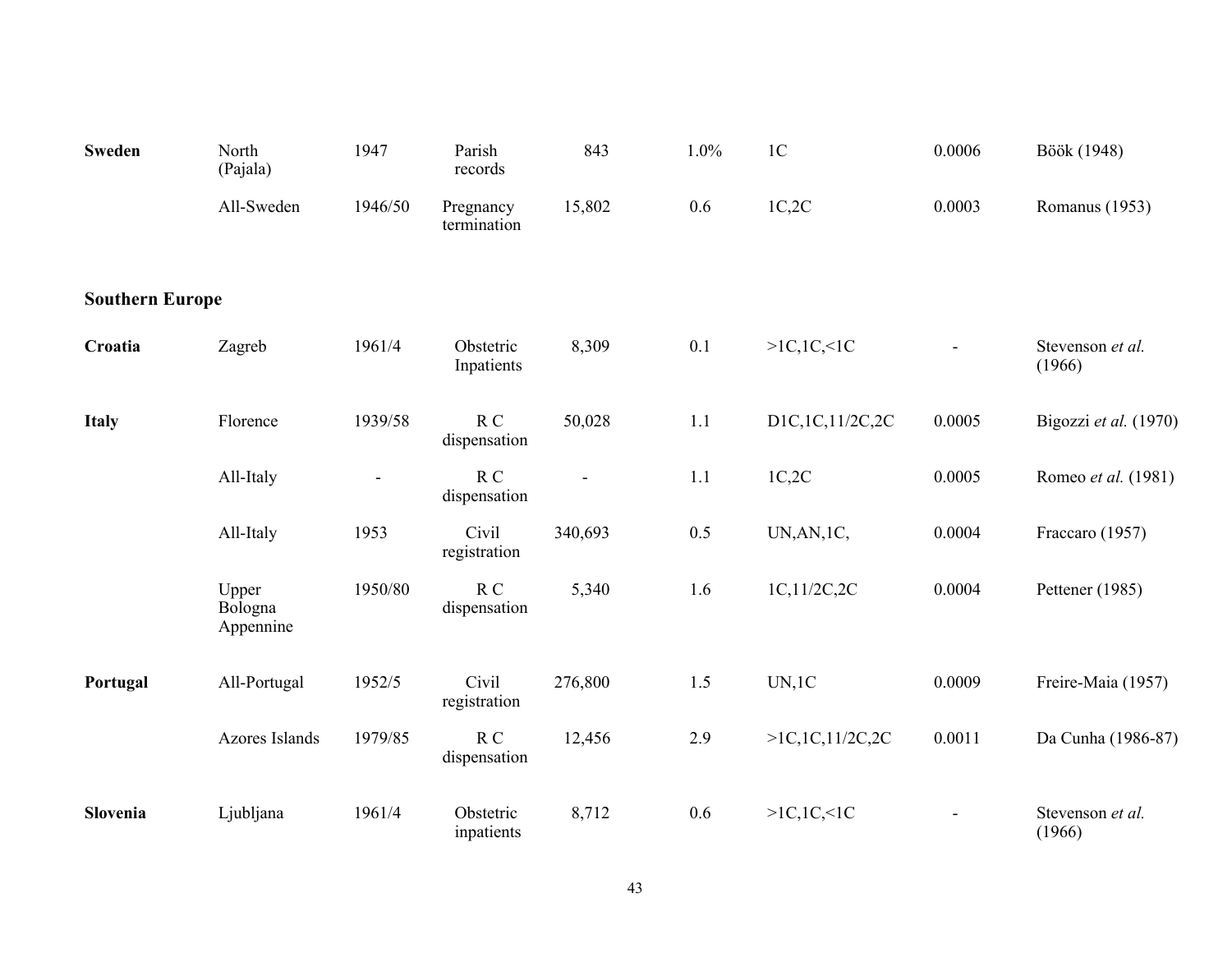| Spain | All-Spain                          | 1940/3  | R C<br>dispensation            |        | 4.1%    | UN, 1C, 11/2C, 2C   | 0.0014                   | Pinto-Cisternas et al.<br>(1979) |
|-------|------------------------------------|---------|--------------------------------|--------|---------|---------------------|--------------------------|----------------------------------|
|       | Madrid                             | 1961/4  | Obstetric<br>inpatients        | 19,365 | 1.1     | >1C, 1C, 1C         | $\overline{\phantom{0}}$ | Stevenson et al.<br>(1966)       |
|       | Mondonedo                          | 1922/64 | $R_{C}$<br>dispensation        |        | 2.6     | 1C,2C               | 0.0022                   | Valls (1967)                     |
|       | Leon                               | 1958/68 | R C<br>Dispensation            | 16,656 | 2.8     | 1C,11/2C,2C         | 0.0007                   | Gomez Gomez<br>(1989)            |
|       | Majorca                            | 1930/62 | R C<br>dispensation            | 39,184 | 2.5     | 1C,11/2C,2C         | 0.0010                   | Valls (1969)                     |
|       | Menorca                            | 1943/64 | R <sub>C</sub><br>dispensation | 2,084  | 2.9     | 1C,11/2C,2C         | 0.0010                   | Valls (1969)                     |
|       | Ibiza                              | 1941/63 | R C<br>dispensation            | 4,042  | 5.4     | 1C,11/2C,2C         | 0.0019                   | Valls (1969)                     |
|       | Formentera                         | 1941/63 | R C<br>dispensation            | 498    | 7.8     | 1C,11/2C,2C         | 0.0026                   | Valls (1969)                     |
|       | Alava Province<br>(Basque country) | 1951/80 | R <sub>C</sub><br>dispensation | 38,965 | 1.2     | UN, 1C, 11/2C, 2C   | 0.0003                   | Calderón et al.<br>(1993)        |
|       | Vitoria<br>(Basque country)        | 1951/80 | R C<br>dispensation            | 27,265 | 0.6     | UN, 1C, 11/2C, 2C   | 0.0002                   | Calderón et al.<br>(1993)        |
|       | Alava<br>(Basque country)          | 1951/80 | R C<br>dispensation            | 11,700 | $2.5\,$ | UN, 1C, 11/2C<br>2C | 0.0006                   | Calderón et al.<br>(1998)        |
|       | Sigüenza-<br>Guadalajara           | 1951/80 | R C<br>dispensation            | 5,315  | 12.6    | 1C,11/2C,2C         | 0.0029                   | Calderón et al.<br>(1998)        |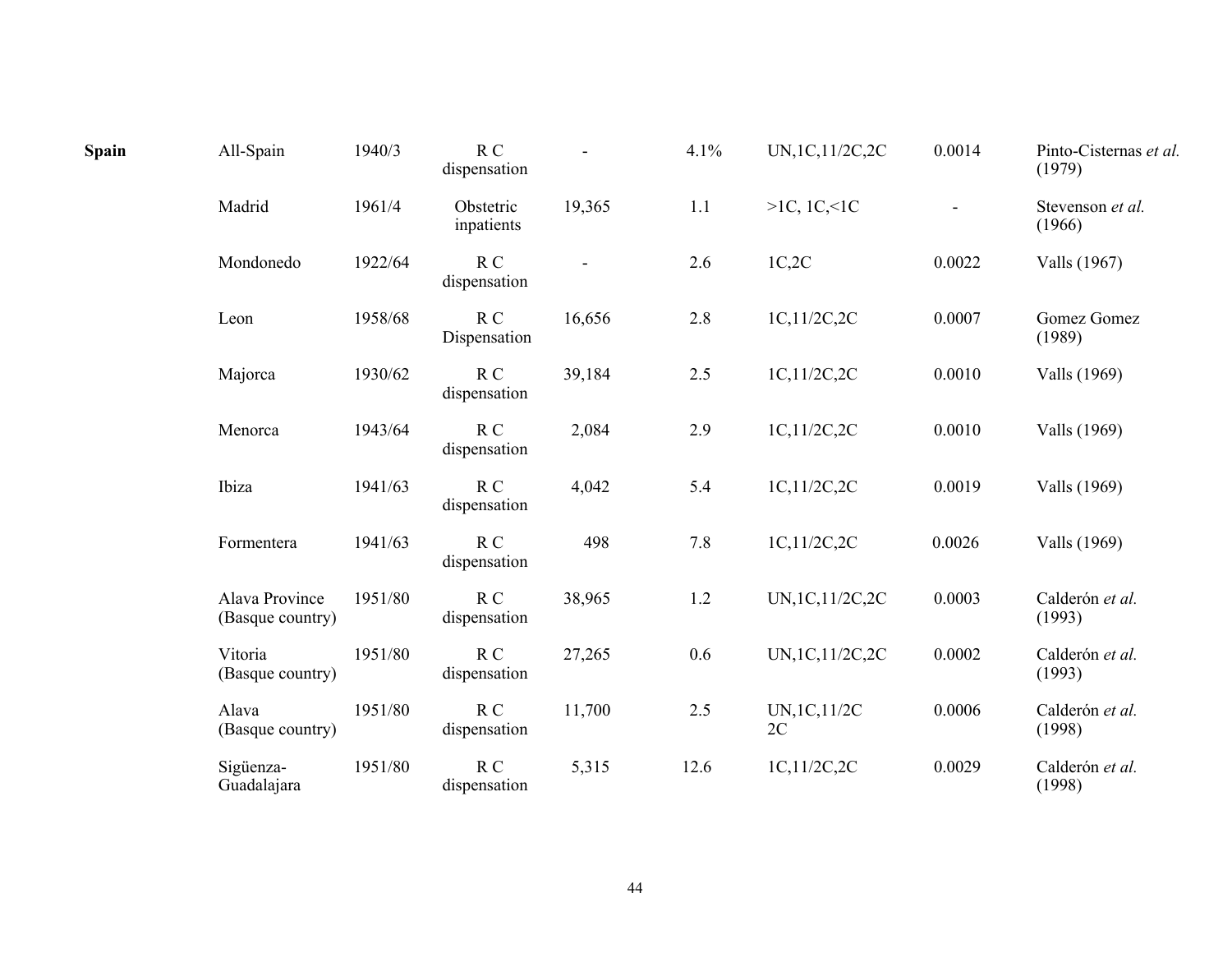|                       | Santiago de<br>Compostela | 1970/79 | R C<br>dispensation   | 48,984  | 1.5% | UN, 1C, 11/2C     | 0.0005 | Varela et al. (1997)          |
|-----------------------|---------------------------|---------|-----------------------|---------|------|-------------------|--------|-------------------------------|
| <b>Western Europe</b> |                           |         |                       |         |      |                   |        |                               |
| <b>Belgium</b>        | All-Belgium               | 1950/59 | R C<br>dispensation   | 605,849 | 1.0  | UN, 1C, 11/2C, 2C | 0.0003 | Twiesselmann et al.<br>(1962) |
| France                | Loire<br>Valley           | 1944/53 | R C<br>dispensation   | 19,861  | 0.7  | 1C,11/2C,2C       | 0.0010 | Sutter and Tabah<br>(1954)    |
|                       | <b>Brittany</b>           | 1951/3  | R C<br>dispensation   | 13,000  | 1.2  | 1C,11/2C,2C       | 0.0005 | Sutter and Tabah<br>(1954)    |
|                       | All-France                | 1946/58 | R C<br>Dispensation   | 510,000 | 0.8  | UN, 1C, 11/2C, 2C | 0.0002 | Sutter and Goux<br>(1964)     |
| <b>Netherlands</b>    | All-Holland               | 1948/53 | Civil<br>registration | 351,085 | 0.2  | UN, 1C            | 0.0001 | Freire-Maia (1957)            |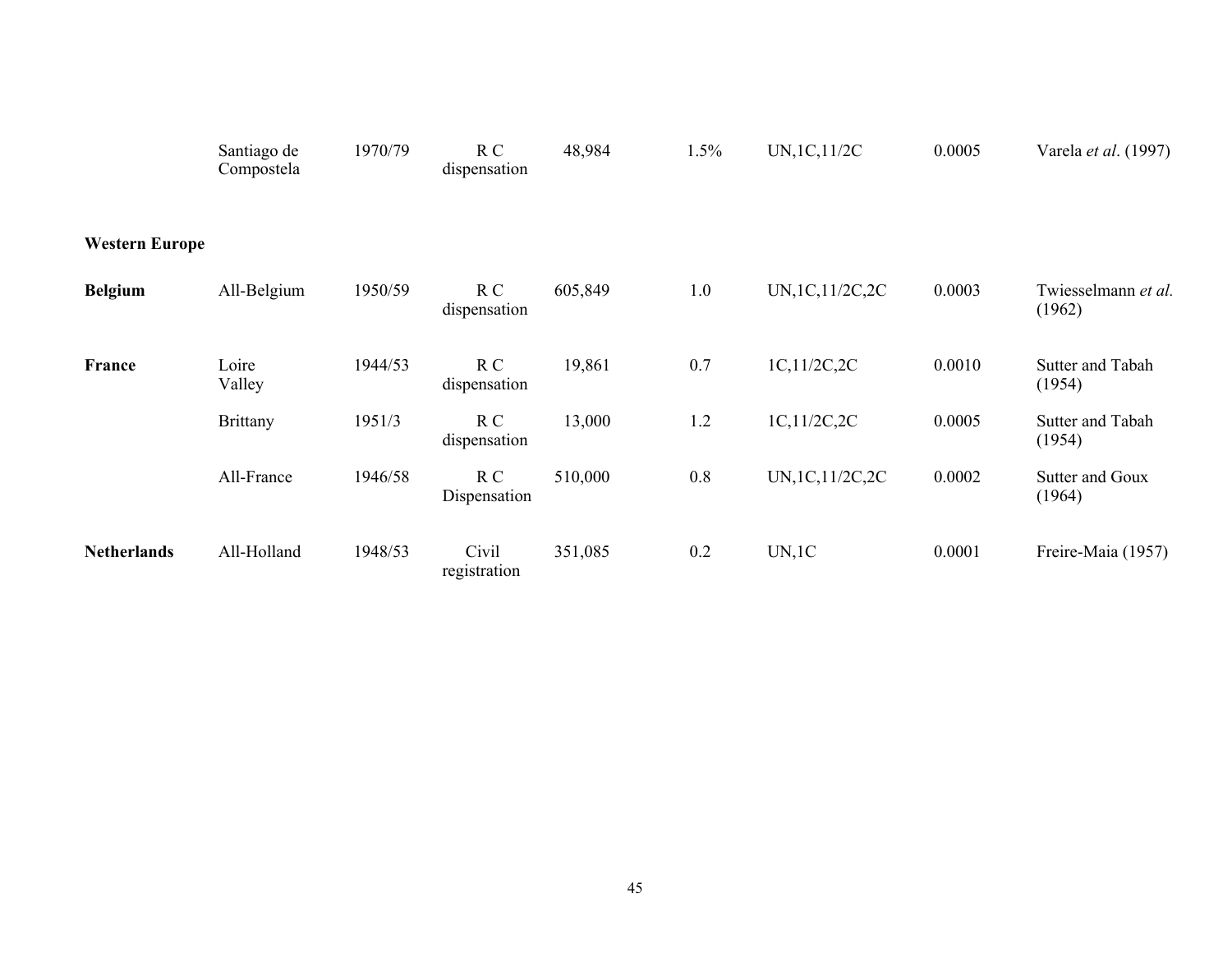### **CONSANGUINEOUS MARRIAGE IN OCEANIA**

| <b>Region/country</b> | Location    | <b>Collection</b><br>period | <b>Study</b><br>population | <b>Sample</b><br>size | <b>Consanguinity</b><br>$(\%)$ | <b>Consanguinity</b><br>types | <b>Coefficient of</b><br>inbreeding $(\alpha)$ | Reference                  |
|-----------------------|-------------|-----------------------------|----------------------------|-----------------------|--------------------------------|-------------------------------|------------------------------------------------|----------------------------|
| Oceania               |             |                             |                            |                       |                                |                               |                                                |                            |
| Australia             | Melbourne 1 | 1961/64                     | Obstetric<br>inpatients    | 7,693                 | 0.5%                           | >1C, 1C, 1C                   |                                                | Stevenson et al.<br>(1966) |
|                       | Melbourne 2 | 1961/64                     | Obstetric<br>inpatients    | 3843                  | 1.2                            | >1C, 1C, 1C                   | $\overline{\phantom{0}}$                       | Stevenson et al.<br>(1966) |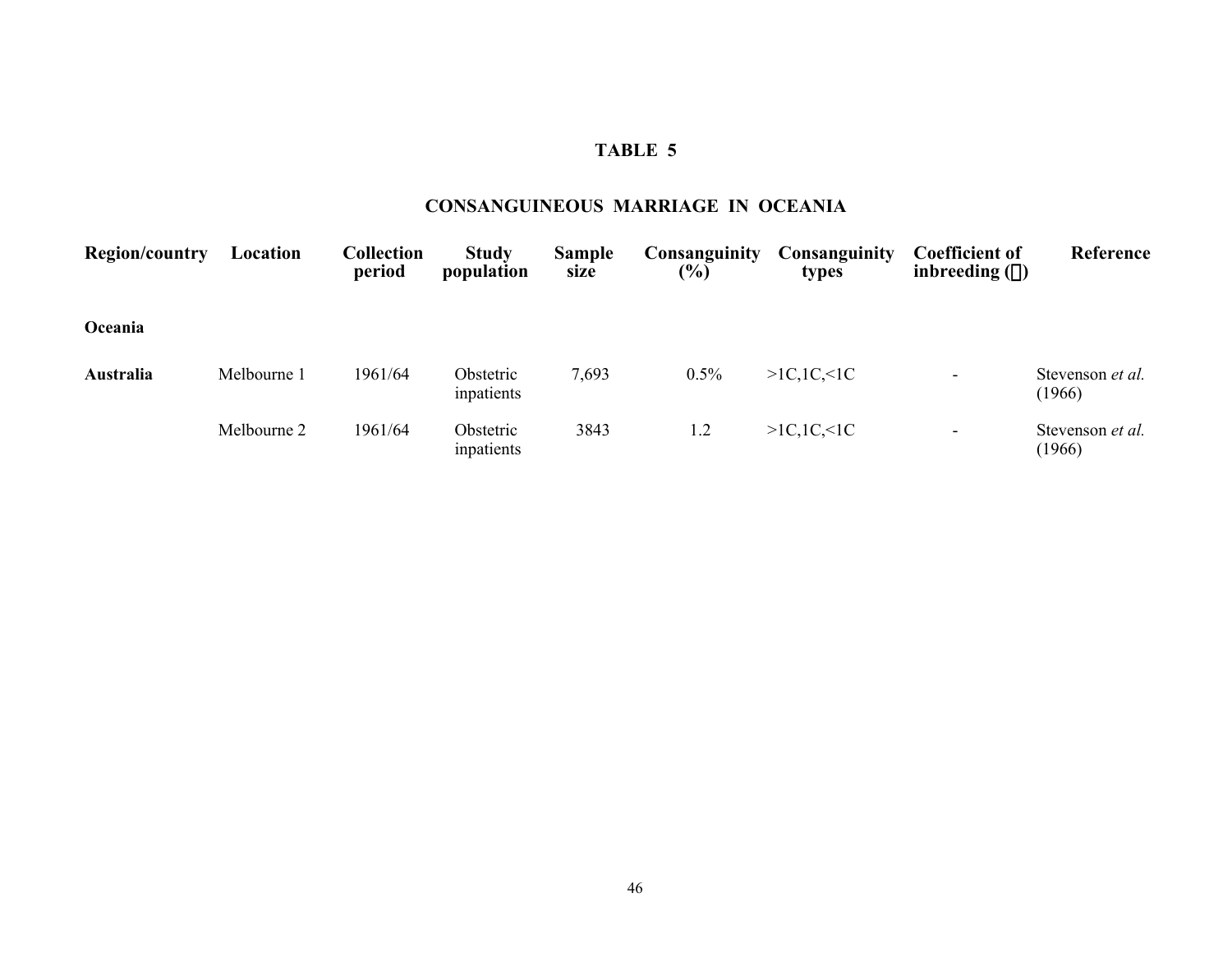### **CONSANGUINEOUS MARRIAGE IN POPULATION MINORITIES AND ISOLATES**

| <b>Region/country</b>   | Location                     | <b>Collection</b><br>period | <b>Study</b><br>population | <b>Sample</b><br>size | Consanguinity<br>$(\%)$ | Consanguinity<br>types | <b>Coefficient of</b><br>inbreeding $(\alpha)$ | Reference                |
|-------------------------|------------------------------|-----------------------------|----------------------------|-----------------------|-------------------------|------------------------|------------------------------------------------|--------------------------|
| <b>Northern Africa</b>  |                              |                             |                            |                       |                         |                        |                                                |                          |
| Sudan                   | Tir<br>(Dinka)               | 1954                        | Household<br>survey        | 375                   | $\overline{a}$          |                        | 0.0015                                         | Roberts (1956)           |
|                         | Nyertiti<br>(Fur)            | $\overline{\phantom{a}}$    | Household<br>survey        | 99                    | 70.7%                   | 1C,11/2C,2C            | 0.0415                                         | Bayoumi et al.<br>(1985) |
|                         | Nyertiti<br>(Baggara)        | $\blacksquare$              | Household<br>survey        | 46                    | 71.7                    | 1C, 11/2C              | 0.0442                                         | Bayoumi et al.<br>(1985) |
| <b>Southern Africa</b>  |                              |                             |                            |                       |                         |                        |                                                |                          |
| Tristan da<br>Cunha     | All-island                   | 1961                        | Pedigree<br>analysis       | 267                   |                         |                        | 0.0400                                         | <b>Roberts</b> (1980)    |
| <b>Northern America</b> |                              |                             |                            |                       |                         |                        |                                                |                          |
| Canada                  | New Brunswick<br>(Bathhurst) | 1959                        | R C<br>dispensation        | 686                   | 4.8                     | 1C,11/2C,2C            | 0.0010                                         | Freire-Maia (1968)       |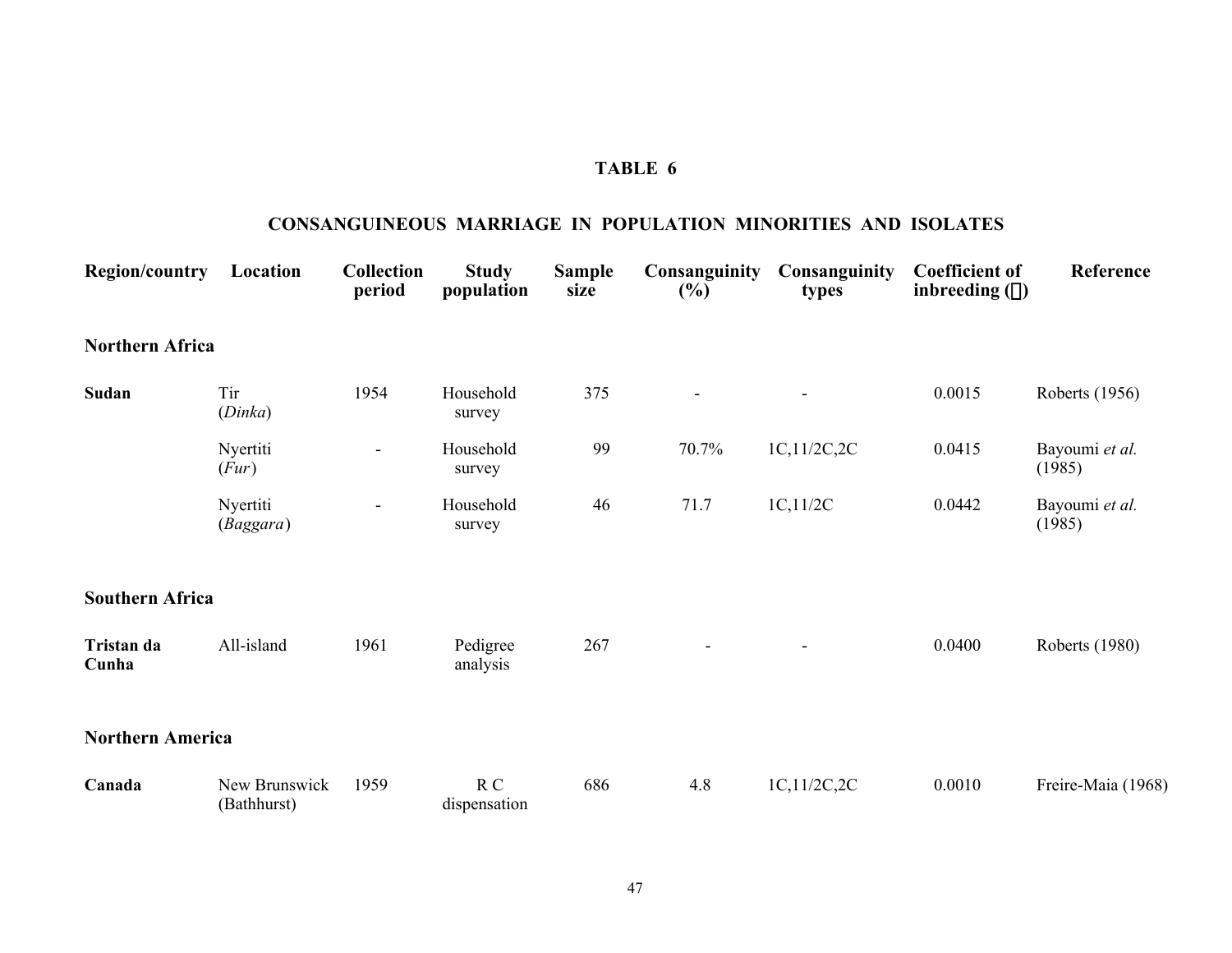|               | Quebec<br>(Gaspe)                       | 1959     | R <sub>C</sub><br>dispensation | 600   | 6.0% | $11/2C$ , $2C$ | 0.0012 | Freire-Maia (1968)   |
|---------------|-----------------------------------------|----------|--------------------------------|-------|------|----------------|--------|----------------------|
|               | Newfoundland<br>(Trepassey)             | 1960/79  | Pedigree<br>analysis           | 545   |      |                | 0.0032 | Bear et al. (1988)   |
|               | Newfoundland<br>(West Coast)            | 1960/79  | Pedigree<br>analysis           | 613   |      |                | 0.0171 | Bear et al. (1988)   |
|               | Newfoundland<br>(Southeast<br>Labrador) | 1960/79  | Pedigree<br>analysis           | 376   |      |                | 0.0007 | Bear et al. (1988)   |
| <b>U.S.A.</b> | Kentucky<br>(Beech Creek)               | 1942     | Household<br>survey            | 107   | 18.7 | 1C,11/2C,2C    | 0.0061 | Brown (1951)         |
|               | Ramah<br>Navaho                         | 1950/64  | Pedigree<br>analysis           | 1,074 |      |                | 0.0026 | Spuhler (1989)       |
|               | New Mexico<br>(Gallup)                  | 1959     | R C<br>dispensation            | 370   | 1.4  | 1C,11/2C,2C    | 0.0004 | Freire-Maia (1968)   |
|               | Texas<br>(Austin)                       | 1959     | R <sub>C</sub><br>dispensation | 675   | 1.3  | 1C,2C          | 0.0006 | Freire-Maia (1968)   |
|               | Kansas<br>(Mennonites)                  | 1980     | Pedigree<br>analysis           | 194   | 33.0 |                | 0.0030 | Moore (1987)         |
|               | Pennsylvania<br>(Amish<br>farmers)      | $1950/-$ | Pedigree<br>analysis           | 909   |      |                | 0.0012 | Khoury et al. (1987) |
|               | Pennsylvania<br>(Amish<br>non-farmers)  | 1950/-   | Pedigree<br>analysis           | 1,014 |      |                | 0.0008 | Khoury et al. (1987) |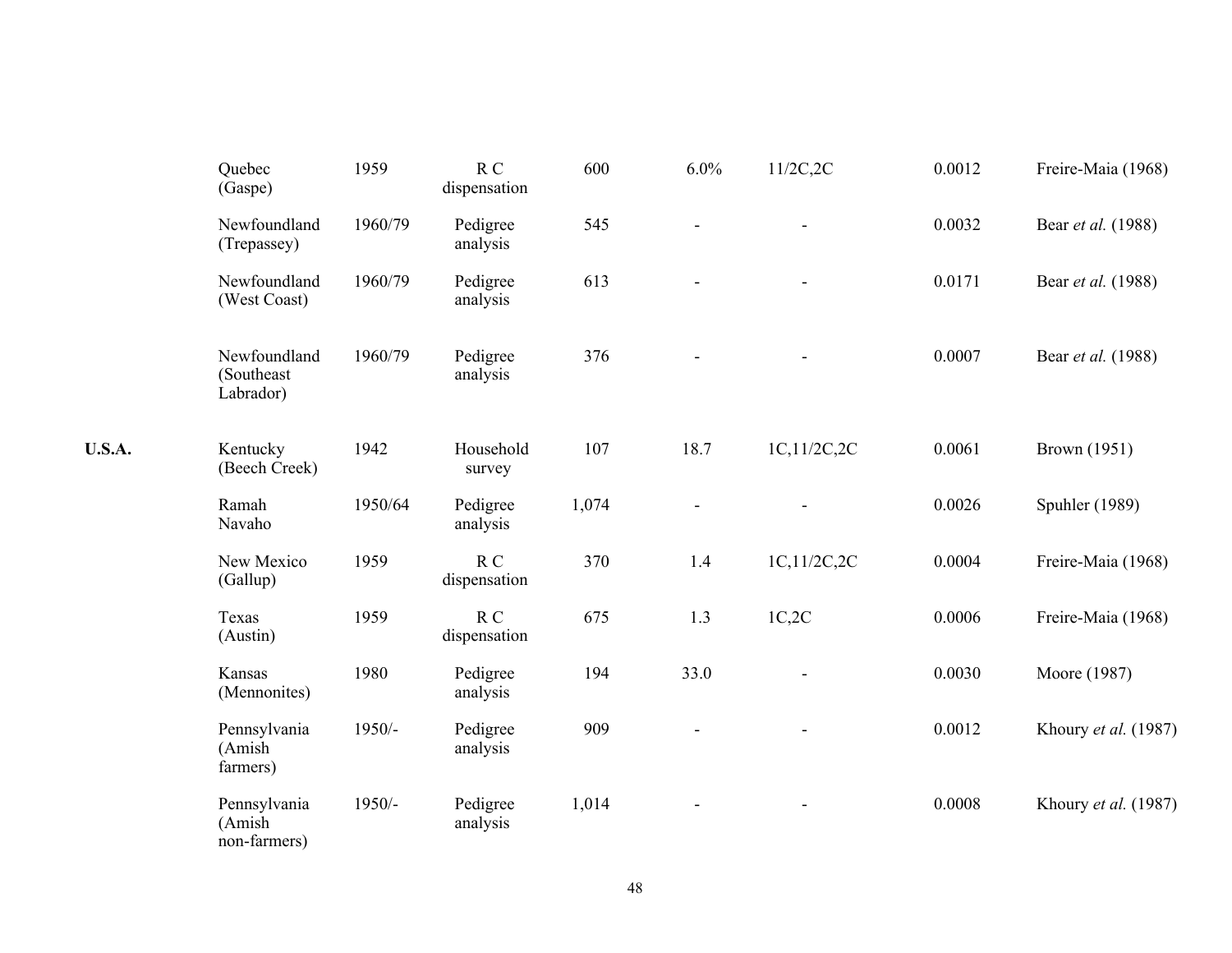|                      | <b>Boston</b><br>(Gypsies) | 1980s          | Pedigree<br>analysis | 21  | 61.9% | 1C,2C,3C          | 0.0170 | Thomas et al. (1987)              |
|----------------------|----------------------------|----------------|----------------------|-----|-------|-------------------|--------|-----------------------------------|
| <b>South America</b> |                            |                |                      |     |       |                   |        |                                   |
| <b>Brazil</b>        | South<br>(Amerindians)     | 1959/60        | Field study          | 465 | 13.1  | UN, 1C, 11/2C, 2C | 0.0052 | Salzano (1961)                    |
|                      | South<br>(Jewish)          | 1959/60        | Household<br>survey  | 150 | 2.7   | 1C, 11/2C         | 0.0013 | Freire-Maia and<br>Krieger (1963) |
| East Asia            |                            |                |                      |     |       |                   |        |                                   |
| Japan                | Mishima 1                  | $\blacksquare$ | Household<br>survey  | 517 | 15.5  | 1C,11/2C,2C       | 0.0076 | Fujiki et al.(1982)               |
|                      | Mishima 2                  | ÷,             | Household<br>survey  | 192 | 18.8  | 1C,11/2C,2C       | 0.0093 | Fujiki et al.(1982)               |
|                      | Nuwajima 1                 | $\blacksquare$ | Household<br>survey  | 340 | 12.4  | 1C,11/2C,2C       | 0.0054 | Fujiki et al.(1982)               |
|                      | Nuwajima 2                 | ÷,             | Household<br>survey  | 175 | 6.3   | 1C,11/2C,2C       | 0.0031 | Fujiki et al.(1982)               |
|                      | Okishima                   |                | Household<br>survey  | 286 | 24.5  | 1C,11/2C,2C       | 0.0109 | Fujiki et al.(1982)               |
|                      | Midono                     | $\blacksquare$ | Household<br>survey  | 54  | 16.6  | 1C,2C             | 0.0087 | Fujiki et al.(1982)               |
|                      | Kurodani 1                 |                | Household<br>survey  | 85  | 9.4   | 1C, 11/2C         | 0.0048 | Fujiki et al.(1982)               |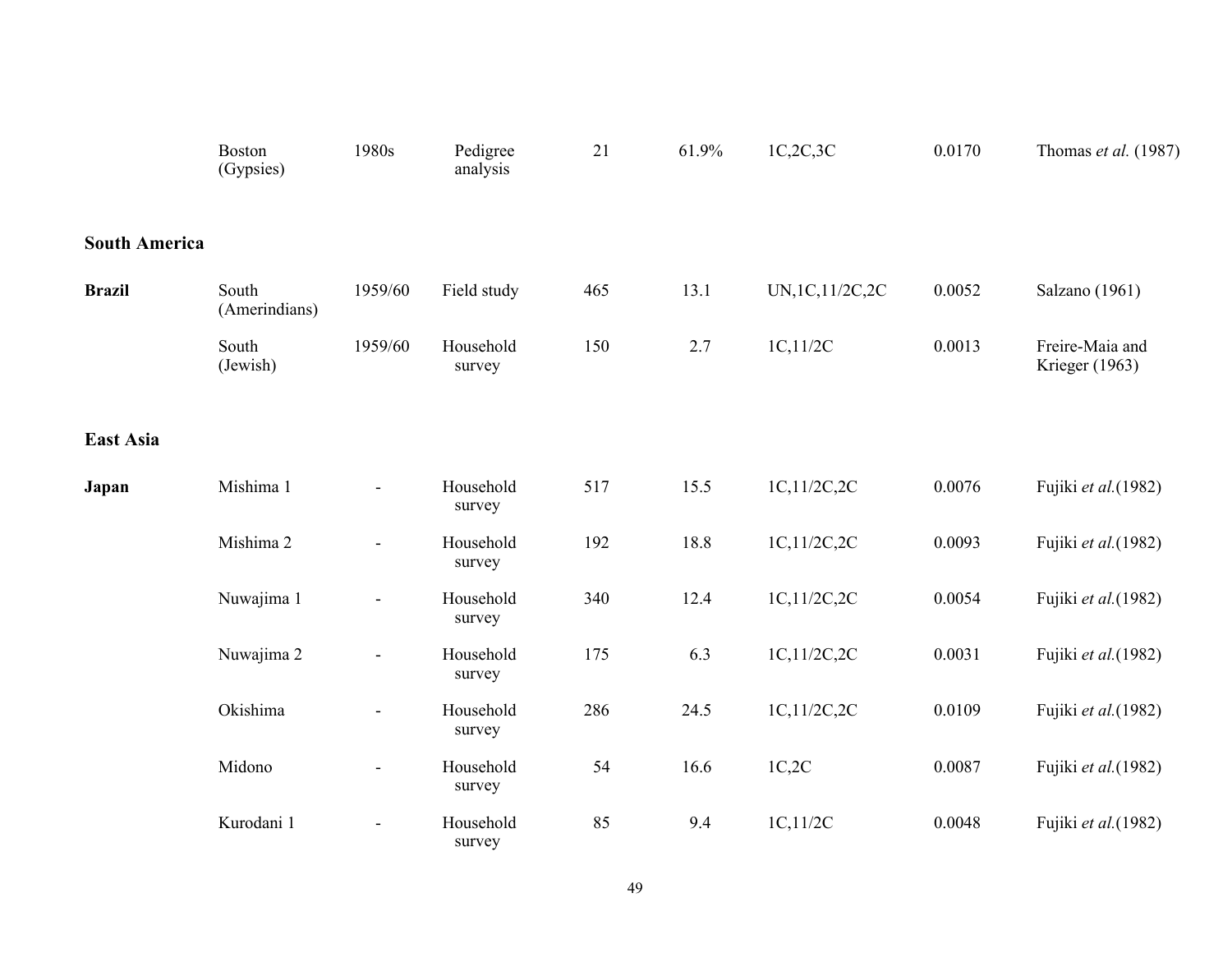| Kurodani 2 | $\blacksquare$           | Household<br>survey | 48  | 29.2% | 1C,11/2C,2C | 0.0124 | Fujiki <i>et al.</i> (1982) |
|------------|--------------------------|---------------------|-----|-------|-------------|--------|-----------------------------|
| Arihara    | ۰                        | Household<br>survey | 69  | 47.8  | 1C,11/2C,2C | 0.0184 | Fujiki <i>et al.</i> (1982) |
| Mukugawa   |                          | Household<br>survey | 83  | 22.9  | 1C,11/2C,2C | 0.0075 | Fujiki <i>et al.</i> (1982) |
| Azo        | ۰                        | Household<br>survey | 95  | 17.9  | 1C,11/2C,2C | 0.0098 | Fujiki et al.(1982)         |
| Tomiyama   | $\overline{\phantom{0}}$ | Household<br>survey | 156 | 27.6  | 1C,11/2C,2C | 0.0115 | Fujiki et al.(1982)         |

#### **Central Asia**

| Tajikistan         | Urgut<br>(Samarkand)  | $\sim$         | Household<br>survey | $\overline{\phantom{a}}$ | $\overline{\phantom{a}}$ | $\sim$                   | 0.0280 | Paradeeva and<br>Revasov (1987) |
|--------------------|-----------------------|----------------|---------------------|--------------------------|--------------------------|--------------------------|--------|---------------------------------|
|                    | Taimyr<br>(Nganasans) | 1974/6         | Household<br>survey | 223                      | 20.0                     | 2C                       | 0.0022 | Goltzova (1981)                 |
| Turkmenistan       | Ashkhabad             | $\blacksquare$ | Household<br>survey | 1,596                    | $\overline{\phantom{a}}$ | $\blacksquare$           | 0.0023 | Revasov et al. (1983)           |
|                    | Nochur                | $\sim$         | Household<br>survey | 600                      | $\sim$                   | ۰.                       | 0.0330 | Revasov et al. (1984)           |
| <b>Uzbekhistan</b> | Tersak IV             | $\blacksquare$ | Household<br>survey | $\overline{\phantom{a}}$ | $\blacksquare$           | $\blacksquare$           | 0.0190 | Ginter et al. (1980)            |
|                    | Tersak III            | $\blacksquare$ | Household<br>survey | $\overline{\phantom{a}}$ | $\overline{\phantom{a}}$ | $\overline{\phantom{a}}$ | 0.0078 | Ginter et al. (1980)            |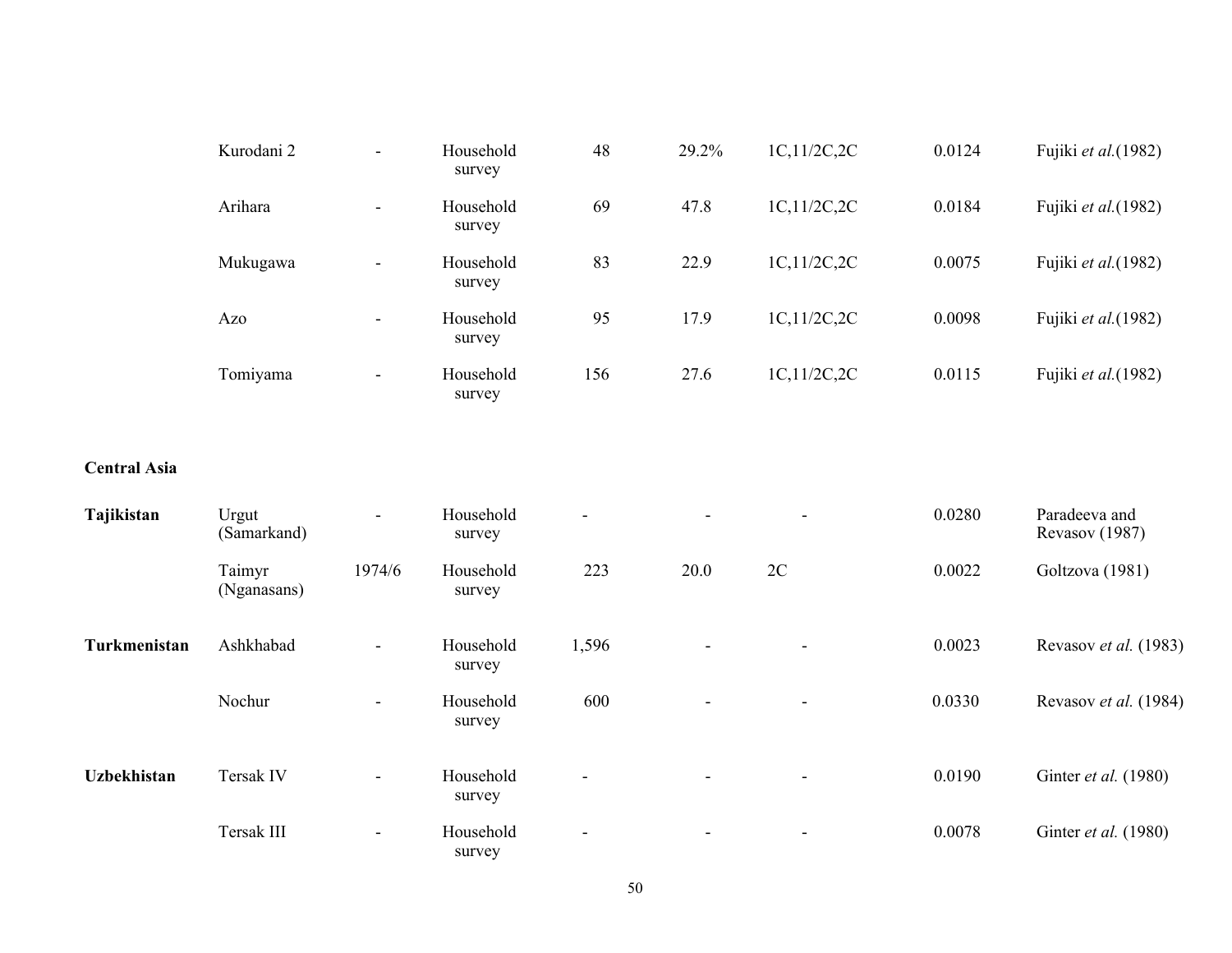|                   | Kizil-Ketman    |                              | Household<br>survey           |     |       |            | 0.0109         | Ginter et al. (1980) |
|-------------------|-----------------|------------------------------|-------------------------------|-----|-------|------------|----------------|----------------------|
|                   | Zum             | -                            | Household<br>survey           |     |       |            | 0.0158         | Ginter et al. (1980) |
|                   | Arab-Chona      | $\blacksquare$               | Household                     |     |       |            | 0.0271         | Ginter et al. (1980) |
|                   | Abron           | $\qquad \qquad \blacksquare$ | survey<br>Household<br>survey | ÷,  |       |            | 0.0131         | Ginter et al. (1980) |
| <b>South Asia</b> |                 |                              |                               |     |       |            |                |                      |
| India (South)     | Andhra Pradesh  |                              |                               |     |       |            |                |                      |
| East Godavari     | Konda Reddis I  | $\overline{\phantom{a}}$     |                               | 137 | 51.8% | UN, 1C     | 0.0392         | Veerraju (1978)      |
|                   | Koya Doras I    | $\overline{\phantom{a}}$     |                               | 154 | 51.3  | UN, 1C     | 0.0467         | Veerraju (1978)      |
|                   | Konda Reddis II | $\overline{\phantom{a}}$     |                               | 152 | 61.8  | UN, 1C, 2C | 0.0398         | Veerraju (1978)      |
|                   | Konda Kammaras  | $\overline{\phantom{a}}$     |                               | 150 | 65.6  | UN, 1C     | 0.0571         | Veerraju (1978)      |
|                   | Koya Doras II   | $\blacksquare$               |                               | 140 | 70.6  | UN,1C,2C   | 0.0490         | Veerraju (1978)      |
| Vishakapatnam     | Valmikis I      | $\qquad \qquad \blacksquare$ |                               | 119 | 69.2  | UN, 1C     | $\blacksquare$ | Veerraju (1978)      |
|                   | Valmikis II     | $\qquad \qquad \blacksquare$ |                               | 119 | 52.1  | UN, 1C     | 0.0363         | Veerraju (1978)      |
|                   | <b>Bagathas</b> | $\qquad \qquad \blacksquare$ | $\overline{\phantom{a}}$      | 123 | 62.7  | UN, 1C     | 0.0427         | Veerraju (1978)      |
|                   | Gadabas         | $\overline{\phantom{a}}$     | $\blacksquare$                | 128 | 60.2  | UN, 1C     | 0.0395         | Veerraju (1978)      |
| Srikakulam        | Savaras         | ÷,                           | $\blacksquare$                | 100 | 72.0  |            | $\overline{a}$ | Veerraju (1978)      |

#### 51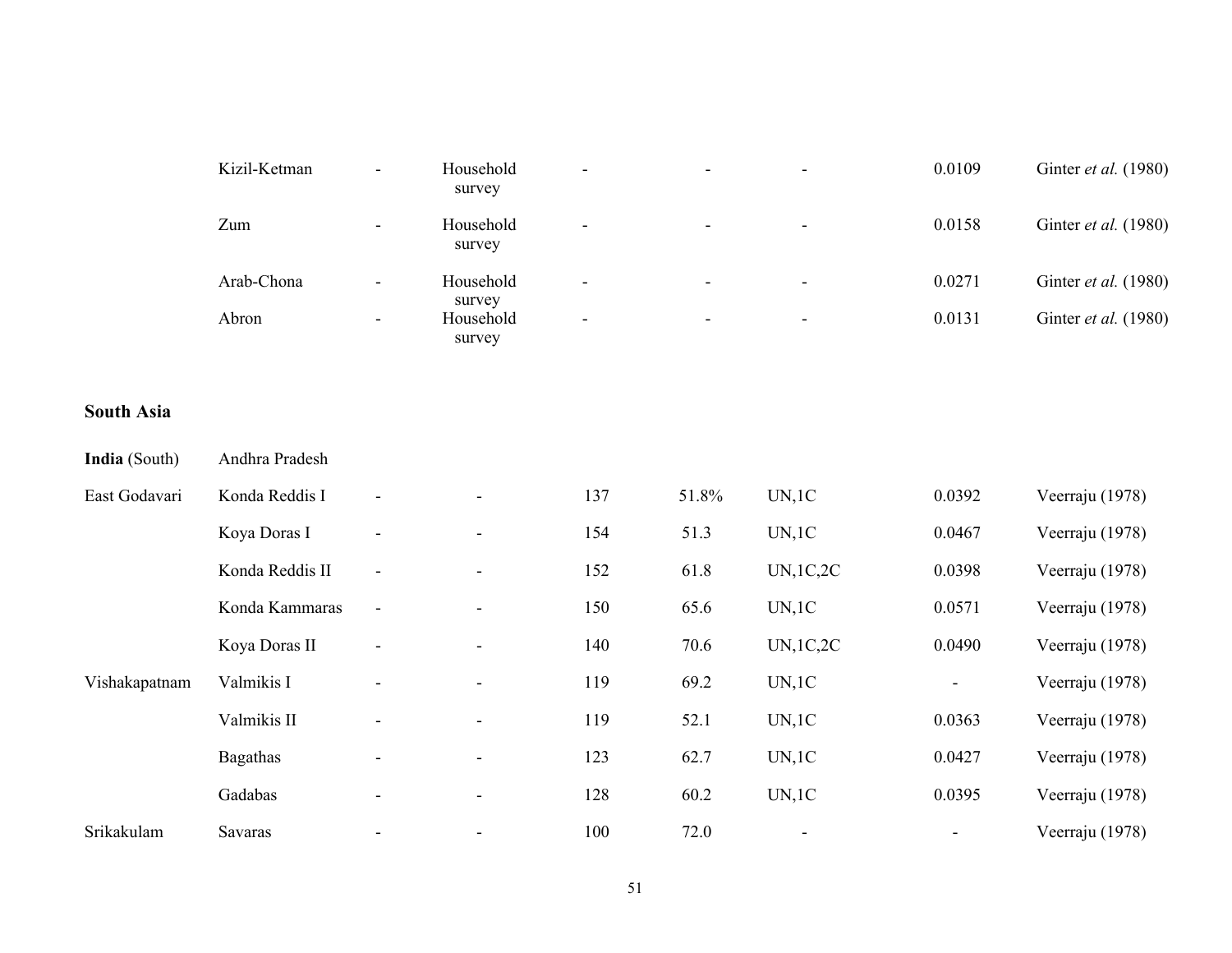| Adilabad         | Kolams I                   | $\blacksquare$               | $\blacksquare$           | 680 | 20.0% | UN, 1C                | 0.0157 | Veerraju (1978)                    |
|------------------|----------------------------|------------------------------|--------------------------|-----|-------|-----------------------|--------|------------------------------------|
|                  | Kolams II                  | ÷,                           | $\blacksquare$           | 283 | 45.6  | UN, 1C                | 0.0287 | Veerraju (1978)                    |
|                  | Raj Gonds                  | $\qquad \qquad \blacksquare$ | $\overline{\phantom{a}}$ | 397 | 34.5  | 1 <sup>C</sup>        | 0.0216 | Veerraju (1978)                    |
|                  | Pardhans                   | $\blacksquare$               | $\blacksquare$           | 114 | 53.5  | 1 <sup>C</sup>        | 0.0334 | Veerraju (1978)                    |
|                  | Andhs                      | $\overline{\phantom{a}}$     | $\blacksquare$           | 99  | 22.2  | UN, 1C                | 0.0146 | Veerraju (1978)                    |
|                  | Mathuras                   | ÷,                           |                          | 93  | 6.5   | UN, 1C                | 0.0047 | Veerraju (1978)                    |
| Karnataka        | Siddis<br>(Hindu)          | 1980/81                      | Household<br>survey      | 47  | 38.3  | <b>UN, AN, 1C, 2C</b> | 0.0263 | Vijayakumar and<br>Malhotra (1983) |
|                  | Siddis<br>(Muslim)         | 1980/81                      | Household<br>survey      | 65  | 46.2  | <b>UN,1C,2C</b>       | 0.0269 | Vijayakumar and<br>Malhotra (1983) |
|                  | Siddis<br>(Christian)      | 1980/81                      | Household<br>survey      | 156 | 24.4  | <b>UN, AN, 1C, 2C</b> | 0.0169 | Vijayakumar and<br>Malhotra (1983) |
| India (West)     | Bombay<br>(Irani)          | 1961/72                      | Obstetric<br>inpatients  | 195 | 22.1  | 1C,11/2C,2C           | 0.0091 | Undevia and<br>Balakrishnan (1978) |
| <b>West Asia</b> |                            |                              |                          |     |       |                       |        |                                    |
| Iraq             | Kurds<br>(Hamawand)        | 1951                         | Household<br>survey      | 21  | 57.1  | UN, 1C                | 0.0417 | Barth (1954)                       |
|                  | Kurds<br>(South Kurdistan) | 1951                         | Household<br>survey      | 46  | 17.4  | UN, 1C                | 0.0122 | Barth (1954)                       |
| <b>Israel</b>    | Samaritans                 | 1960                         | Household<br>survey      | 28  | 46.4  | 1C,11/2C,2C           | 0.0190 | Bonné (1963)                       |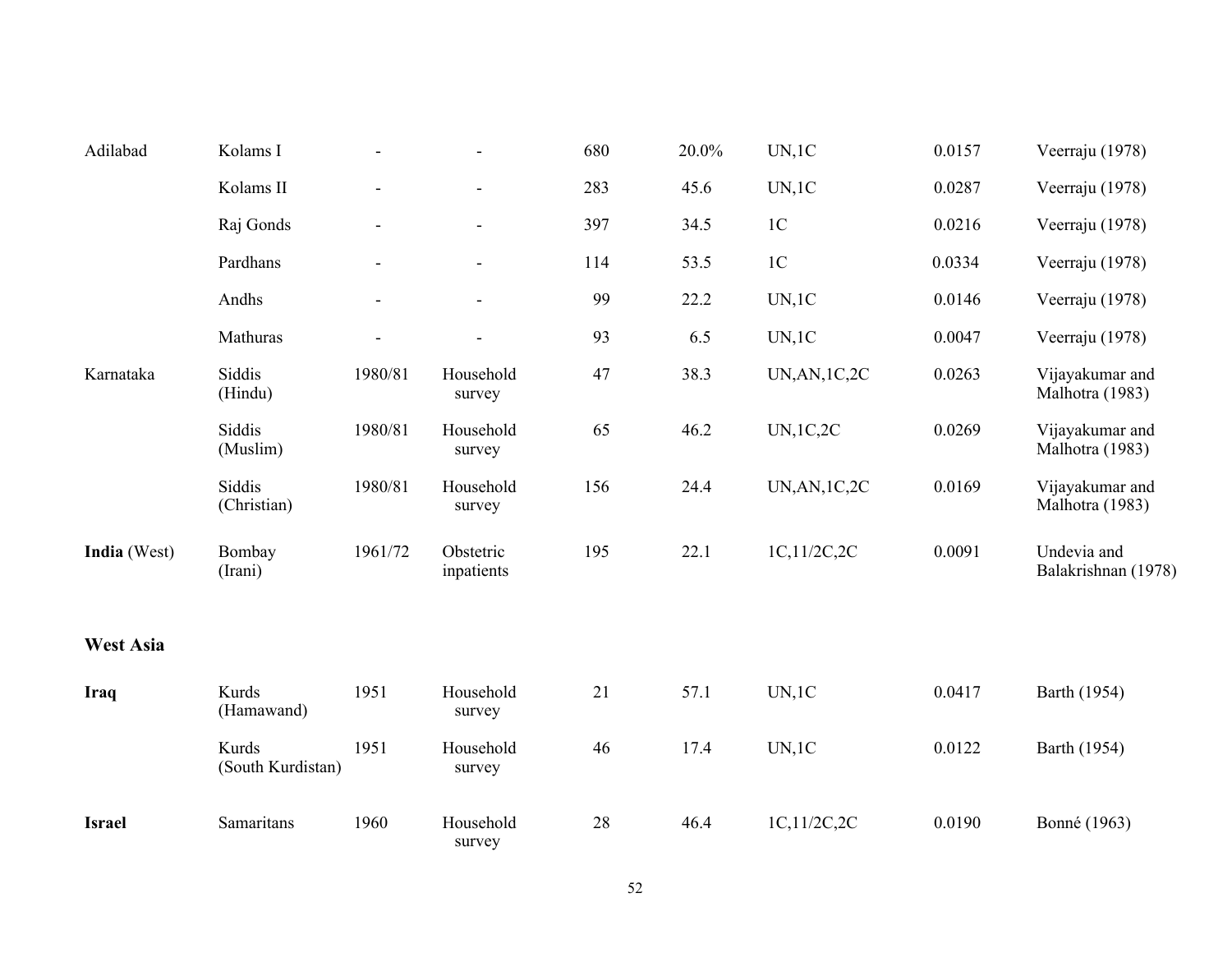|                              | Jews<br>(Cochin)                      | 1958           | Household<br>survey               | 59  | 15.3% | UN, 1C         | 0.0117         | Goldschmidt (1963)            |
|------------------------------|---------------------------------------|----------------|-----------------------------------|-----|-------|----------------|----------------|-------------------------------|
| <b>Northern Europe</b>       |                                       |                |                                   |     |       |                |                |                               |
| <b>Great Britain</b>         | Orkney                                | 1910/49        | Parish<br>records                 | 63  | 9.5   | 1C,2C          | 0.0017         | Roberts et al. (1979)         |
|                              | Colonsay                              | 1977           | Pedigree<br>analysis              | 65  |       |                | 0.0023         | <b>Sheets</b> (1980)          |
|                              | Jura                                  | 1977           | Pedigree<br>analysis              | 65  |       |                | 0.0044         | <b>Sheets</b> (1980)          |
|                              | Eriskay<br>(Hebrides)                 | 1960/79        | $R_{C}$<br>dispensation           | 22  | 18.2  | 2C             | 0.0028         | Robinson (1983)               |
|                              | Welsh<br>Romany                       | 1970s          | Pedigree<br>analysis              | 99  | 36.3  | 1C,2C          | 0.0123         | Williams and<br>Harper (1977) |
|                              | Birmingham<br>(Pakistani)             | 1982/83        | Obstetric<br>inpatients           | 260 | 46.9  | 1 <sup>C</sup> | 0.0293         | Honeyman et al.<br>(1987)     |
|                              | <b>Bradford</b><br>(Pakistani)        | $\blacksquare$ | Obstetric<br>inpatients           | 100 | 67.0  | 1C,11/2C,2C    | 0.0377         | Darr and Modell<br>(1988)     |
|                              | Birmingham<br>$(A$ fro-<br>Caribbean) | 1986/87        | Obstetric<br>inpatients           | 509 | 0.4   | 1C,2C          | 0.0002         | Bundey et al. (1990)          |
| <b>Ireland</b><br>(Northern) | All counties<br>(Travellers)          | 1989           | Household/<br>itinerant<br>survey | 203 | 65.5  | $1C,\leq 1C$   | $\blacksquare$ | Gordon et al. (1991)          |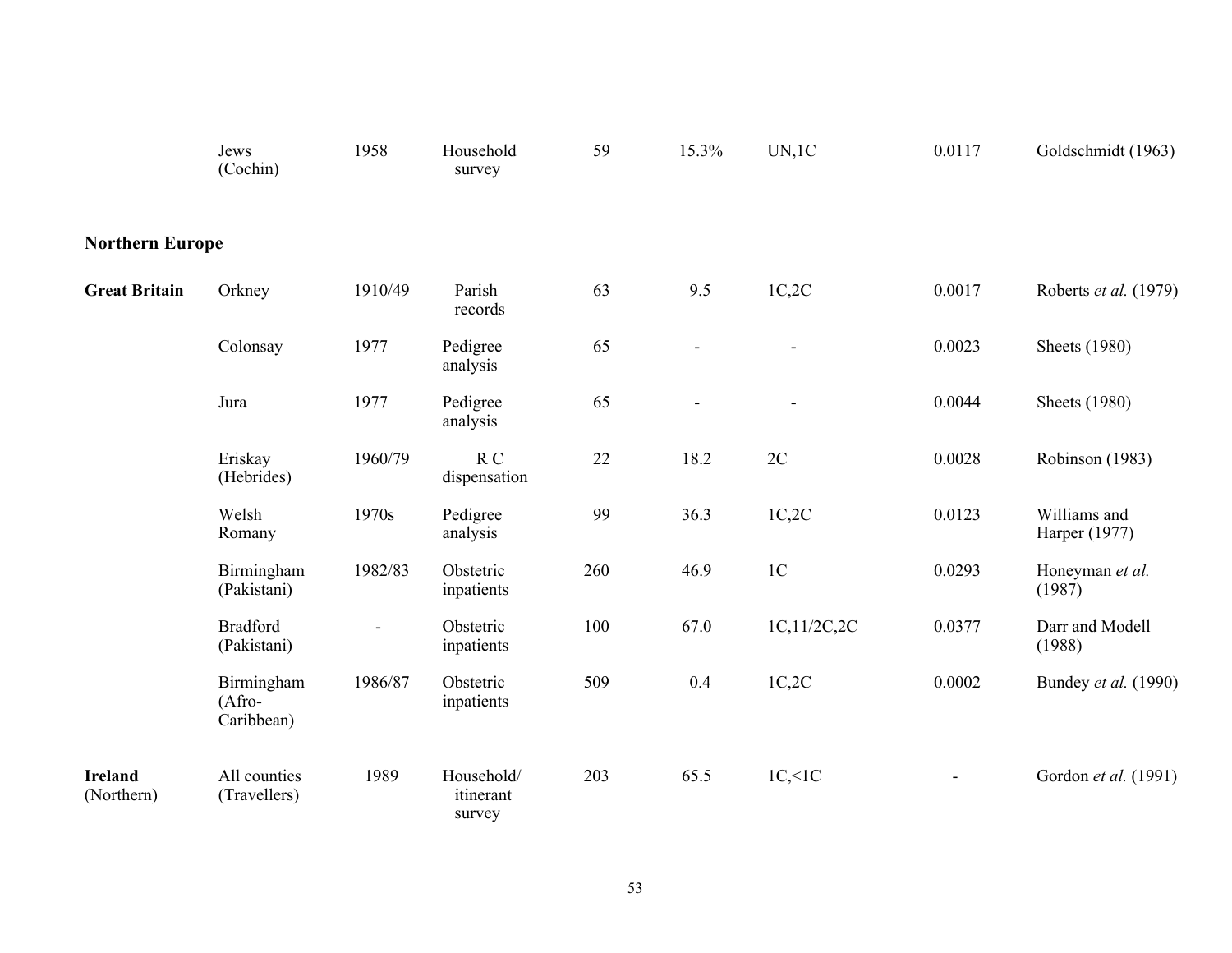| <b>Ireland</b><br>(Republic) | Westmeath<br>(Travellers)            | 1970/86 | Household/<br>itinerant<br>survey    | 141                      | 71.6%                        | 1C,11/2C,2C    | 0.0312 | Flynn (1986)            |
|------------------------------|--------------------------------------|---------|--------------------------------------|--------------------------|------------------------------|----------------|--------|-------------------------|
| Russian<br><b>Republic</b>   | Archangel                            |         | $\overline{\phantom{a}}$             | $\overline{\phantom{a}}$ | $\qquad \qquad \blacksquare$ |                | 0.0015 | Revasov et al. (1979)   |
| <b>Sweden</b>                | (Pinega)<br>North<br>(Junosuando)    | 1947    | Parish<br>records                    | 281                      | 2.8                          | 1 <sup>C</sup> | 0.0018 | Böök (1948)             |
|                              | North<br>(Muonion-alusta)            | 1947    | Parish<br>records                    | 191                      | 6.8                          | 1 <sup>C</sup> | 0.0042 | Böök (1948)             |
|                              | South                                | 1901/52 | Marriage/<br>parish/birth<br>records | 576                      | 1.7                          | 1 <sup>C</sup> | 0.0011 | Larson $(1956)$         |
|                              | West<br>(Ostmarkt)                   | 1901/41 | Household<br>survey                  | 535                      | 1.3                          | 1 <sup>C</sup> | 0.0008 | Böök and Mawe<br>(1955) |
|                              | Norrbotten                           | 1946/48 | Household<br>survey                  | 8,667                    | 0.4                          | 1 <sup>C</sup> | 0.0003 | Böök (1957)             |
| <b>Western Europe</b>        |                                      |         |                                      |                          |                              |                |        |                         |
| <b>Belgium</b>               | All-Belgium<br>(Moroccan)            | 1994/96 | Household<br>survey                  | 591                      | 28.0                         | 1 <sup>C</sup> | 0.0175 | <b>Reniers (1998)</b>   |
|                              | All-Belgium<br>(Turkish)             | 1994/96 | Household<br>survey                  | 995                      | 22.0                         | 1 <sup>C</sup> | 0.0138 | <b>Reniers (1998)</b>   |
| Oceania                      |                                      |         |                                      |                          |                              |                |        |                         |
| Australia                    | New South Wales 1984/6<br>(Lebanese) |         | Obstetric<br>inpatients              | 400                      | 35.8                         | D1C, 1C, 2C    | 0.0128 | de Costa (1988)         |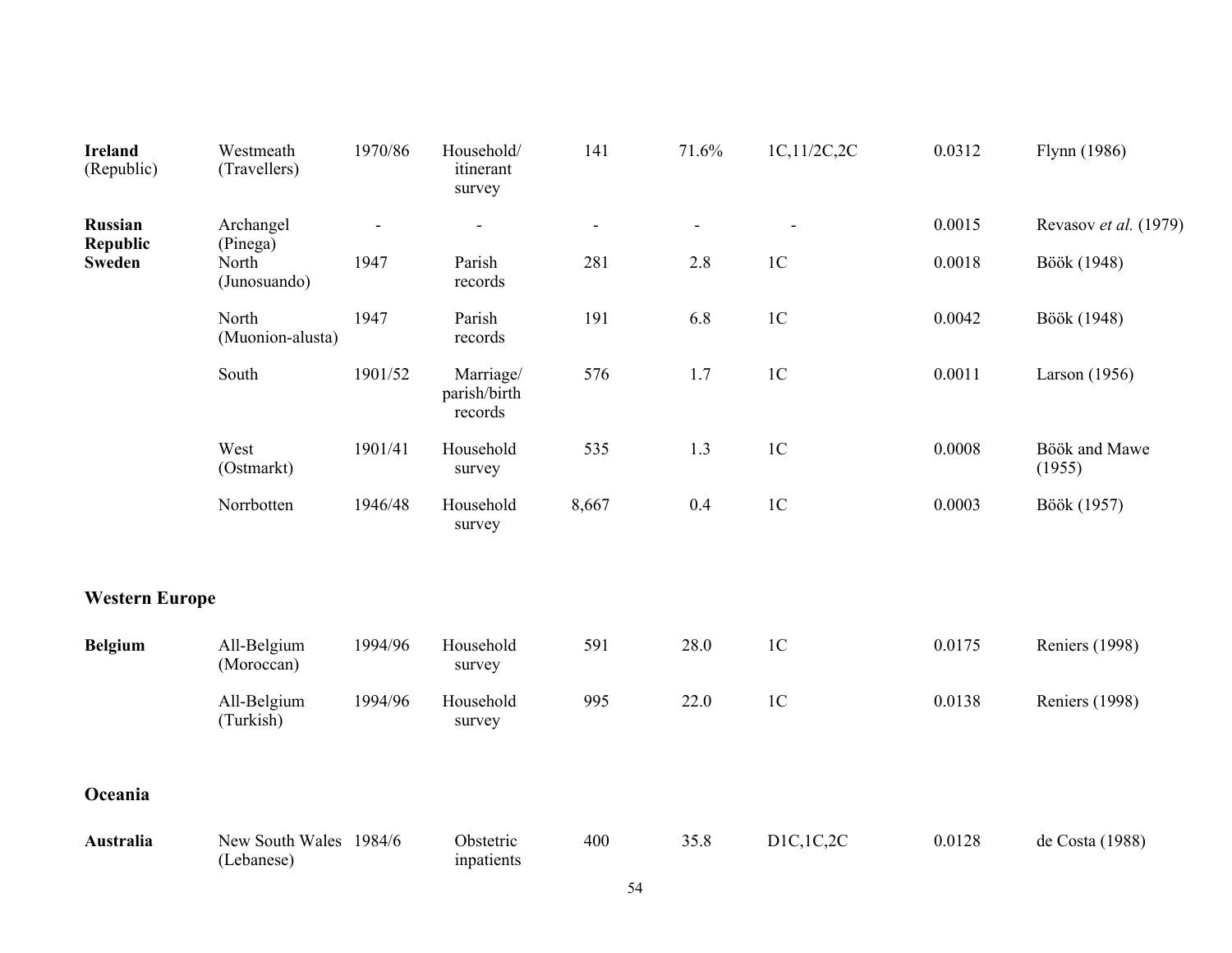#### **References**

- Afzal, M. (1988) Consequences of consanguinity on cognitive behavior. *Behavior Genetics* **18**, 583-594.
- Agarwal, S.S., Singh, U., Singh, P.S., Singh, S.S., Das, V., Sharma, A., *et al.* (1991) Prevalence and spectrum of congenital malformations in a prospective study at a teaching hospital. *Indian Journal of Medical Research* **94**, 413-419.
- Ahmed, A.H. (1979) Consanguinity and schizophrenia in Sudan. *British Journal of Psychiatry* **134**, 635-636.
- Ahmed, T., Ali, S.M., Aliaga, A., Arnold, F., Ayub, M., Bhatti, M.H., *et al.* (1992) *Pakistan Demographic and Health Survey 1990/91.* Islamabad and Columbia, MD: Pakistan National Institute of Population Studies and Macro International.
- Ai, Q., Haligamu, Ke, Q., Tong, J., Zhang, B., Wang, Z., and Jiang, Y. (1985) A survey of five minority nationalities' consanguineous marriage in Yili, Xinjiang. *Acta Anthropologica Sinica* **4**, 242-249. [In Chinese].
- Al Arrayed, S. (1994) Consanguinity in the state of Bahrain. In *Medical Genetics in the Setting of Middle Eastern Populations*, ed. M.A.F. El-Hazmi, pp. 97-101. Riyadh: King Abdul Aziz City for Science and Technology.
- Al-Awadi, S.A., Naguib, K.K., Moussa, M.A., Farag, T.I., Teebi, A.S., and El-Khalifa, M.Y. (1986) The effect of consanguineous marriages on reproductive wastage. *Clinical Genetics* **29**, 384-388.
- Al-Gazali, L.I., Bener, A., Abdulrazzaq, Y.M., Micallef, R., Al-Khayat, A.I., and Gaber, T. (1997) Consanguineous marriages in the United Arab Emirates. *Journal of Biosocial Science* **29**, 491-497.
- Al-Hamamy, H., Al-Bayati, N., and Al-Kubaisy, W. (1986) Consanguineous matings in the Iraqi urban population and the effect on pregnancy outcome and infant mortality. *Iraqi Medical Journal* **34**, 75-80.
- Al-Husain, M., and Al-Bunyan, M. (1997) Consanguineous marriages in a Saudi population and the effect of inbreeding on prenatal and postnatal mortality. *Annals of Tropical Paediatrics* **17**, 155-160.
- Al-Naser, Y.E. (1994) The role of consanguineous marriage on infant and child mortality in Bahrain. In *Medical Genetics in the Setting of Middle Eastern Populations*, ed. M.A.F. El-Hazmi, pp. 102-118. Riyadh: King Abdul Aziz City for Science and Technology.
- Ali, S.G.M. (1968) Inbreeding and endogamy in Kerala (India). *Acta Genetica et Statistica Medica* **18**, 369-379.
- Al-Salem, M., and Rawashdeh, N. (1993) Consanguinity in North Jordan: prevalence and pattern. *Journal of Biosocial Science* **25**, 553-556.
- Ansari, S.A., and Sinha, S.P. (1978) Survey on the effects of inbreeding in two populations of Bihar. *Indian Journal of Medical Research* **68**, 295-299.
- Azevedo, E.S., Freire-Maia, N., Azevedo, M.C.C., Weimer, T.A., and Souza, M.M.M. (1980) Inbreeding in a Brazilian general hospital. *Annals of Human Genetics* **43**, 255-265.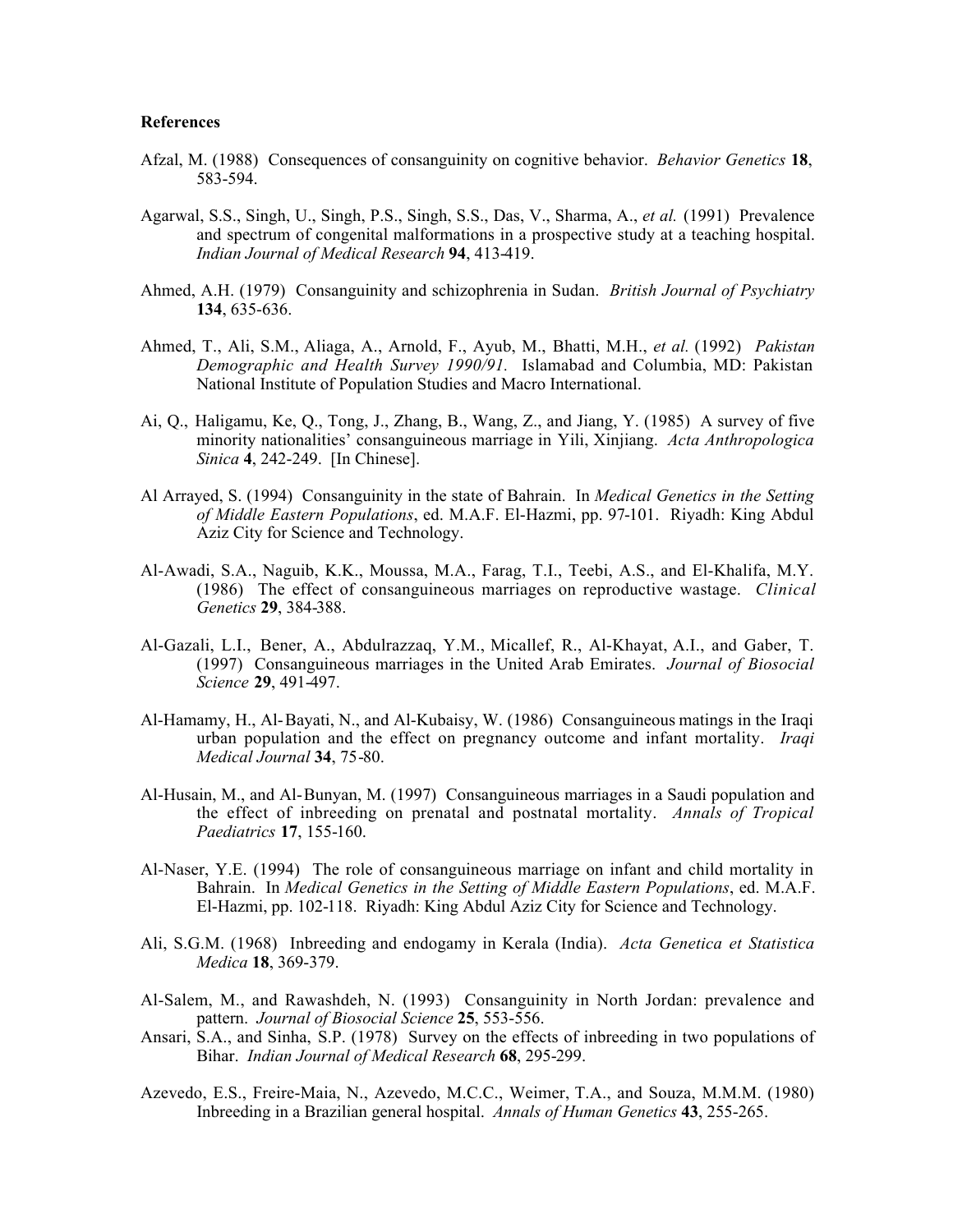- Badr, F.M. (1972) Genetic studies of Egyptian Nubian population. Frequency and types of consanguineous marriages. *Human Heredity* **22**, 387-398.
- Baki, A., Karagüzel, A., Beser, E., Çakmakçi, T., Uçar, F., and Úmeroglu, A. (1992) Consanguineous marriages in the Province of Trabzon, Turkey. *East African Medical Journal* **69**, 94-96.
- Barth, F. (1954) Father's brother's daughter marriage in Kurdistan. *South Western Journal of Anthropology* **10**, 164-171.
- Bayoumi, R.A., Taha, T.S.M., and Saha, N. (1985) A study of some genetic characteristics of the Fur and Baggara tribes of the Sudan. *American Journal of Physical Anthropology* **67**, 363-370.
- Ba<sup> $|$ </sup>aran, N., Sayli, B.S., Ba $|$ aran, A., Solak, M., Artan, S., and Stevenson, J.D. (1988) Consanguineous marriages in the Turkish population. *Clinical Genetics* **34**, 339-341.
- Bashi, J. (1977) Effects of inbreeding on cognitive performance. *Nature* **266**, 440-442.
- Basu, S.K. (1975) Effect of consanguinity among North Indian Muslims. *Journal of Population Research* **2**, 57-68.
- Basu, S.K. (1978) Effects of consanguinity among Muslim groups of India. In *Medical Genetics in India*, vol. **2**, ed. I.C. Verma, pp. 173-187. Pondicherry: Auroma Enterprises.
- Bear, J.C., Nemec, T.F., Kennedy, J.C., Marshall, W.H., Power, A.A., Kolonel, V.M., *et al*. (1988) Inbreeding in Outport, Newfoundland. *American Journal of Medical Genetics* **29**, 649-660.
- Benallègue, A., and Kedji, F. (1984) Consanguinité et santé publique: Etude algérienne. *Archives Francaises de Pediatrie* **41**, 435-440. [In French].
- Bigozzi, U., Conti, C., Guazzelli, R., Montali., E., and Salti, F. (1970) Morbilita e mortalita nella prole di 300 coppie di coniugi consanguinei nel Commune di Firenze. *Acta Genetica Medica Gemellologiae* **19**, 515-528. [In Italian].
- Bittles, A.H. (1994) The role and significance of consanguinity as a demographic variable. *Population and Development Review* **20**, 561-584.
- Bittles, A.H. (1995a) When cousins marry: a review of consanguinity in the Middle East. *Perspectives in Human Biology* **1**, 71-83.
- Bittles, A.H. (1995b) The influence of consanguineous marriage on reproductive behaviour in India and Pakistan. In *Diversity and Adaptability in Human Populations*, eds. A.J. Boyce and V. Reynolds, pp. 72-85. Oxford: Oxford University Press.
- Bittles, A.H., and Hussain, R. (1998) An analysis of consanguineous marriage in the Muslim population of India at regional and state levels. Submitted for publication.
- Bittles, A.H., and Makov, U. (1988) Inbreeding in human populations: assessment of the costs. In *Mating Patterns*, eds. C.G.N. Mascie-Taylor and A.J. Boyce, pp. 153-167. Cambridge: Cambridge University Press.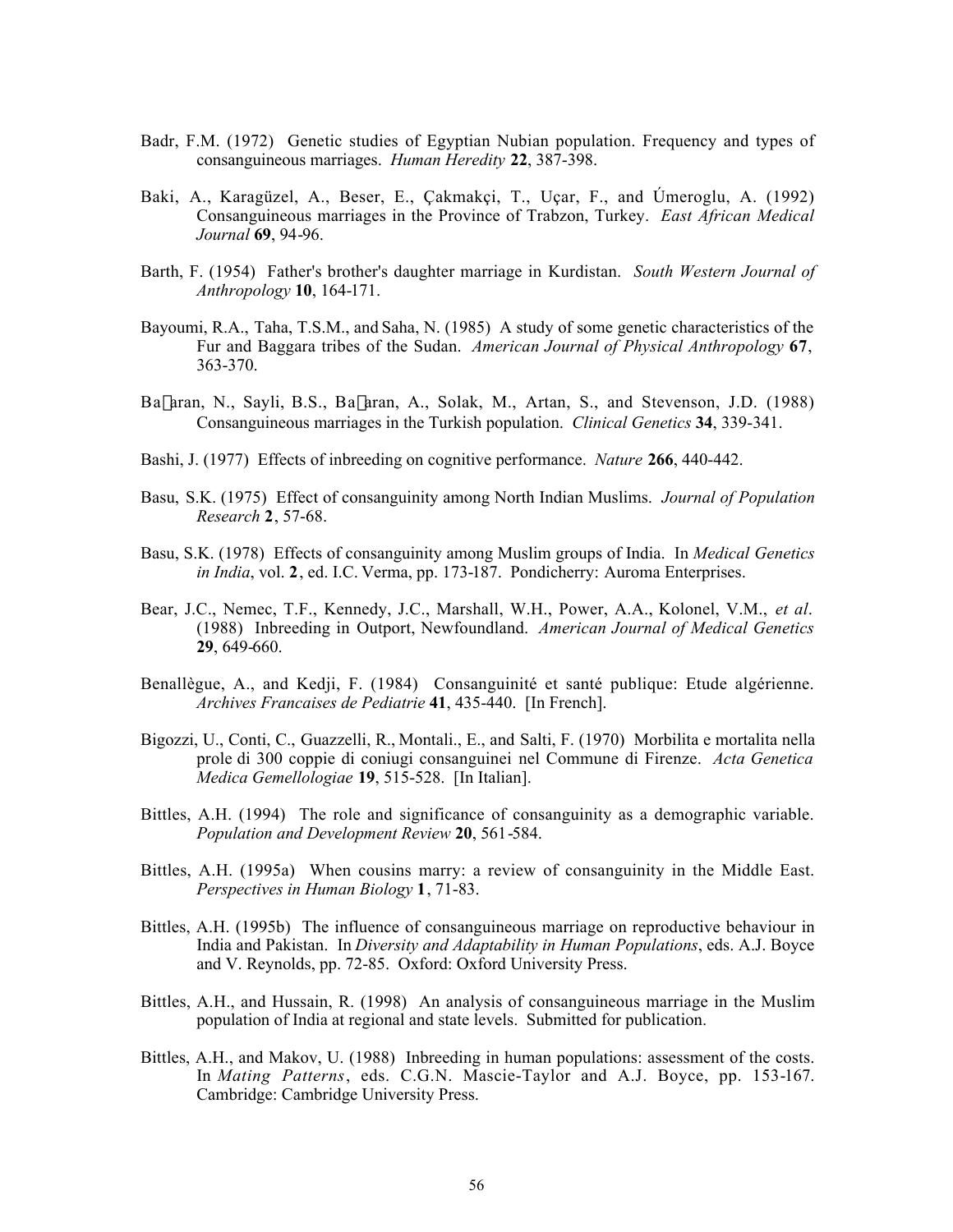- Bittles, A.H., and Neel, J.V. (1994) The costs of human inbreeding and their implications for variation at the DNA level. *Nature Genetics* **8**, 117-121.
- Bittles, A.H., Mason, W.M., Greene, J., and Appaji Rao, N. (1991) Reproductive behavior and health in consanguineous marriages. *Science* **252**, 789-794.
- Bittles, A.H., Shami, S.A., and Appaji Rao, N. (1992) Consanguineous marriage in Southern Asia: incidence, causes and effects. In *Minority Populations: Genetics, Demography and Health*, eds. A.H. Bittles and D.F. Roberts, pp. 102-118. London: Macmillan.
- Bittles, A.H., Grant, J.C., and Shami, S.A. (1993) An evaluation of consanguinity as a determinant of reproductive behaviour and mortality in Pakistan. *International Journal of Epidemiology* **22**, 463-467*.*
- Bittles, A.H., Savithri, H.S., Venkatesha Murthy, H.S., Baskaran , G., Wang, W., Cahill, J., *et al.* (1999) Human inbreeding: a familiar story full of surprises. In *Ethnicity and Health*, eds. H. Macbeth and P. Shetty, London: Taylor and Francis, in press.
- Bonné, B. (1963) The Samaritans: a demographic study. *Human Biology* **35**, 61-89.
- Böök, J.A. (1948) The frequency of cousin marriages in three North Swedish parishes. *Hereditas* **34**, 252-255.
- Böök, J.A. (1957) Genetical investigations in a north Swedish population. The offspring of firstcousin marriages. *Annals of Human Genetics* **21**, 191-223.
- Böök, J.A. and Mawe, C.E. (1955) The incidence of cousin marriage in a west-Swedish rural community. *American Journal of Human Genetics* **7**, 426-429.
- Bratt, C.S. (1984) Incest statutes and the fundamental right of marriage: is Oedipus free to marry? *Family Law Quarterly* **18**, 257-309.
- Brown, J.S. (1951) Social class, intermarriage, and church membership in a Kentucky community. *American Journal of Sociology* **57**, 232-242.
- Bundey, S., Alam, H., Kaur, A., Mir, S., and Lancashire, R.J. (1990) Race, consanguinity and social features in Birmingham babies: a basis for a prospective study. *Journal of Epidemiology and Community Health* **44**, 130-135.
- Calderón, R., Peña, J.A., Morales, B., and Guevara, J.I. (1993) Inbreeding patterns in the Basque Country (Alava Province, 1831-1980). *Human Biology* **65**, 743-770.
- Calderón, R., Peña, J.A., Delgado, J., and Morales, B. (1998) Multiple kinship in two Spanish regions: new model relating multiple and simple consanguinity. *Human Biology* **70**, 535-561.
- Castilla, E.E., Gomez, M.A., Lopez-Camelo, J.S., and Paz, J.E. (1991) Frequency of first-cousin marriages from civil marriage certificates in Argentina. *Human Biology* **63**, 203-210.
- Chaleby, K., and Tuma, T.A. (1987) Cousin marriages and schizophrenia in Saudi Arabia. *British Journal of Psychiatry* **150**, 547-549.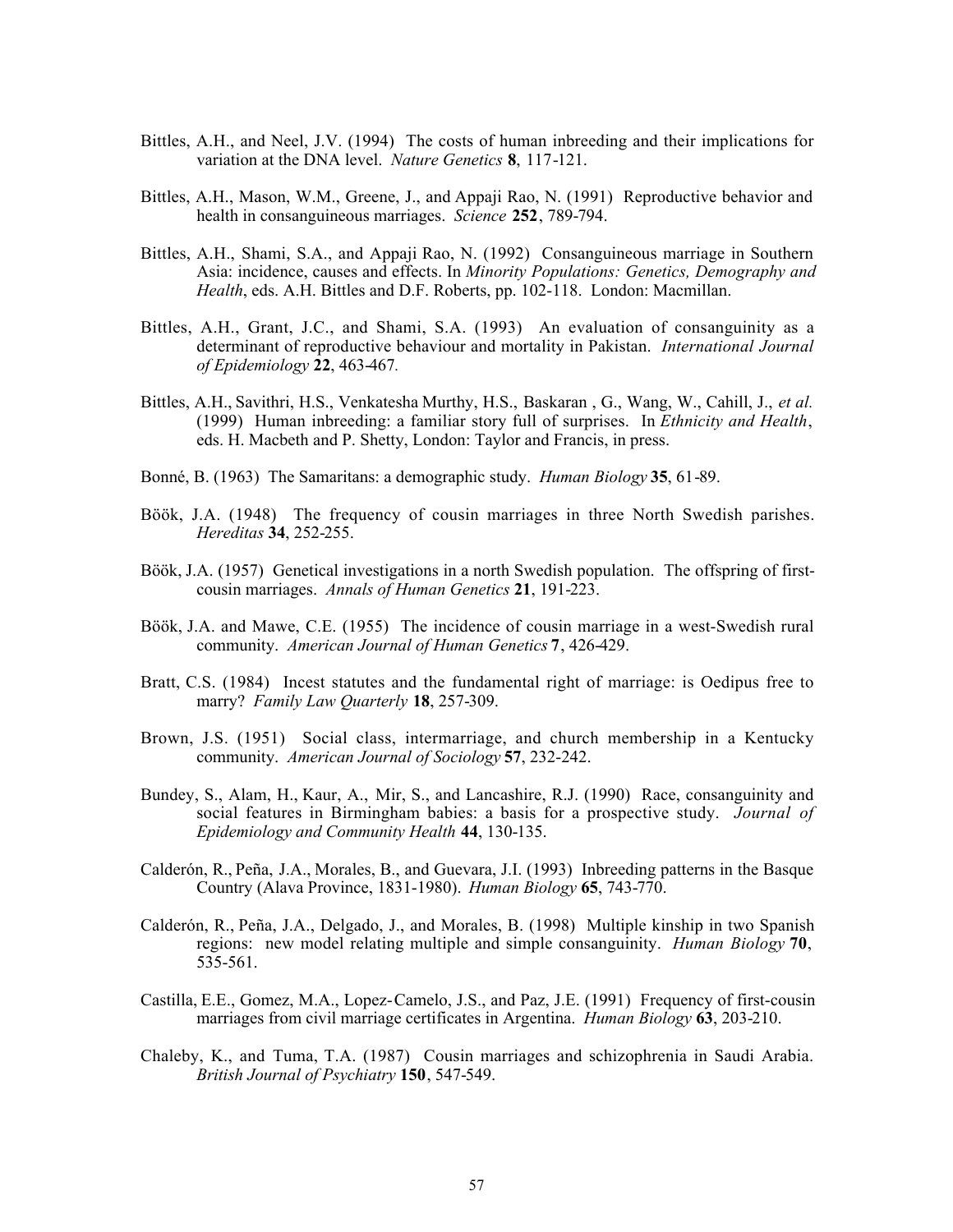- Chantrelle, P., and Dupire, M. (1964) L'endogamie des peul du Fouta-Djallon. *Population* **19**, 529-558.
- Coleman, D.A. (1980) A note on the frequency of consanguineous marriages in Reading, England in 1972/1973. *Human Heredity* **30**, 278-285.
- Cook, R., and Hanslip, A. (1966) Mortality among offspring of consanguineous marriage in a rural area of East Jordan. *Journal of Tropical Pediatrics* **March**, 95-99.
- Czeilel, A., Bodnar, L., Illei, G., and Molnar, A. (1976) The occurrence of consanguineous marriages in Hungary. *Human Heredity* **26**, 110-112.
- Da Cunha, E.M.A. (1986-7) Consanguinity in the Azores Islands 1979-85. *Antropologia Portuguesa* **4-5**, 67-79.
- Darr, A., and Modell, B. (1988) The frequency of consanguineous marriage among British Pakistanis. *Journal of Medical Genetics* **25**, 186-190.
- De Braekeleer, M., and Ross, M.  $(1991)$  Inbreeding in Saguenay-Lac-St-Jean  $(Qu$ —bec, Canada): a study of Catholic Church dispensations. *Human Heredity* **41**, 379-384.
- de Costa, C. (1988) Pregnancy outcomes in Lebanese-born women in Western Sydney. *Medical Journal of Australia* **149**, 457-460.
- Dewey, W.J., Barrai, I., Morton, N.E., and Mi, M.P. (1965) Recessive genes in severe mental defect. *American Journal of Human Genetics* **17**, 237-256.
- Dronamraju, K.R., and Meera Khan, P. (1963) The frequency and effects of consanguineous marriages in Andhra Pradesh. *Journal of Genetics* **58**, 387-401.
- Du, R.-B., Zhao, Z.-L., Xu, L.-J., Wang, Y.-F., Cui, W.-Y., Mao, Z.-R., *et al.* (1981) Percentage and types of consanguineous marriages of different nationalities and regions in China. *National Medical Journal of China* **61**, 723-728. [In Chinese].
- El-Alfi, O.S., Shaker, Y., Shaath, R., and Abdul Salam, T. (1968) Congenital malformations in Kuwait. *Journal of the Kuwait Medical Medical Association* **2**, 99-108.
- El-Alfi, O.S., Bahig, A.h., Abdul Salam, T., and Shaath, R. (1969) Birth weights in Kuwait, and their relation to consanguinity and to birth order. *Journal of the Kuwait Medical Association* **3**, 227-231.
- El-Hazmi, M.A.F., Al-Swailem, A.R., Warsy, A.S., Al-Swailem, A.M., Sulaimani, R. and Al-Meshari, A.A. (1995) Consanguinity among the Saudi Arabian population. *Journal of Medical Genetics* **52**, 623-626.
- El-Shafei, A., Rao, P.S.S., and Sandhu, A.K. (1986) Congenital malformations and consanguinity. *Australian and New Zealand Journal of Obstetrics and Gynaecology* **26**, 168-172.
- Farhud, D.D., Mahmoudi, M., Kamali, M.S., Marzban, M., Andonian, L., and Saffart, R. (1991) Consanguinity in Iran. *Iranian Journal of Public Health* **20**, 1-13.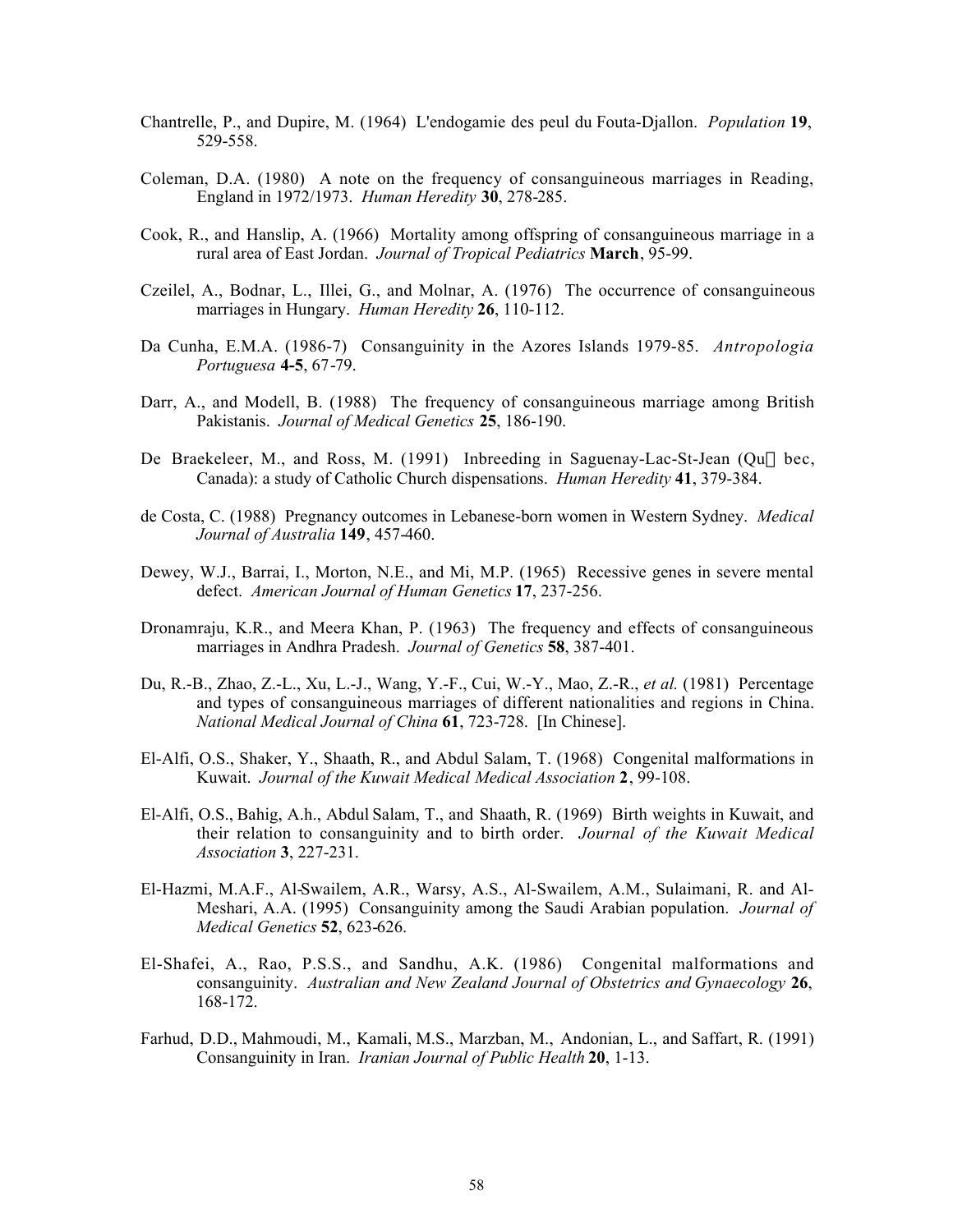- Flynn, M. (1986) Mortality, morbidity and marital features in the Irish Midlands. *Irish Medical Journal* **79**, 308-310.
- Fraccaro, M. (1957) A note on consanguineous marriages in Italy. *Eugenics Quarterly* **4**, 36-39.
- Freire-Maia, N. (1957) Inbreeding levels in different countries. *Eugenics Quarterly* **4**, 127-138.
- Freire-Maia, N. (1968) Inbreeding levels in American and Canadian populations: a comparison with Latin America. *Eugenics Quarterly* **15**, 22-33.
- Freire-Maia, N., and Krieger, H. (1963) A Jewish isolate in Southern Brazil. *Annals of Human Genetics* **27**, 31-39.
- Freundlich, E., and Hino, N. (1984) Consanguineous marriage among rural Arabs in Israel. *Israel Journal of Medical Sciences* **20**, 1035-1038.
- Fujiki, N., Nishigaki, I., and Mano, K. (1982) Genetic polymorphisms in isolated communities. *Japanese Journal of Human Genetics* **27**, 121-130.
- Furusho, T. (1979) Incidence of consanguineous marriages in Tokyo and Yokohama. *Japanese Journal of Human Genetics* **24**, 293-294.
- Gev, D., Roguin, N., and Freundlich, E. (1986) Consanguinity and congenital heart disease in the rural Arab population in Northern Israel. *Human Heredity* **36**, 213-217.
- Ginter, E. K., Garkavtzeva, R.F., and Revasov, A.A. (1980) Population structure and hereditary diseases in Uzbekistan. In *Population Structure and Genetic Disorders*, eds. A.W. Eriksson, H.R. Forsius, H.R. Nevanlinna, P.L. Workman and R.K. Norio, pp. 327-337. New York: Academic Press.
- Glinka, J. (1994) Consanguineous marriage. In *Culture, Gospel and Church*, ed. P.F. Gesch, pp. 92-99. Madang: Divine Word Mission.
- Goldschmidt, E. (1963) Immigrant Jews from Cochin. In *Genetics of Migrant and Isolate Populations*, ed. E. Goldschmidt, pp. 352-353. New York: Williams and Wilkins.
- Goldschmidt, E., Ronen, A., and Ronen, I. (1960) Changing marriage pattern systems in the Jewish communities of Israel. *Annals of Human Genetics* **24**, 191-204.
- Goltzova, T.V. (1981) Consanguineous marriages, inbreeding and its effects in Taimyr Nganasans. *Genetika* **17**, 896-905. [In Russian].
- Gomez Gomez, P. (1989) Consanguinity: geographical variation and temporal evolution in the North of the Iberian peninsula, 1918-1968 (Leon, Spain). *International Journal of Anthropology* **4**, 119-124.
- Gordon, M., Gorman, D.R., Hashem, S., and Stewart, D.G.T. (1991) The health of Travellers' children in Northern Ireland. *Public Health* **105**, 387-391.
- Goswami, H.K. (1970) Frequency of consanguineous marriages in Madhya Pradesh. *Acta Geneticae Medicae et Gemellologiae* **19**, 486-490.
- Grant, J.C., and Bittles, A.H. (1997) The comparative role of consanguinity in infant and child mortality in Pakistan. *Annals of Human Genetics* **61**, 143-149.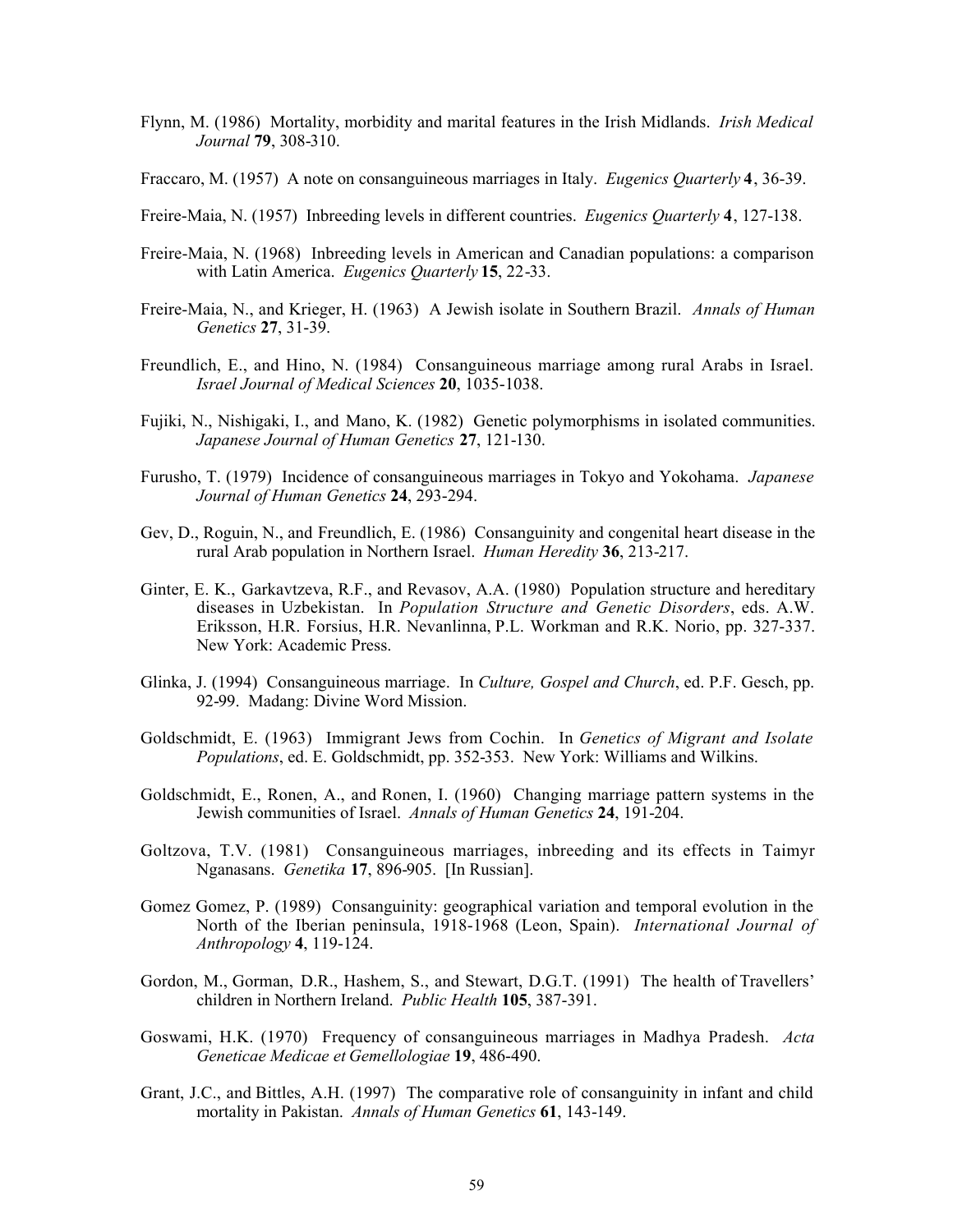- Güz, K., Dedeoglu, N., and Lüleci, G. (1989) The frequency and medical effects of consanguineous marriages in Antalya, Turkey. *Hereditas* **111**, 79-83.
- Habib, Z., and Böök, J.A. (1983) Consanguinity and the incidence of thalassaemia in Egypt. *Hereditas* **99**, 215-217.
- Hafez, M., El-Tahan, H., Awadalla, M., El-Khayat, H., Abdel-Gafar, A., and Ghoneim, M. (1983) Consanguineous matings in the Egyptian population. *Journal of Medical Genetics* **20**, 58-60.
- Hamamy, H.A., and Al-Hakkak, Z.S. (1989) Consanguinity and reproductive health in Iraq. *Human Heredity* **39**, 271-275.
- Honeyman, M.M., Bahl, L., Marshall, T., and Wharton, B.A. (1987) Consanguinity and fetal growth in Pakistani Moslems. *Archives of Disease in Childhood* **62**, 231-235.
- Hoodfar, E., and Teebi, A. (1996) Genetic referrals of Middle Eastern origin in a western city: inbreeding and disease profile. *Journal of Medical Genetics* **33**, 212-215.
- Hosoda, Y., Fujiki, K., and Nakajima, A. (1983) A research of consanguinity in Japanese young couples. *Japanese Journal of Human Genetics* **28**, 205-207.
- Huq, F. (1976) Consanguinity and inbreeding among the Muslims of Murshidabad and Birbhum Districts of West Bengal. *Journal of the Indian Anthropological Society* **11**, 21-25.
- Hussain, R., and Bittles, A.H. (1998a) The prevalence and demographic characteristics of consanguineous marriages in Pakistan. *Journal of Biosocial Science* **30**, 261-275*.*
- Hussain, R., and Bittles, A.H. (1998b) Differentials in age at marriage, contraceptive use and fertility in consanguineous marriages in Pakistan. *Journal of Biosocial Science*, in press.
- Hussien, F.H. (1971) Endogamy in Egyptian Nubia. *Journal of Biosocial Science* **3**, 251-257.
- Imaizumi, Y., Shinozaki, N., and Aoki, H. (1975) Inbreeding in Japan: results of a nation-wide study. *Japanese Journal of Human Genetics* **20**, 91-107.
- Imaizumi, Y. (1986) A recent survey of consanguineous marriages in Japan. *Clinical Genetics* **30**, 230-233.
- Jaber, L., Bailey-Wilson, J.E., Haj-Yehia, M., Hernandez, J., and Shohat, M. (1994) Consanguineous matings in an Israeli-Arab community. *Archives of Pediatric and Adolescent Medicine* **148**, 412-415.
- Kaku, M., and Freire-Maia, N. (1990) Inbreeding effect on morbidity: IV. Further data in Brazilian populations. *American Journal of Medical Genetics* **42**, 420-423.
- Kapadia, K.M. (1958) *Marriage and the Family in India*. Calcutta: Oxford University Press.
- Khlat, M. (1988) Consanguineous marriage and reproduction in Beirut, Lebanon. *American Journal of Human Genetics* **43**, 188-196.
- Khoury, M.J., Cohen, B.H., Diamond, E.L., Chase, G.A., and McKusick, V.A. (1987) Inbreeding and prereproductive mortality in the Old Order Amish. I. Genealogic epidemiology of inbreeding. *American Journal of Epidemiology* **125**, 453-461.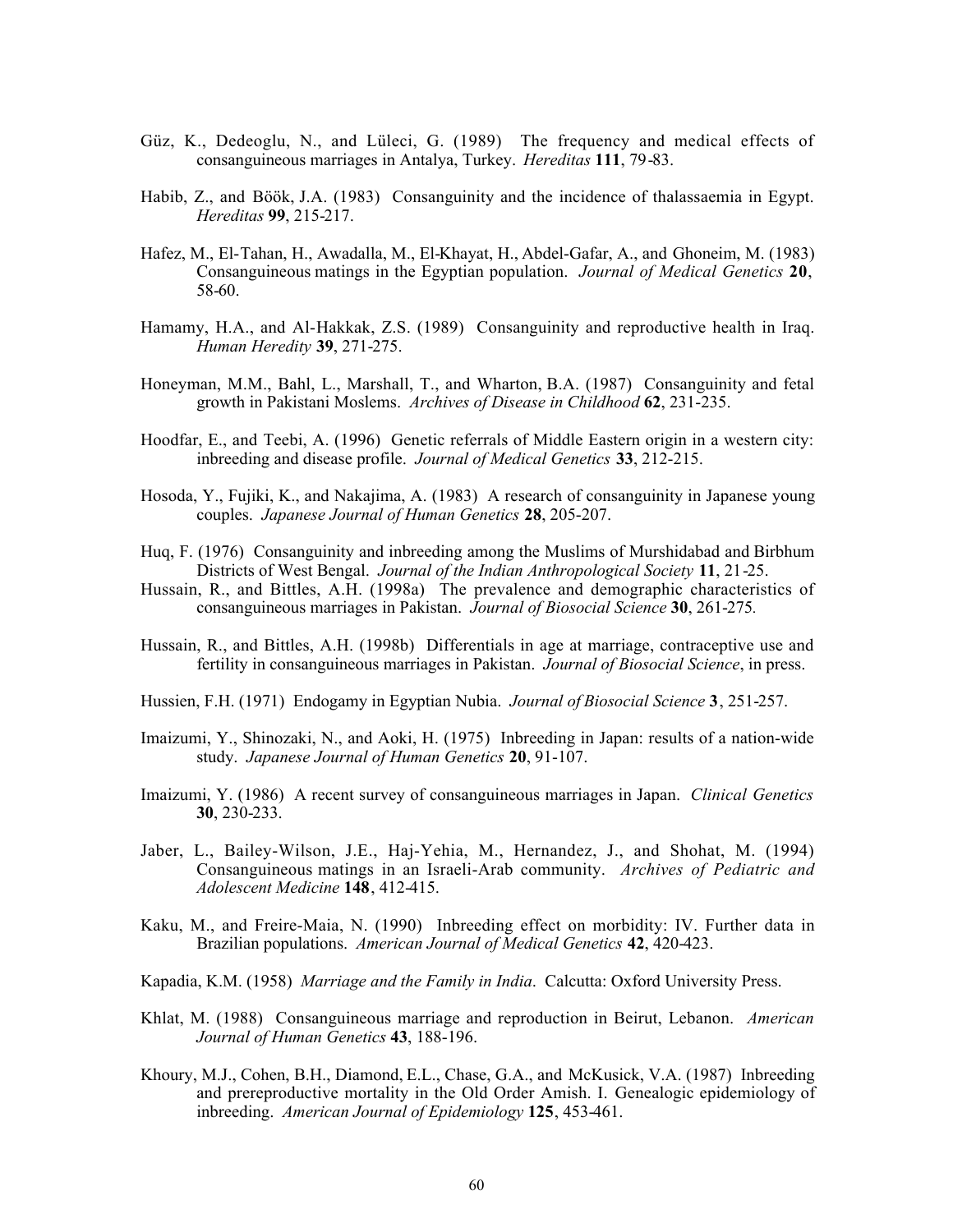- Khoury, S.A., and Massad, D. (1992) Consanguineous marriage in Jordan. *American Journal of Medical Genetics* **43**, 769-775.
- Kilpatrick, S.J., Mathers, J.D., and Stevenson, A.C. (1955) The importance of population fertility and consanguinity data being available in medico-social studies. Some data on consanguineous marriages in Northern Ireland. *Ulster Medical Journal* **24**, 113-122.
- Klat, M., and Khudr, A. (1984) Religious endogamy and consanguinity in marriage patterns in Beirut, Lebanon. *Social Biology* **33**,138-145.
- Komai, T., and Tanaka, K. (1972) Genetic studies on inbreeding in some Japanese populations. II. The study of school children in Shizuoka: history, frequencies of consanguineous marriages and their subtypes, and comparability in socioeconomic status among consanguinity classes. *Japanese Journal of Human Genetics* **17**, 114-148.
- Krishan, G. (1986) Effect of parental consanguinity on anthropometric measurements among the Sheikh Sunni Muslim boys of Delhi. *American Journal of Physical Anthropology* **70**, 60-73.
- Kumar, S., Pai, R.A., and Swaminathan, M.S. (1967) Consanguineous marriages and the genetic load due to lethal genes in Kerala. *Annals of Human Genetics* **31**, 141-145.
- Larson, C.A. (1956) The frequency of first cousin marriages in a south Swedish rural community. *American Journal of Human Genetics* **8**, 151-153.
- Lazo, B. Figueroa, H., Salinas, C., Campusano, C., Pinto-Cisternas, J. (1970) Consanguinity in the province of Valparaiso, Chile, 1917-1966. *Social Biology* **17**, 167-179.
- Lebel, R.R. (1983) Consanguinity studies in Wisconsin. I. Secular trends in consanguineous marriages, 1843-1981. *American Journal of Medical Genetics* **15**, 543-560.
- Magnus, P., Berg, K., and Bjerkedal, T. (1985) Association of parental consanguinity with decreased birth weight and increased rate of early death and congenital malformations. *Clinical Genetics* **28**, 335-342.
- Malhotra, K.C. (1979) Inbreeding among the Dhangar castes of Maharashtra, India. *Journal of Biosocial Science* **11**, 397-409.
- Masterson, J.G. (1970) Consanguinity in Ireland. *Human Heredity* **20**, 371-382.
- Mian, A., and Mushtaq, R. (1994) Consanguinity in population of Quetta (Pakistan): a preliminary study. *Journal of Human Ecology* **5**, 49-53.
- Modell, B. (1991) Social and genetic implications of customary consanguineous marriage among British Pakistanis. *Journal of Medical Genetics* **28**, 720-723.
- Moore, M.J. (1987) Inbreeding and reproductive parameters among Mennonites in Kansas. *Social Biology* **34**, 180-186.
- Nabulsi, A. (1993) Mating patterns of the Abbad tribe in Jordan. *Social Biology* **42**, 162-174.
- Naderi, S. (1979) Congenital abnormalities in newborns of consanguineous and nonconsanguineous parents. *Obstetrics and Gynecology* **53**, 195-199.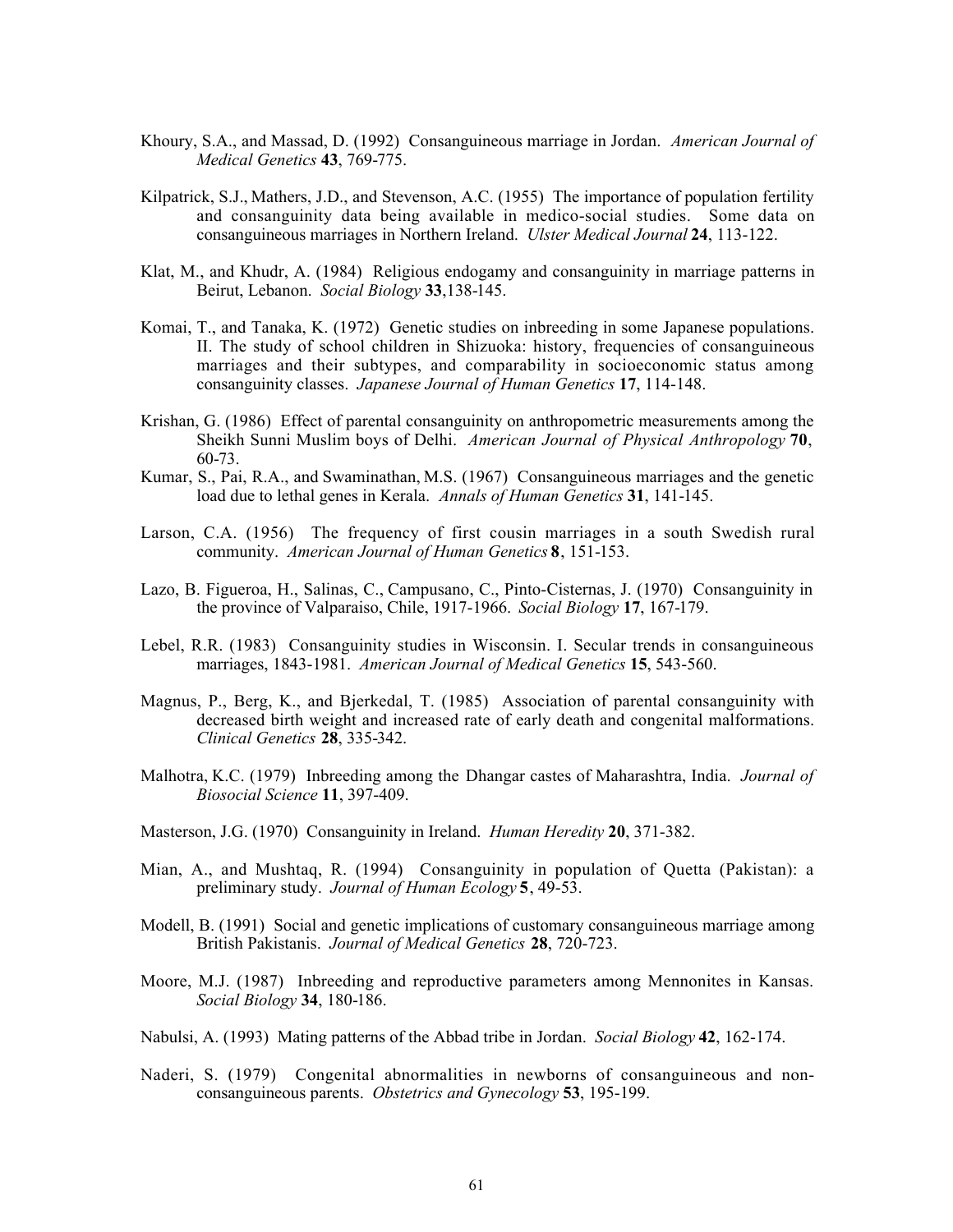- Ober, C., Elias, S., Kostyu, D.D., and Hauck, W.W. (1992) Decreased fecundability in Hutterite couples sharing HLA-DR. *American Journal of Human Genetics* **50**, 6-14.
- Ottenheimer, M. (1990) Lewis Henry Morgan and the prohibition of cousin marriage in the United States. *Journal of Family History* **15**, 325-334.
- Paradeeva, G.M. and Revazov, A.A. (1987) The structure of the coefficient of inbreeding in a rural Tadjik population. *Genetika* **23**, 521-527. [In Russian].
- Pettener, D. (1985) Consanguineous marriages in the Upper Bologna Appennine (1565-1986): microgeographic variations, pedigree structure and correlation of inbreeding secular trends with changes in population size. *Human Biology* **57**, 267-288.
- Pinto-Cisternas, J., Zei, G., and Moroni, A. (1979) Consanguinity in Spain 1911-43: general methodology, behavior of demographic variables, and regional differences. *Social Biology* **26**, 55-71.
- PRB (1998) *World Population Data Sheet*. Washington, D.C.: Population Reference Bureau.
- Puri, R.K., Verma, I.C. and Bhargava, I. (1978) Effects of consanguinity in a community in Pondicherry. In *Medical Genetics in India*, vol. **2**, ed. I.C. Verma, pp. 129-139. Pondicherry: Auroma Enterprises.
- Rao, P.S.S., and Inbaraj, S.G. (1977) Inbreeding effects on human reproduction in Tamil Nadu of South India. *Annals of Human Genetics* **41**, 87-98.
- Rao, P.S.S., Inbaraj, S.G., and Kaliaperumal, V.G. (1971) An epidemiological study of consanguinity in a large South Indian town. *Indian Journal of Medical Research* **59**, 294-301.
- Reddy, B.M. (1992) Inbreeding effects on reproductive performance: a study based on a large sample from the endogamous Vadde of Kolleru Lake, Andhra Pradesh, India. *Human Biology* **64**, 659-682.
- Reid, R.M. (1976) Effects of consanguineous marriage and inbreeding on couple fertility and offspring mortality in rural Sri Lanka. *Human Biology* **48**, 139-146.
- Reniers, G. (1998) *Post-migration survival of traditional marriage patterns : consanguineous marriage among Turkish and Moroccan immigrants in Belgium.* Interuniversity Papers in Demography, PPD-1-Working Paper 1998-1. Department of Population Studies, University of Gent.
- Revasov, A.A., Tarlicheva, L.V., Lavrovsky, V.A., Kazachenko, B.N., and Babkin, B.N. (1979) Population genetics of the population of the European north of the RSFSR. IV. The level of blood relationship in 5 villages of the Pinega District, Archangel Province. *Genetika* **15**, 1494-1501. [In Russian].
- Revasov, A.A., Koshechkin, V.A., Ginter, E.K., and Turaeva, S.M. (1983) Medico-genetic examination of the population of Turkmenia. II. Population structure of the Aul Izgaut of the Ashkhabad district. *Genetika* **5**, 839-846. [In Russian].
- Revasov, A.A., Ginter, E.K., Asanov, A.Y., Garkavtzeva, R.F., Turaeva, S.M., Nurmuradov, K.N., *et al.* (1984) Medico-genetic examination of the population of Turkmenia. V.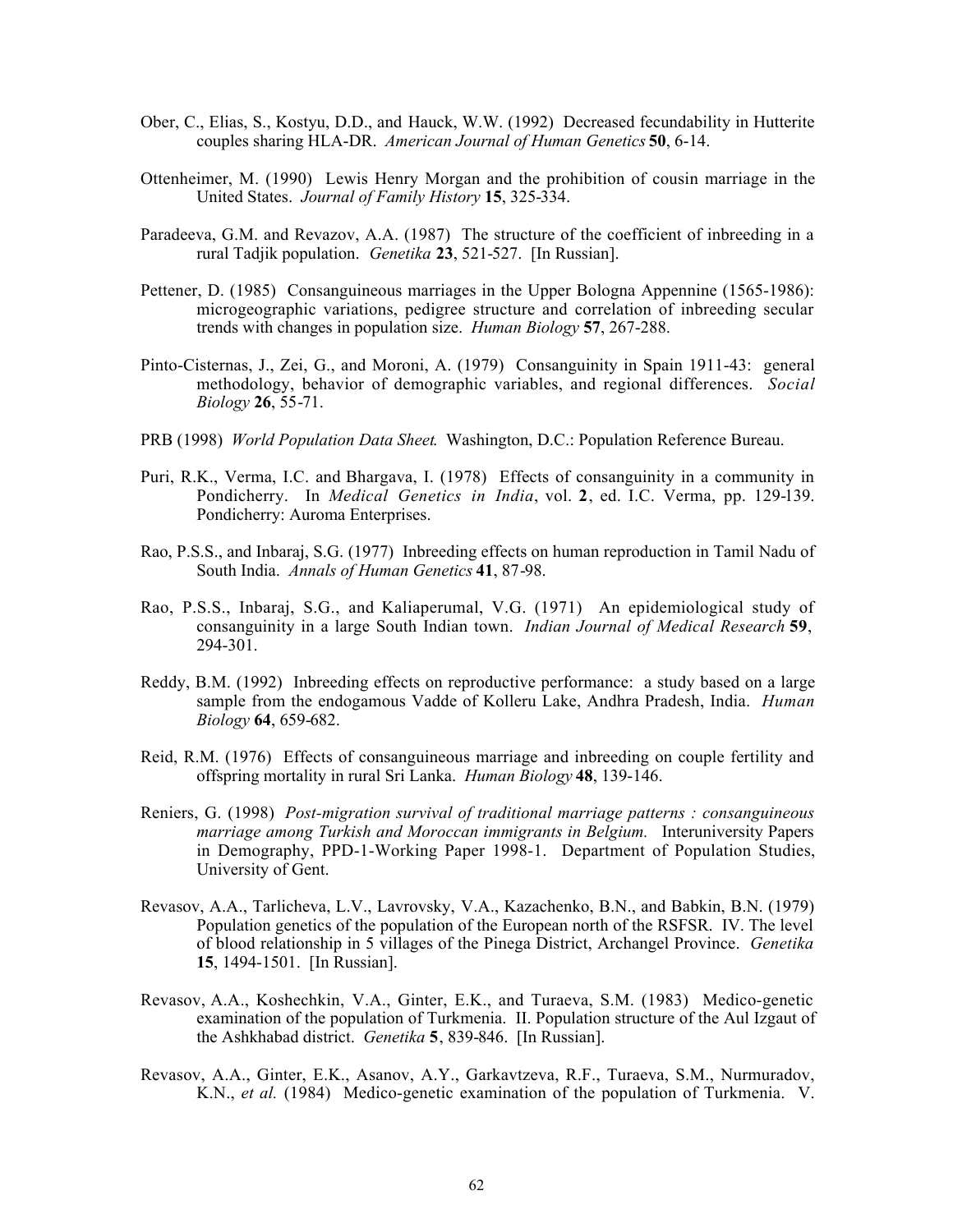Population-demographic description of the Nochur isolate. *Genetika* **9**, 1541-1548. [In Russian].

- Riou, S.E, Younsi, C., and Chaabouni, H. (1989) Consanguinité dans la population du Nord de la Tunisie. *La Tunisie Médicale* **67**, 167-172. [In French].
- Roberts, D.F. (1956) A demographic study of a Dinka village. *Human Biology* **28**, 323-349.
- Roberts, D.F. (1980) Genetic structure and the pathology of an isolated population. In *Population Structure and Genetic Disorders*, eds. A.W. Eriksson, H.R. Forsius, H.R. Nevanlinna, P.L. Workman and K.K. Norio, pp. 7-26. New York: Academic Press.
- Roberts, D.F., Roberts, M.J., and Cowie, J.A. (1979) Inbreeding levels in Orkney islanders. *Journal of Biosocial Science* **11**, 391-395.
- Robinson, A.P. (1983) Inbreeding as measured by dispensations and isonymy on a small Hebridean island, Eriskay. *Human Biology* **55**, 289-295.
- Romanus, T. (1953) Frequency of consanguineous relations among applications for legal abortion and among their parents. *Acta Genetica et Statistica Medica* **4**, 266-273.
- Romeo, G., Menozzi, P. Mastella, G., Giunta, A., Lodi, G.. Constantini, D., *et al*. (1981) Studio genetico ed epidemiologico della fibrosi cistica in Italia. *Rivista Italiano Pediatrica* **7**, 201-209. [In Italian].
- Saedi-Wong, S., Al-Frayh, A.R., and Wong, H.Y.H. (1989) Socio-economic epidemiology of consanguineous matings in the Saudi Arabian population. *Journal of Asian and African Studies* **24**, 247-251.
- Saha, N., and El Sheikh, F.S. (1988) Inbreeding levels in Khartoum. *Journal of Biosocial Science* **20**, 333-336.
- Salzano, F.M. (1961) Studies on Caingang Indians. *Human Biology* **33**, 110-130.
- Sanghvi, L.D. (1966) Inbreeding in India. *Eugenics Quarterly* **13**, 291-301.
- Sanghvi, L.D., Varde, D.S., and Master, H.R. (1956) Frequency of consanguineous marriages in twelve endogamous groups in Bombay. *Acta Genetica et Statistica Medica* **6**, 41-49.
- Saugstad, L.F. (1977) Inbreeding in Norway. *Annals of Human Genetics* **40**, 481-491.
- Schull, W.J. (1958) Empirical risks in consanguineous marriages: sex ratio, malformation, and viability. *American Journal of Human Genetics* **10**, 294-343.
- Schull, W. J., and Neel, J.V. (1972) The effects of parental consanguinity and inbreeding in Hirado, Japan. V. Summary and interpretation. *American Journal of Human Genetics* **24**, 425-453.
- Schull, W.J., Nagano, H., Yamamoto, M., and Komatsu, I. (1970) The effects of parental consanguinity and inbreeding in Hirado, Japan. I. Stillbirths and prereproductive mortality. *American Journal of Human Genetics* **22**, 239-262.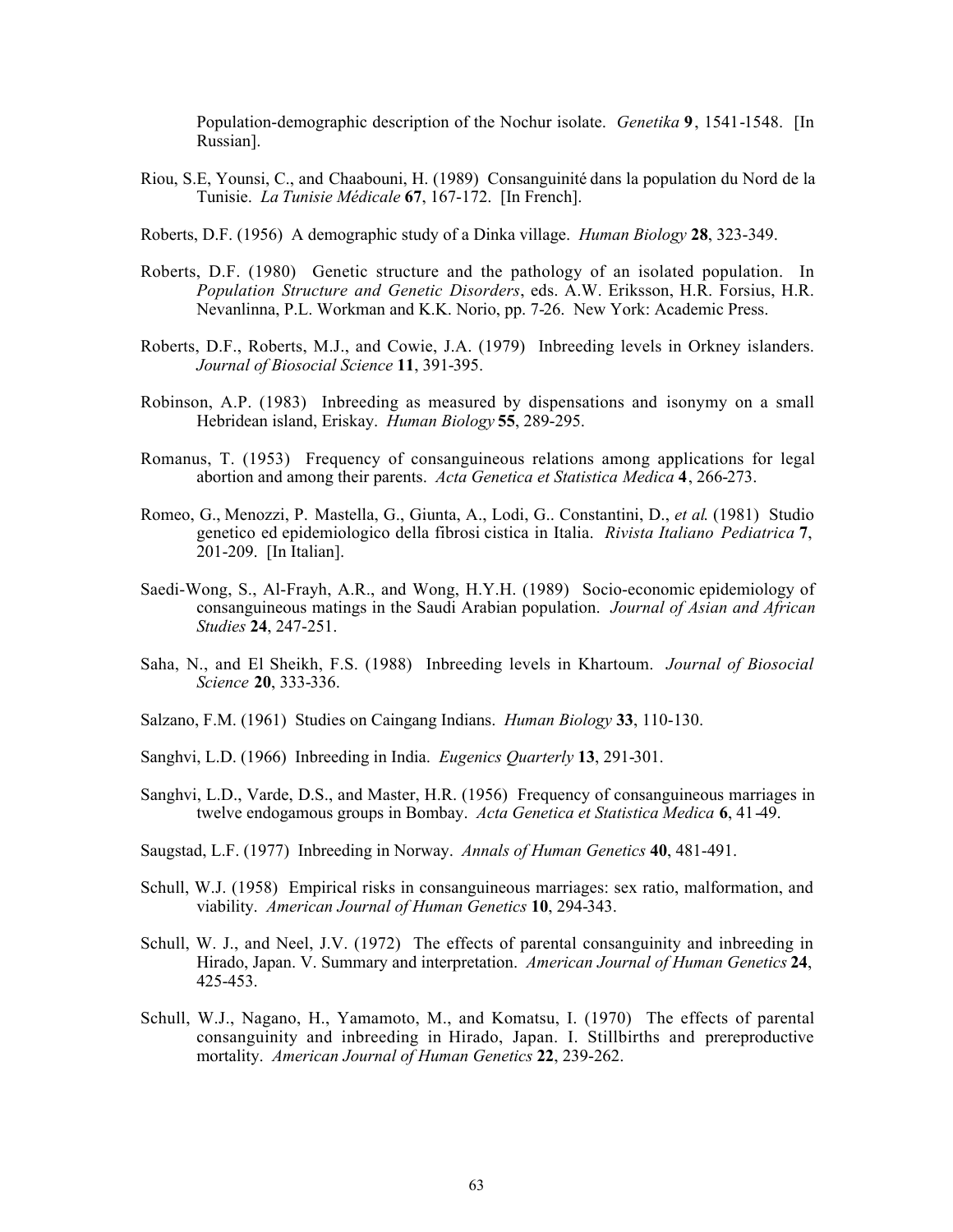- Scott-Emuakpor, A.B. (1974) The mutation load in an African population. I. An analysis of consanguineous marriages in Nigeria. *American Journal of Human Genetics* **26**, 674-682.
- Serenius, F., Edressee, A.W., and Swailem, A.R. (1988) Characteristics of the obstetric population in a Saudi maternity hospital. *Acta Paediatrica Scandinavica* **346** Supplement, 29-43.
- Shami, S.A. (1983) Consanguineous marriages in Mianchannu and Muridke (Punjab) Pakistan. *Biologia* **29**, 19-30.
- Shami, S.A., and Hussain, S.B. (1984) Consanguinity in the population of Gujrat (Punjab), Pakistan. *Biologia* **30**, 93-109.
- Shami, S.A., and Iqbal, I. (1983) Consanguineous marriages in the population of Sheikhupura (Punjab), Pakistan. *Biologia* **29**, 231-244.
- Shami, S.A., and Minhas, I.B. (1984) Effects of consanguineous marriages on offspring mortality in the City of Jhelum (Punjab), Pakistan. *Biologia* **30**, 153-165.
- Shami, S.A., and Siddiqui, H. (1984) The effects of parental consanguinity in Rawalpindi City (Punjab), Pakistan. *Biologia* **30**, 189-200.
- Shami, S.A., and Zahida (1982) Study of consanguineous marriages in the population of Lahore (Punjab), Pakistan. *Biologia* **28**, 1-15.
- Shami, S.A., Qaisar, R., and Bittles, A.H. (1991) Consanguinity and adult morbidity in Pakistan. *The Lancet* **338**, 954-955.
- Sheets, J. (1980) Population structure of depreciated communities: I. The 1977 genetic demographies of Colonsay and Jura Islands, the Scottish Inner Hebrides. *Social Biology* **27**, 114-129.
- Spuhler, J.N., and Kluckhohn, C. (1989) Inbreeding coefficients of the Ramah Navaho population. *Human Biology* **61**, 703-25 and 726-730.
- Srinivasan, S., and Mukherjee, D.P (1976) Inbreeding among some Brahman populations of Tamil Nadu. *Human Heredity* **26**, 131-136.
- Stevenson, A.C., and Warnock, H.A. (1959) Observations on the results of pregnancies in women resident in Belfast. I. Data relating to all pregnancies ending in 1957. *Annals of Human Genetics* **23**, 382-391.
- Stevenson, A.C., Johnston, H.A., Stewart, M.I.P., and Golding, D.R. (1966) Congenital malformations: a report of a study of series of consecutive births in 24 centres. *Bulletin of the World Health Organization* **34** supplement, 1-125.
- Stevenson, A.C., Say, B., Ustaoglu, S., and Durmus, Z. (1976) Aspects of pre-eclamptic toxaemia of pregnancy, consanguinity, and twinning in Ankara. *Journal of Medical Genetics* **13**, 1-8.
- Sutter, J., and Goux, M. (1964) L'evolution de la consanguinité en France de 1926 à 1958 avec des donnes recéntes detailles. *Population* **17**, 683-702. [In French]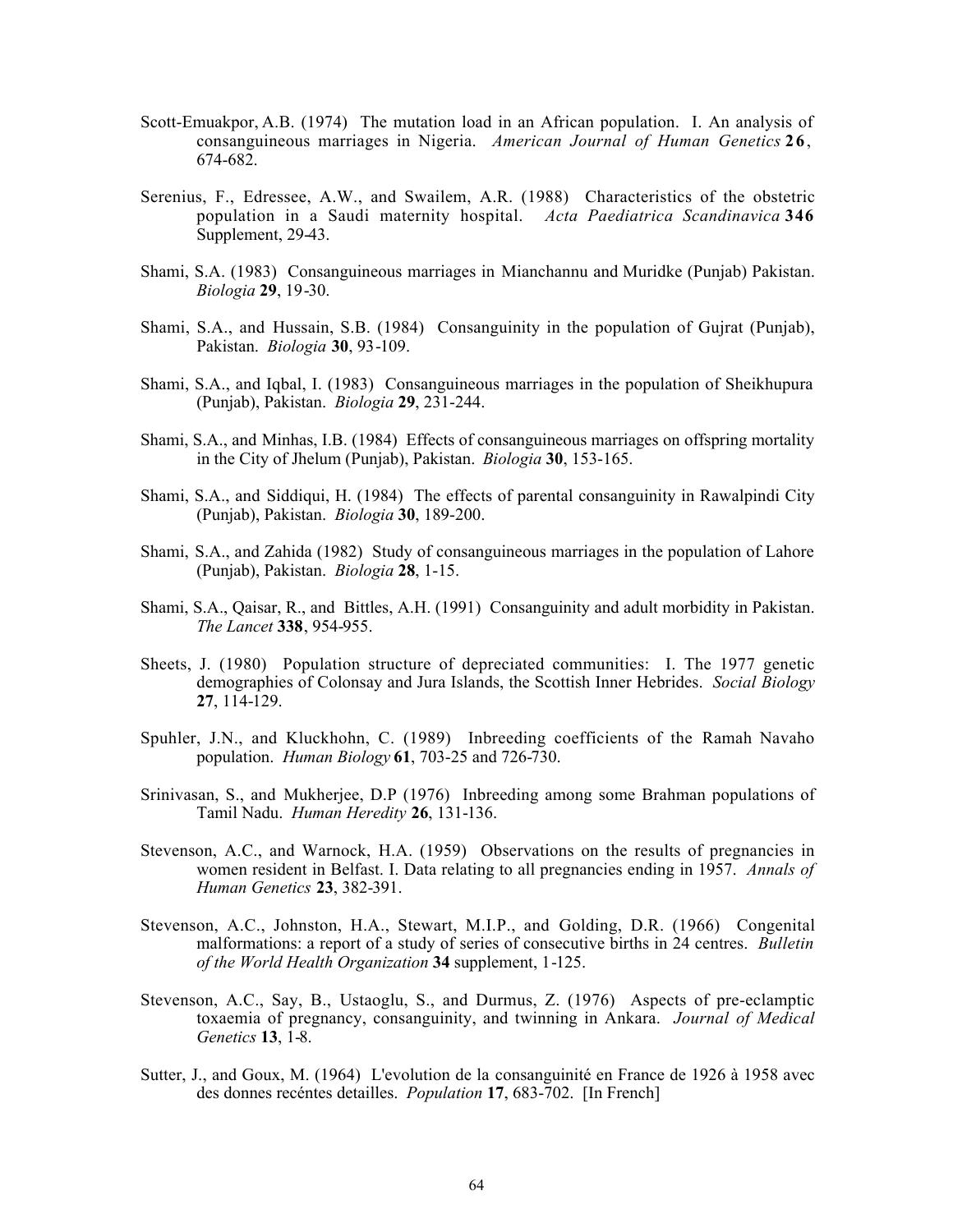- Sutter, J., and Tabah, L. (1954) Fréquence et nature des anomalies dans les familles consanguines. *Population* **9**, 425-450. [In French].
- Tanaka, K., Haraoka, K., and Hayase, R. (1978) Incidence of consanguineous marriage in recent Metropolis Tokyo. *Japanese Journal of Human Genetics* **23**, 395-400.
- Tanner, R.E.S. (1958) Fertility and child mortality in cousin marriages: a study in a Moslem community in east Africa. *Eugenics Review* **49**, 197-199.
- Tay, J.T.S.H. (1982) *Consanguineous marriages in Singapore.* The Ninth Haridas Memorial Lecture, Singapore Paediatric Society and Association of Private Medical Practitioners of Singapore, Singapore, pp. 32.
- Thomas, J.D., Doucette, M.A., Thomas, D.C., and Stoeckle, J.D. (1987) Disease, lifestyle and consanguinity in 58 American Gypsies. *The Lancet* **ii**, 377-379.
- Tsafrir, J., and Halbrecht, I. (1972) Consanguinity and marriage systems in the Jewish community in Israel. *Annals of Human Genetics* **35**, 343-347.
- Tunçbilek, E., and Koç, I. (1994) Consanguineous marriage in Turkey and its impact on fertility and mortality. *Annals of Human Genetics* **58**, 321-329.
- Tunçbilek, E., and Ulusoy, M. (1989) Consanguinity in Turkey in 1988. *Turkish Journal of Population Studies* **11**, 35-46.
- Twiesselmann, F., Moureau, P., and Francois, J. (1962) Evolution du taux de consanguinité en Belgique de 1918 à 1959. *Population* **17**, 241-266. [In French].
- Undevia, J.V., and Balakrishnan, V. (1978) Temporal changes in consanguinity among the Parsi and Irani communities of Bombay. In *Medical Genetics in India*, vol. **2**, ed. I.C. Verma, pp. 145-150. Pondicherry, Auroma Enterprises.
- Valls, A. (1967) Consanguineous marriages in a Spanish population. *Acta Genetica et Statistica Medica* **17**, 112-119.
- Valls, A. (1969) Inbreeding frequencies in the Balearic Islands (Spain). *Zeitscrift für Morphologie und Anthropologie* **61**, 343-351.
- Varela, T.A., Lodiero, R., and Fariña, J. (1997) Evolution of consanguinity in the Archbishopric of Santiago de Compostela (Spain) during 1900-1979. *Human Biology* **69**, 517-531.
- Veerraju, P. (1978) Consanguinity in tribal communities of Andhra Pradesh. In *Medical Genetics in India*, vol. **2**, ed. I.C. Verma, pp. 157-163. Pondicherry: Auroma Enterprises.
- Vijayakumar, M., and Malhotra, K.C. (1983) Inbreeding and matrimonial distances among the Siddis of Karnataka. *Current Anthropology* **24**, 228-229.
- Wahab, A., and Ahmad, M. (1996) Biosocial perspectives of consanguineous marriages in rural and urban Swat, Pakistan. *Journal of Biosocial Science* **28**, 305-313.
- Watanabe, M. (1956) Race hygienical studies on the dwellers in a mountainous region. I. On the frequency of consanguineous marriage in the villagers of mountainous district, Aizu, Fukushima Prefecture. *Fukushima Medical Journal* **6**, 111-117.